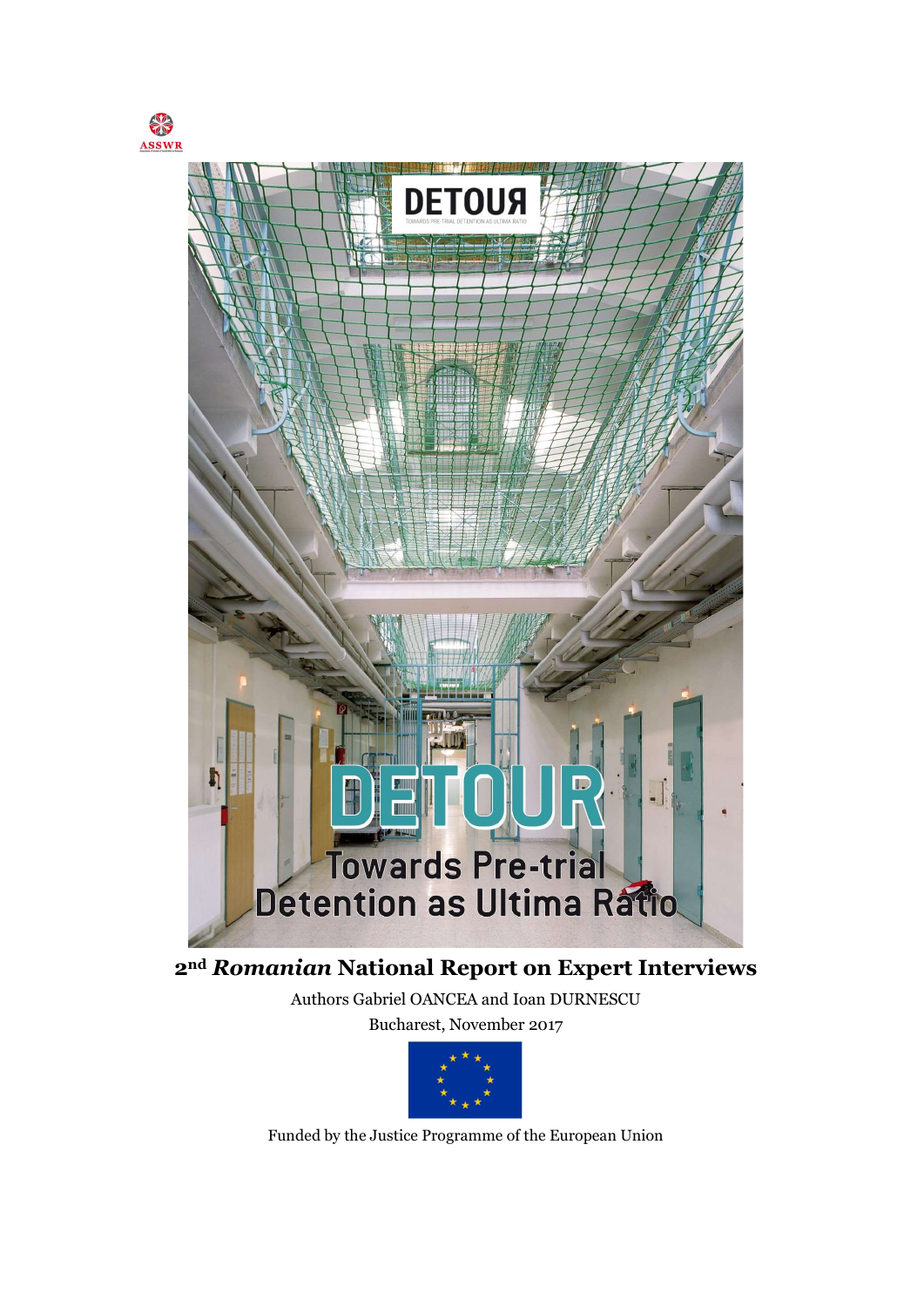# Table of Contents

| List of abreviations                                                                                                         | 3        |
|------------------------------------------------------------------------------------------------------------------------------|----------|
| 1. Introduction                                                                                                              | 4        |
| 2. Methodology and realization of the research                                                                               | 5        |
| 3. Reflections on the national system and on the practice of ptd                                                             | 6        |
| 3.1. THE VIEW OF JUDGES AND PUBLIC PROSECUTORS                                                                               | 6        |
| 3.2 THE VIEW OF THE DEFENCE LAWYERS                                                                                          | 9        |
| 3.3 CHANGES IN THE PAST YEARS<br>3.4 CENTRAL OUTCOMES AND CONCLUSIONS                                                        | 10<br>12 |
|                                                                                                                              |          |
| 4. The basis for decision-making                                                                                             | 13       |
| 4.1 THE PROCESS FROM THE JUDGES AND PROSECUTORS PERSPECTIVE                                                                  | 13       |
| 4.2 THE FOREIGN OFFENDERS                                                                                                    | 17       |
| 4.3 THE PROCESS FROM THE DEFENCE LAWYER PERSPECTIVE                                                                          | 18       |
| 4.4 PROLONGATION AND THE CONTESTATION OF PTD                                                                                 | 19       |
| 4.5 META-FACTORS IN THE PTD DECISION: SETTING UP EXAMPLES AND PUBLIC EXPECTATIONS 20<br>4.6 CENTRAL OUTCOMES AND CONCLUSIONS | 21       |
|                                                                                                                              |          |
| 5. Role of the players in the decision making process                                                                        | 23       |
| 5.1 THE DEFENDANT                                                                                                            | 23       |
| 5.2 LAWYERS AND PROSECUTORS                                                                                                  | 23       |
| 5.3 CENTRAL POINTS AND CONCLUSIONS                                                                                           | 25       |
| 6. The alternatives to the PTD                                                                                               | 25       |
| <b>6.1 GENERAL INTRODUCTION</b>                                                                                              | 25       |
| 6.2 JUDICIAL CONTROL                                                                                                         | 26       |
| 6.3 JUDICIAL CONTROL ON BAIL                                                                                                 | 28       |
| 6.4 HOUSE ARREST                                                                                                             | 30       |
| 6.5 CENTRAL OUTCOMES AND CONCLUSIONS                                                                                         | 35       |
| 7. Procedural aspects – practical problems                                                                                   | 36       |
| 7.1 PRACTICAL PROBLEMS                                                                                                       | 36       |
| 7.2 CENTRAL POINTS AND CONCLUSIONS                                                                                           | 38       |
| 8. Procedural safeguards and control                                                                                         |          |
|                                                                                                                              | 39       |
| 8.1 CENTRAL POINTS AND CONCLUSIONS                                                                                           | 41       |
| 9. European aspects                                                                                                          | 42       |
| 9.1 GENERAL PERSPECTIVES                                                                                                     | 42       |
| 9.2 CENTRAL POINTS AND CONCLUSIONS                                                                                           | 43       |
| 10. The vignette                                                                                                             | 44       |
|                                                                                                                              |          |
| 11. Conclusions                                                                                                              | 45       |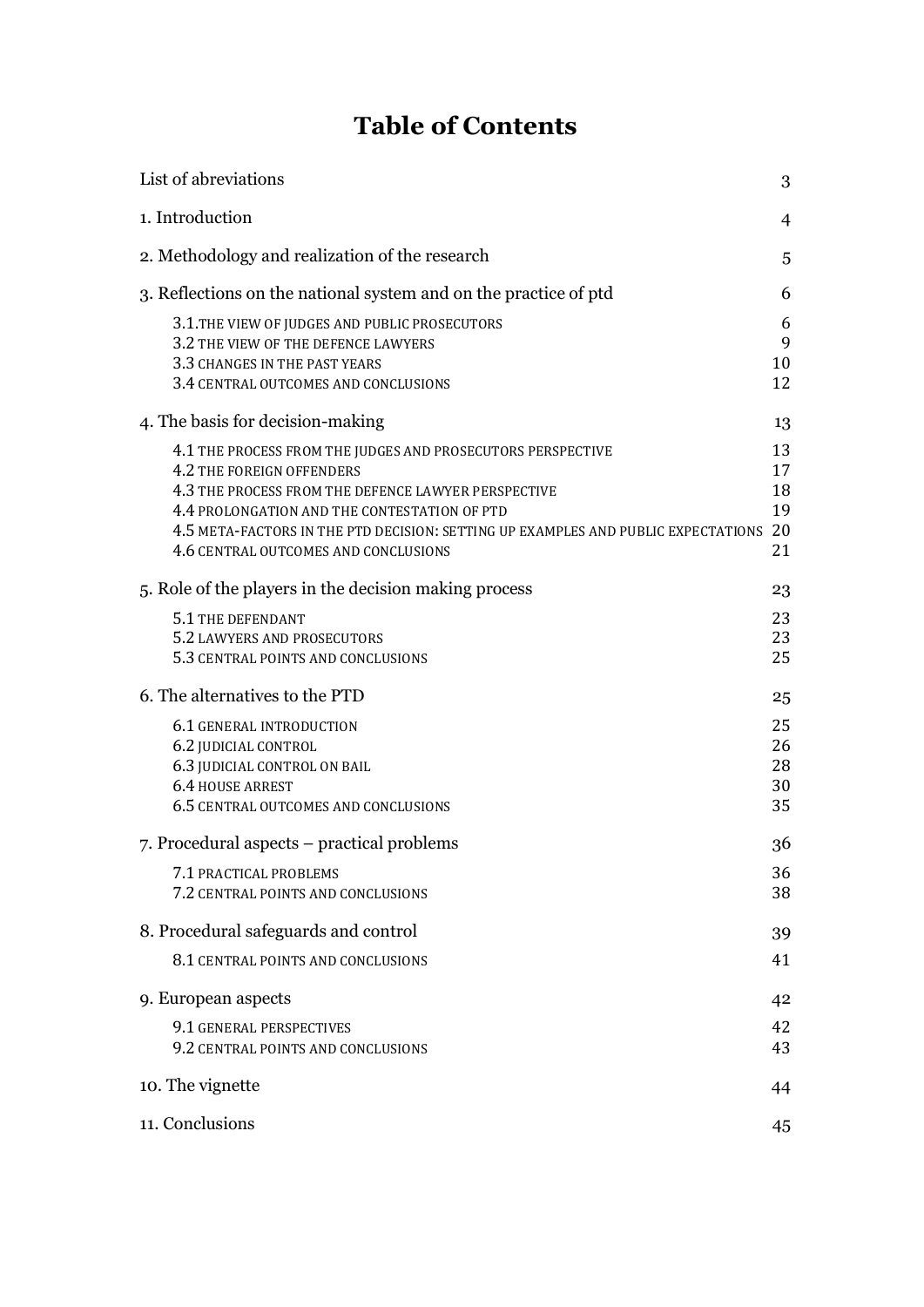# List of abreviations

- CPC Criminal Procedure Code
- FD Framework decisions
- HA House arrest
- JC Judicial control
- JCB Judicial control on bail
- NDP National Department of Probation
- PTD Pre-trial detention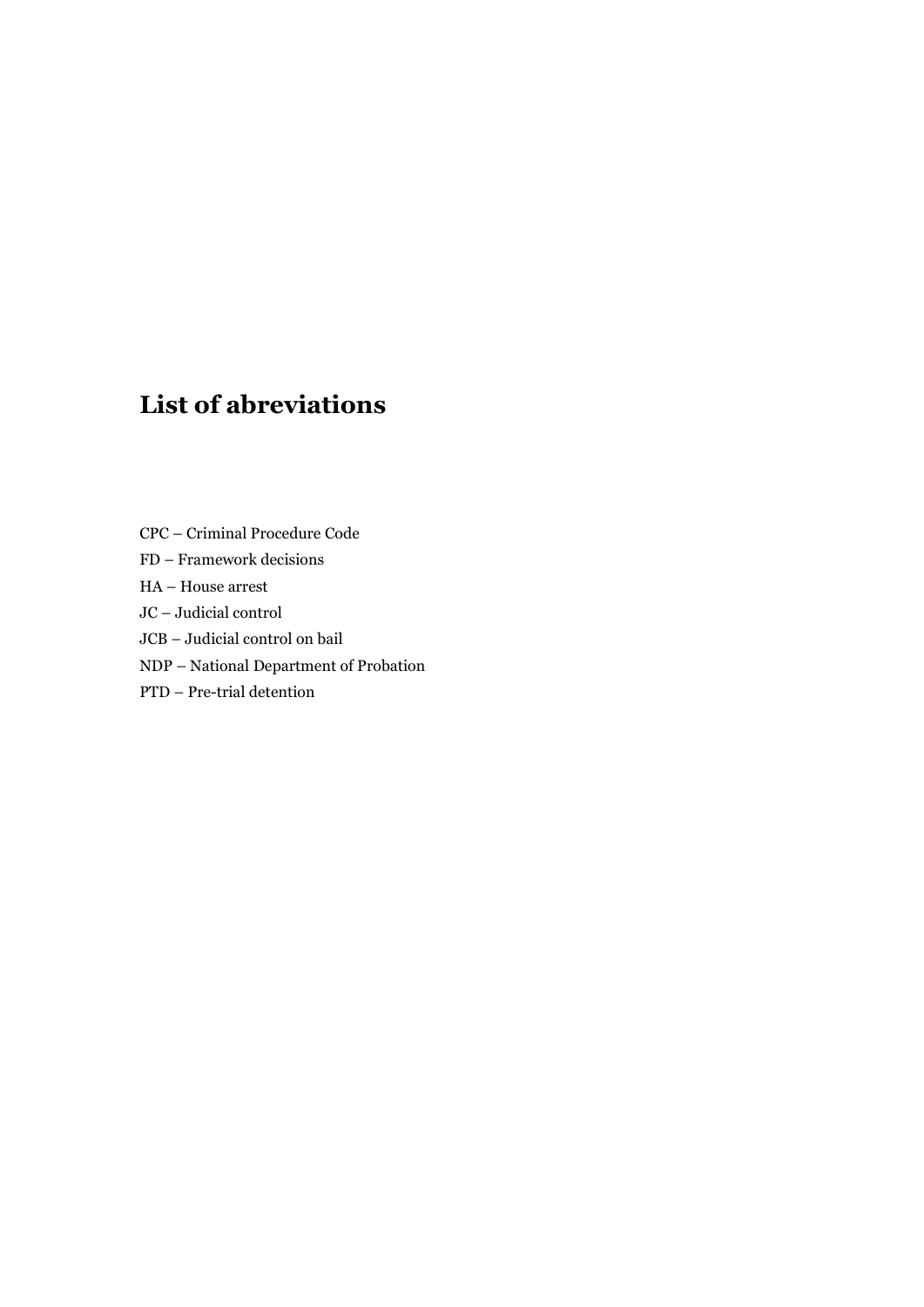#### 1. Introduction

This report presents a comprehensive picture of pre-trial detention (PTD) and its alternatives in Romania from different angles. If the first country report described the legal framework for PTD and its alternatives together with some statistics, this report is focused on how PTD and alternatives particularly the practice are perceived by the main actors involved: judges, prosecutors and defence lawyers. As probation counsellors are not involved in the preventive measures decision–making, their perceptions were not considered critical. However, a representative of the National Department of Probation was interviewed and her opinions were included in this report.

The central question of this study is 'Is the pre-trial detention used as ultimo ration in Romania?' Subsequently, there are other questions that are relevant to this study:

- what are the factors influencing the decision-making?
- what is the process of decision-making?
- how decision-making is understood by each actor?
- how are the PTD alternatives perceived?
- what are the main obstacles in their use?
- are there indications of net widening in relation to alternatives? etc.

Due to the decreased number of PTD imposed in Romania in the last two-three years (from 2802 in 2013 to 2173 in 2015), another question was considered relevant for the Romanian report: why has the number of PTD decreased in Romania? What seem to be the factors associated to this trend?

The report is organized following the structure decided with the project partners: introduction, methodology, reflections on the PTD, basis for the decisionmaking, alternatives to PTD, role of the players in the decision-making process, procedural aspects, procedural safeguards and control, European aspects and Vignette. The last section summarises all the main pints and conclusions of the report.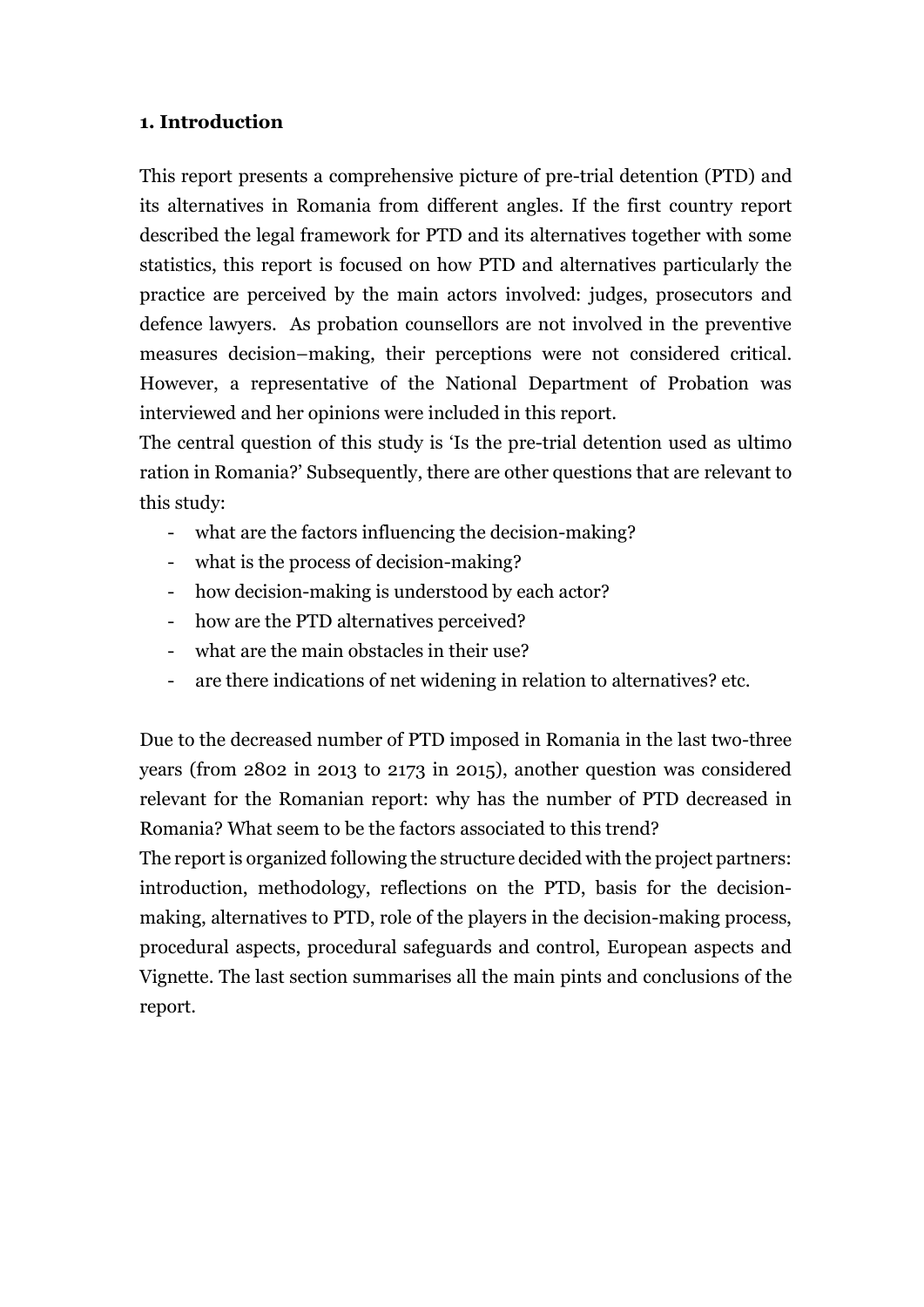#### 2. Methodology and realization of the research

As mentioned above, this report is based on a series of interviews with practitioners in the field of criminal law (judge, prosecutors and defence lawyers). A number of nine interviews with judges (two from the district court, four from the Bucharest Court of Appeal and three judges from the High Court of Cassation and Justice- HCCJ), six interviews with prosecutors (2 prosecutors from the prosecutor's office attached to the district court, 1 prosecutor from the prosecutor's office attached to the tribunal and 2 prosecutors from the National Anticorruption Directorate) and four interviews with defence lawyers. In order to test some recommendations, we have also interviewed one representative of the National Department of Probation. Although we have aimed for more interviews with judiciary, that was not possible due to the access issues. In spite of the fact that the subject is considered important in Romania, due to the judiciary independence it was not considered feasible for the National Institute of Magistracy or the Superior Council of Magistracy to facilitate access to judges or prosecutors. Therefore, access to this group of professionals was negotiated on a one by one basis. Unfortunately, this recruitment strategy reduced the number of judges and prosecutors we had access to for the purpose of this study. Access to defence lawyers was addressed through the Bucharest Bar Association, which facilitated access to four lawyers interested in taking part in the study.

Interviews were conducted based on the interview guides elaborated in the DE-TOUR project for each category of practitioners. Although there were some slight differences between those three types of interview guidelines, the main structure of the guidelines remained the same and was focused on:

- the general perception on the PTD,
- the factors considered important in the decision making
- the main grounds for PTD
- the role played by each actor involved in the decision-making
- the procedures involved,
- the PTD alternatives
- the legal safeguards, review and legal remedies,
- the European aspects of ESO and alternatives
- a Vignette a case presented and discussed with the participants,
- recommendations with respect to PTD and its alternatives.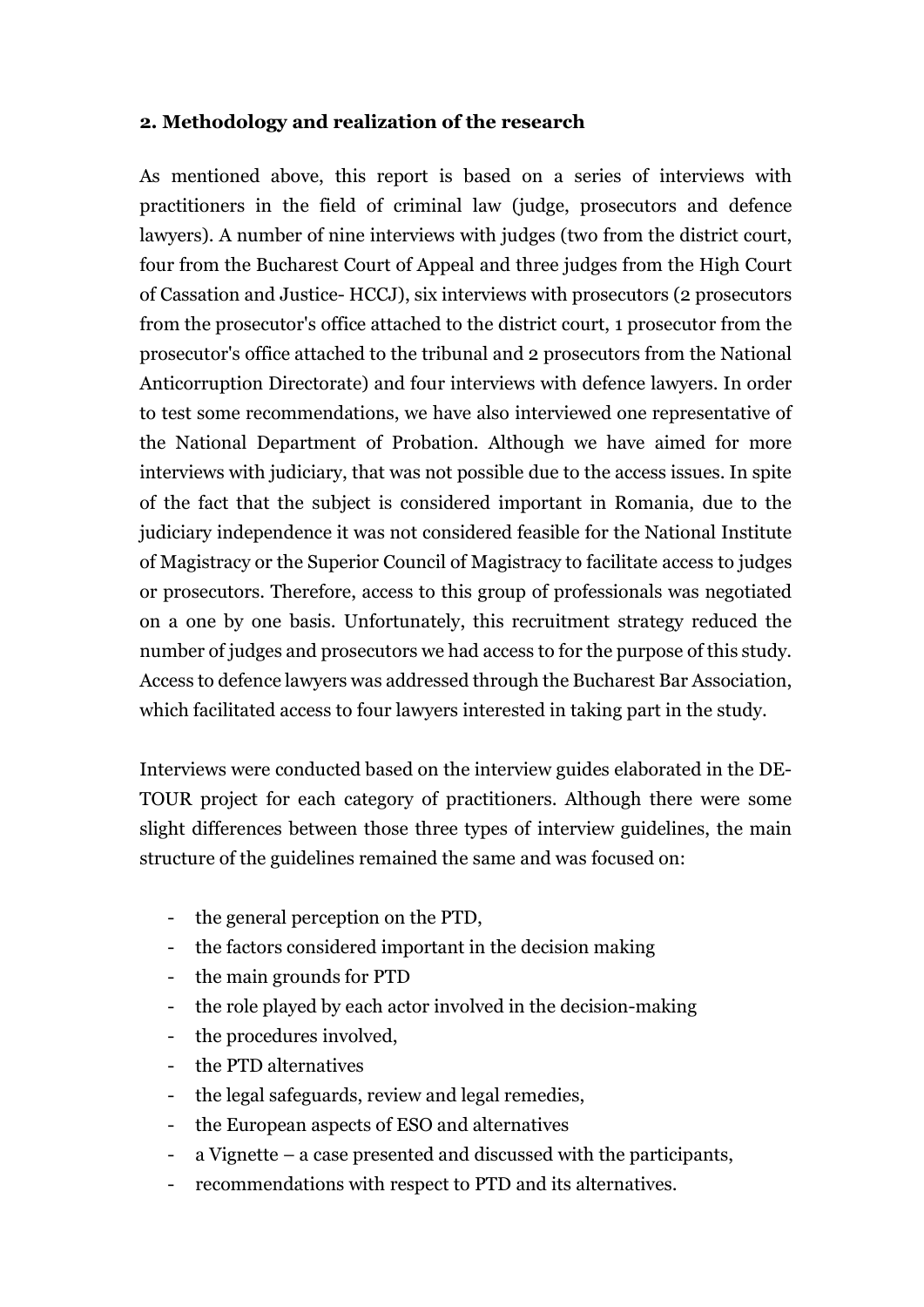All interviews followed this structure. However, when necessary more questions were added in order to further clarify and explore different answers. Therefore, the interviews were semi-structured and took 60 minutes on an average.

The interviews were conducted by the two members of the research team usually in the environment of the participants (e.g. their office). However, five interviews took place in the University of Bucharest premises and also in public places. All interviews were transcribed verbatim and analysed using thematic analysis with Atlas.ti.

Due to the specialization of the courts, it was important for the study to include judges from different levels of competence. For instance, judges at the High Court of Cassation and Justice deal with high corruption and very serious crimes. This specialization may reflect in a certain way on the decision-making process related to PTD and its alternatives.

# 3. Reflections on the national system and on the practice of PTD

#### 3.1. The view of judges and public prosecutors

The legal bases regarding the conditions under which PTD can be imposed is art. 223 of the Code of Criminal Procedure, which provides that preventive arrest can only be taken during investigation and trial phases if evidence shows that there is a reasonable suspicion that the defendant has committed an offense and that one of the following situations exists:

a) the defendant fled or was hiding in order to escape criminal prosecution or trial, or made any preparations for such acts;

b) the defendant attempts to influence another participant in committing the offense, a witness, an expert, or to destroy, alter, hide or evade material evidence or instigate someone else to such a behaviour.

c) the defendant puts pressure on the injured person or tries to make a fraudulent deal with him;

d) there is reasonable suspicion that, after the criminal action has been initiated against him, the defendant intentionally committed a new offense or is preparing a new offense.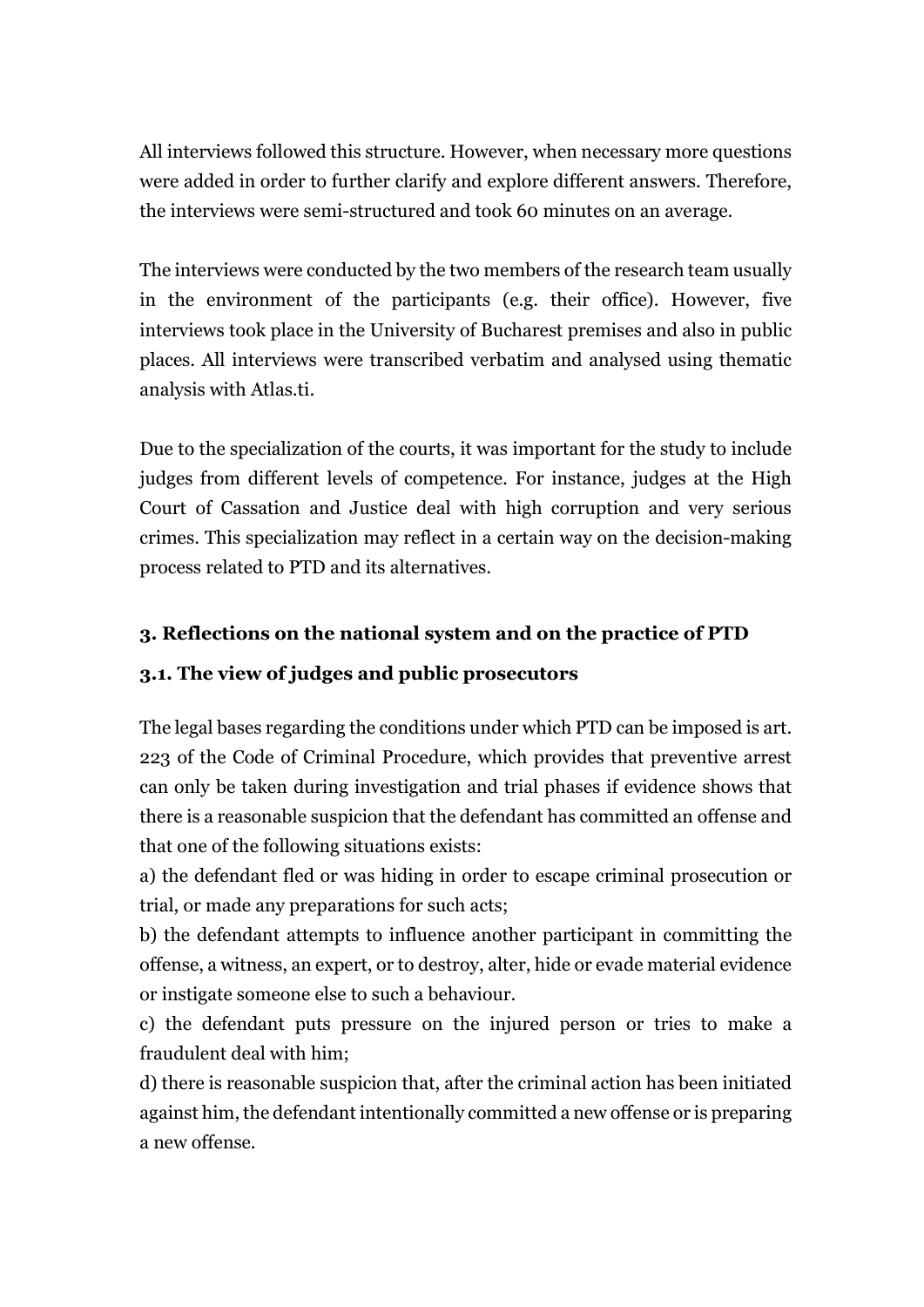Also in par. 2 a series of additional criteria are to be taken into consideration when deciding on PTD: there is a reasonable suspicion that the person has committed a violent crime, or a crime against national security, a crime related to drug trafficking or human trafficking, terrorism, money laundering, forgery, blackmail, rape, kidnapping, bankruptcy, corruption, phissing or any other crime punishable with more than five years of imprisonment. The same paragraph goes on and stipulates that the seriousness of the crime, the circumstances and the way it was committed, the peers, the social environment of the defendant, the criminal history and other personal factors should be taken into account when deciding the pre-trial detention.

All the criteria formulated in the paragraphs 2 of the art. 223 CPC define to a certain extent the seriousness of the crime.

As it can be noted, apart from most of the property crimes and a few other petty crimes, all serious crimes can be the grounds for imposing pre-trial detention. However, if the crime committed maybe sanctioned with more than five years of imprisonment, PTD maybe applied even for property or petty crimes.

When these conditions are met, the prosecutor may file an application for PTD and submit it to a special judge called the judge for rights and liberties.

As a general perception, judges and prosecutors consider pre-trial detention (PTD) practice to be balanced nowadays. This implies somehow that the PTD practice was not so balanced in the past and the practice around PTD is dynamic and improves every year:

'The practice has evolved recently. First, the PTD was imposed by the prosecutors, now we have the judges applying it. Later the ECHR jurisprudence became more important. Of course, the first steps were a little unsecure but now I think it is balanced'. (Judge 3)

or

'I think nowadays the PTD is an exceptional measure. Every measure is analysed and alternatives are taken into account' (Judge 2)

Some judges seem to be aware that sometimes the public or the other professionals (e.g. defence lawyers) consider the PTD practice as exaggerated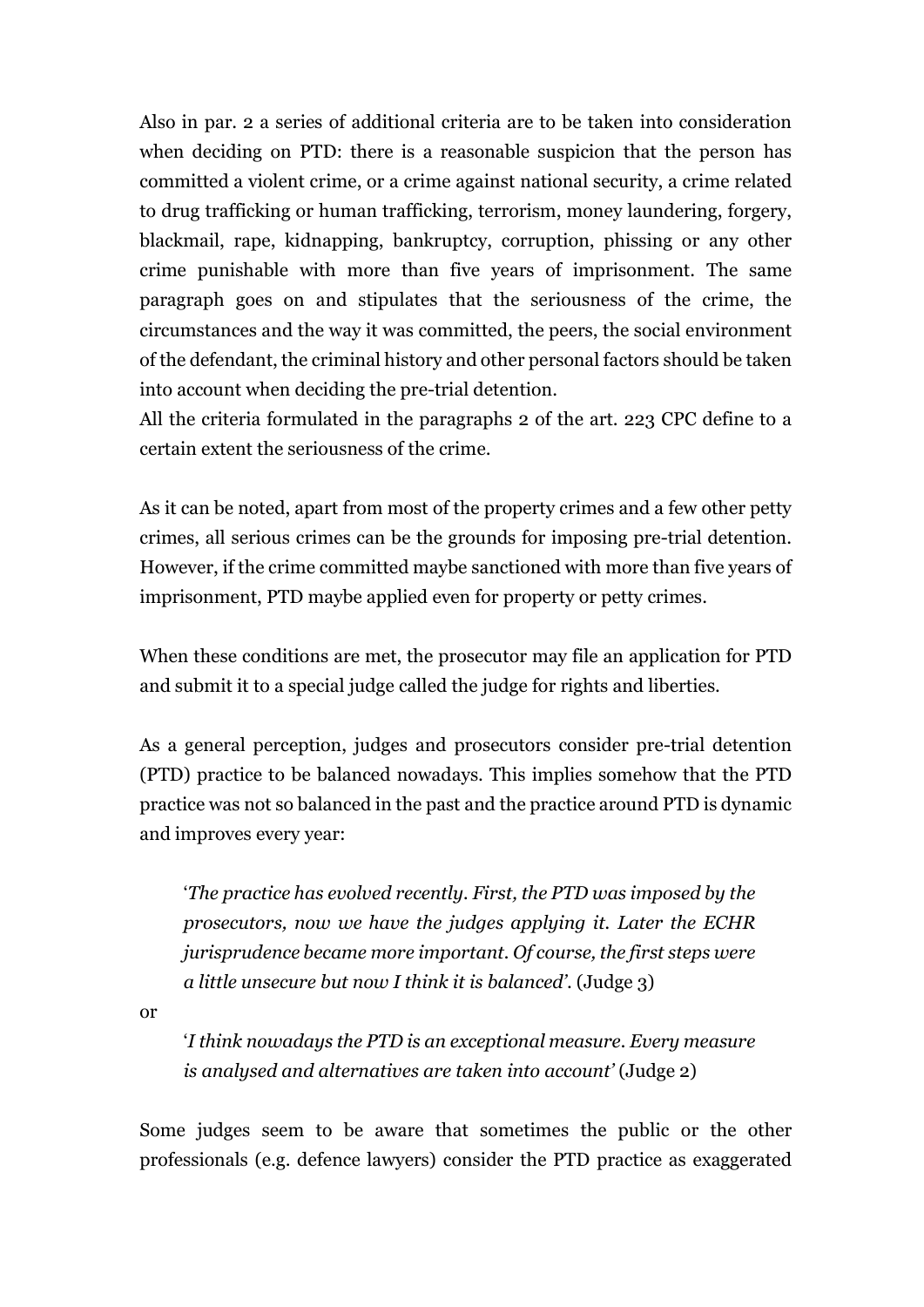but they argue that this perception is explained mainly by the confirmation rate – number of prosecution requests that are confirmed by the court. However, they argue that most of the proposals are well justified, based on the facts and the law:

'It is true that most of them (requests) are confirmed but this is because there are reasonable suspicions and all the other criteria are met' (Judge 1)

Furthermore, they consider that there are several levels of decision: the police, the prosecution, the judge and the appeal judge. Thus filters are in place to avoid abuse or unfair treatment:

 'Statistically, 80-85% of the proposals are confirmed by the court but this is mainly due to the filters applied first by the prosecutor… as a difference compared to previous years, the prosecution selects the eligible cases more effectively. They come to us only with cases that are eligible for this measure.' (Judge 4)

Indeed, from the interviews with judges and prosecutors, we can infer that there is a feedback loop that regulates the practice around PTD. The communication seems to start with the prosecutors observing and analysing the court decisions and adapt accordingly. Some prosecutors mentioned in the interviews that there are weekly meetings among the prosecutors of one office where the court decisions are analysed. An important topic of these meetings seems to be the court decisions regarding PTD. Once a certain pattern is identified, the prosecution is maximizing the effectiveness of its applications and apply for PTD only when the probability of obtaining it is quite high. Obviously, there may be some limit testing but they come as exceptions. During the interviews and the informal talks, we have heard several times expressions such as 'depending on how the court is formatted'. This illustrates once again that the courts may regulate when the prosecutor may apply for the PTD and vice versa: the prosecution may push and test the limits to shape the patterns of PTD practice by appealing the first court decision to a higher court.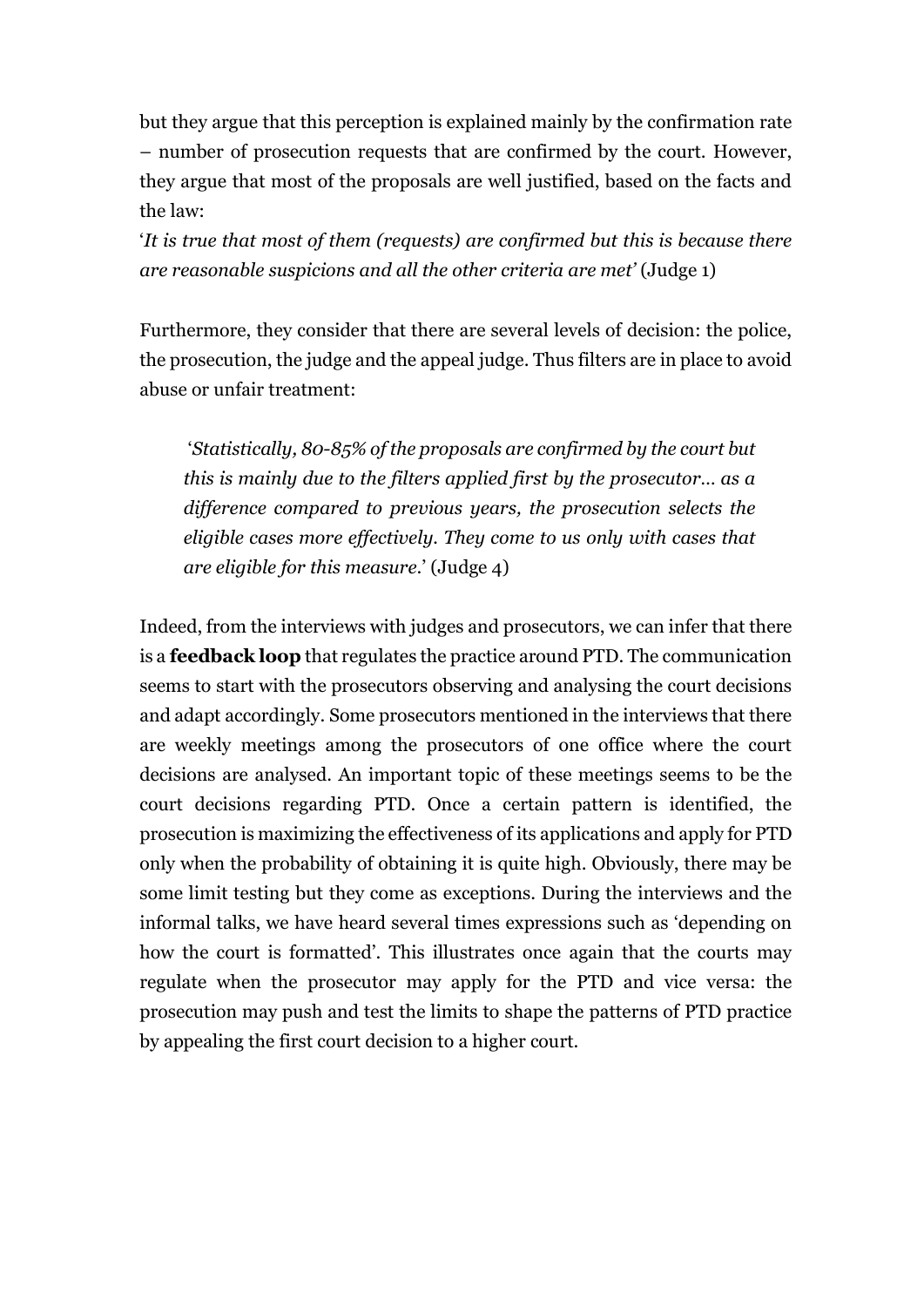#### 3.2 The view of the defence lawyers

Lawyers consider the PTD practice also to be balanced and to be used mainly for violent crimes and high corruption cases. However, lawyers seem to be quite critical as judges downplay factors as:

'… when the offence was committed, previous history, specialization etc. The courts do not pay enough importance to these issues …' (Lawyer 1)

In general, defence lawyers seem to think that in some cases these personal factors could be interpreted in favour for the defendant. The fact that they are not taken very serious in the decision-making process may be to the disadvantage of the defendants.

As we have noted in the previous section, criminal history, the circumstances of committing the crime and so on are all stipulated in the Criminal Procedure Code as factors that can , speak' about the seriousness of the crime or the degree of public danger that a defendant poses to society. Although they play some role in the , chain of decisions', these factors do not seem crucial when deciding on the PTD. This observation will be consolidated in the next sections.

Lawyers seem to favour more than the others one more evaluation made by a probation service that would provide more personal information about the defendant. They appear to think that an independent party – such as probation service – could provide reliable information about the defendant in terms of: family, education, job history etc. In some cases, this information could help the judge have a full portrait of the defendant and make a better informed decision on the PTD.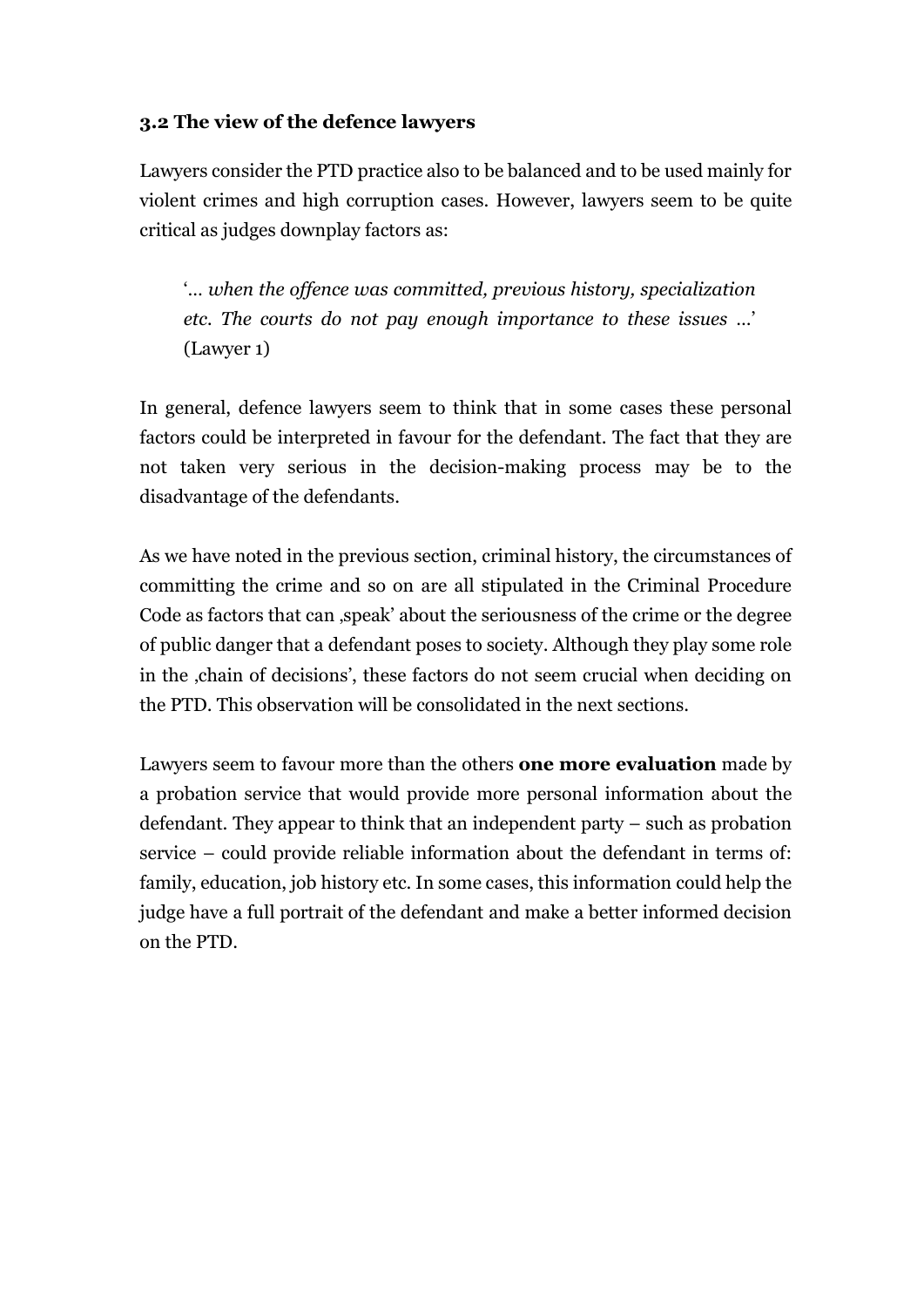#### 3.3 Changes in the past years

Most judges see the PTD practice as an evolution product: **first change took** place when the measure was introduced to be decided by the judge (in 2003); the second change took place with the ECHR jurisprudence and so on.

In 2014 a new Criminal Procedure Code came into power and introduced a new alternative to PTD – house arrest. It seems that this new alternative encouraged some judges to use it as alternative to PTD:

'Now the new legislation includes a new measure – house arrest. There are judges that use it. There are judges who do not. And there are judges that are using it only in exceptional cases' (Judge 1).

Other judges argue that the changes in the PTD practice are due to some changes in the mentality of the decision makers – judges and prosecutors – and the development of the alternatives:

'I think the vision regarding the alternatives has changed as well. It is a matter of mentality that not all the offenders should go to pretrial detention. There are other measures that the prosecutor could impose. They have noted that these alternatives work and maybe they do not ask for PTD if not necessary.' (Judge 4)

The **new generations** of prosecutors and judges are perceived as being more prone to use alternatives:

'There are new generations now. There are prosecutors that entered the system in the last 3-4 years and they come with a different vision. I have seen this also among the new judges. The new ones seem to be more open to use alternative measures … they seem to start the analysis from the alternatives and not from the PTD' (Judge 1)

Judges of all levels mentioned in different ways this change in mentality. Some use the pyramid metaphor where the peak is the PTD and the alternatives are the base. The principles of 'PTD as last resort' or 'only for exceptional cases' are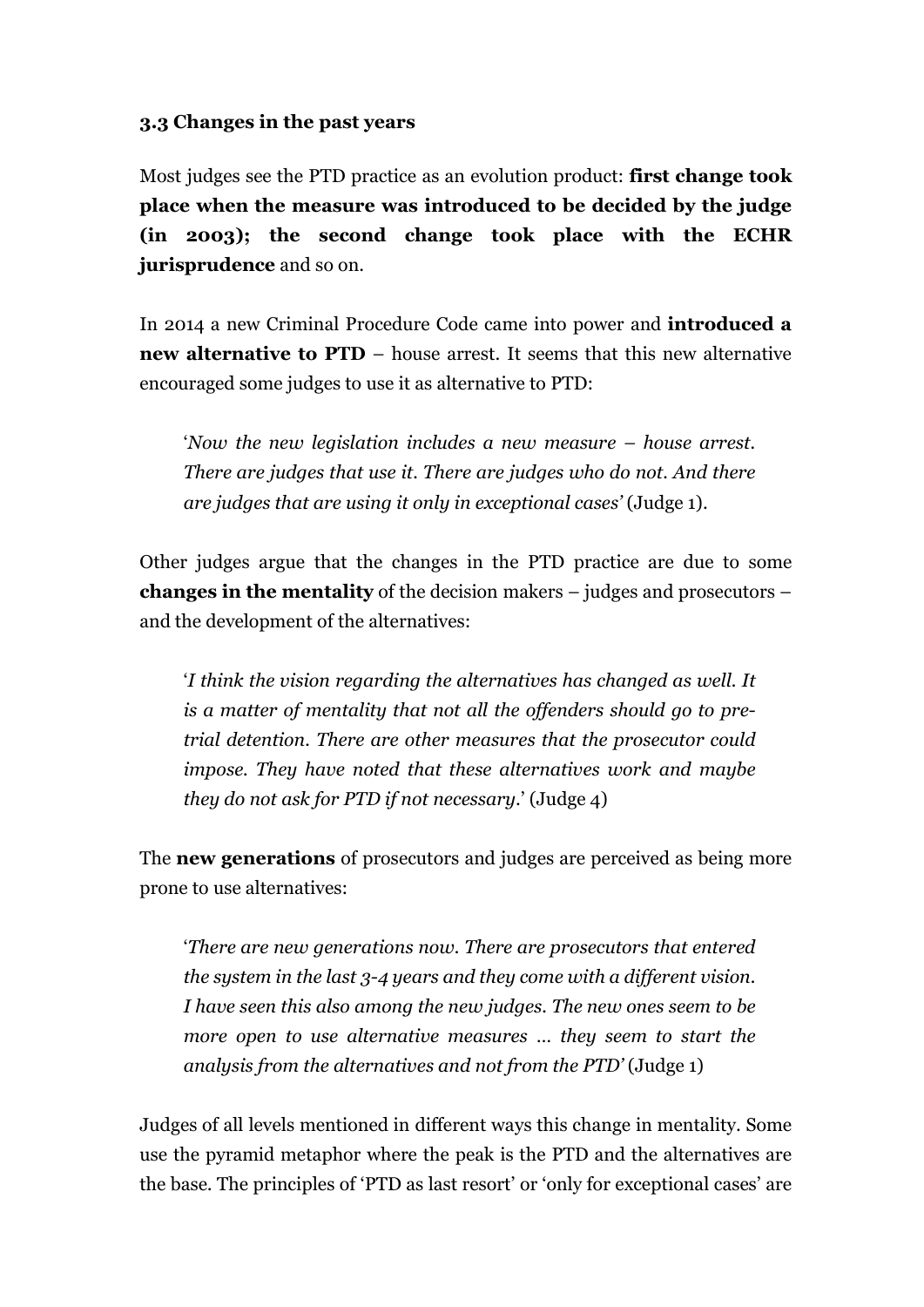mentioned by almost all judges. Therefore, as far as the judges and prosecutors are concerned, PTD is a last resort.

But the change in mentality is not working only in the direction of favouring the alternatives. Judges of the High Court of Justice and Cassation (HCJC) mentioned also that prosecutors become braver and apply for PTD more often than before against politicians and public leaders, when deemed necessary:

'… in the context of fighting corruption, the institution (the Prosecution Office) started to work more independent and therefore prosecutors started to apply for PTD also for politicians or magistrates …' (Judge 5)

This change in mentality seems to be influenced by factors such as: ECHR jurisprudence, changes in the National Institute of Magistracy curricula (more focused on ECHR), a long process of adjusting between prosecution and the courts, the new generation of magistrates that entered the system in the recent years<sup>1</sup>. Mass media seems to play a role also in the evolution of the PTD practice but the direction of this influence is not yet clear. Especially the judges at the High Court of Justice and Cassation also mentioned expectations of the society. Due to their specialization, they tend to observe the society's expectations regarding the corrupted politicians or high corruption. Although they were not in the position to state how this expectation is constructed, they mentioned it as a 'responsibility towards a non-presence' in Apel's terms (1999). Although the public is not present in the room, it can put some invisible pressure on the decision-makers:

'I have never felt any pressure but I always knew there is an expectation' (Judge 2)

In the same time, the public expectations are influenced by the judicial practice:

-

<sup>1</sup> Some of the new judges are even called by their colleagues 'cedoisti' (from the ECHR name) because they use extensively the ECHR jurisprudence.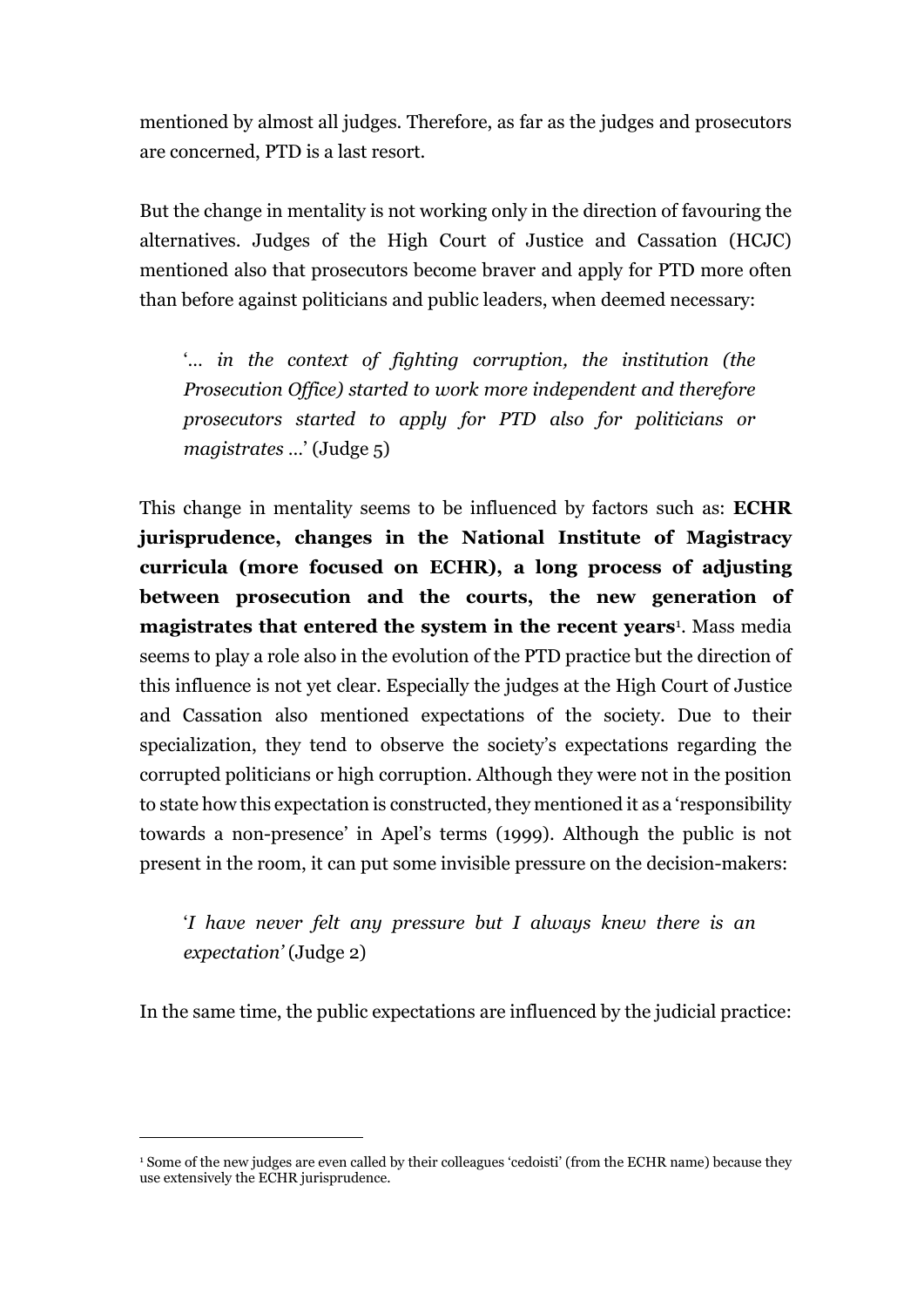'... the public opinion was also educated by the judicial practice. The public opinion understood that PTD should not be a rule but an exception' (Judge 2).

#### 3.4 Central outcomes and conclusions

To conclude this section, it can be inferred that changes in the PTD practice could be explained by a continuous dialog between different factors such as:

- Changes in the decision-making process. Once the decision on the PTD has passed from the prosecutors to the judges, the practice of PTD became more balanced and used as last resort'.
- ECHR jurisprudence on PTD had a great impact on the PTD practice in Romania. This influence seems to be exerted directly: it is often when one can see ECHR jurisprudence mentioned in the courts decisions on PTD (especially Creanga vs Romania, Cuteanu v Romania etc.). Based on the interview with the judges, ECHR seems to influence the practice around PTD in an indirect way: through the training at the National Institute of Magistracy and also through changes in the mentality of the judiciary.
- A new influx of judges and prosecutors that were trained at the National Institute of Magistracy appear also to support the progress in PTD practice. They were trained in the ECHR and human rights framework and that seems to favour a more balanced PTD practice.
- Structural changes seem to play also an important role. Once the spectrum of alternatives was enlarged with home detention, the practice of PTD seemed to decrease. Although we have no statistical data to substantiate this conclusion, some judges stated that more credible alternatives were able to decrease the use of PTD.
- Although the public is not present in the courtroom, it seems that it plays an important role in the general use of PTD. As mentioned by some judges, public sets some expectations on how the court should react in some cases. It is not yet clear what is the mechanism behind this public pressure but this factor may be taken into account in correlation to other social forces that shape the penal policies (e.g. punitivity etc.).
- important to mention is that the PTD practice seems to be shaped through the feedback loop created by judges and prosecutors. By feedback loop we mean the dialog that follows a process such as: the prosecutor applies for PTD and observes/reflects upon the judge decision. After testing the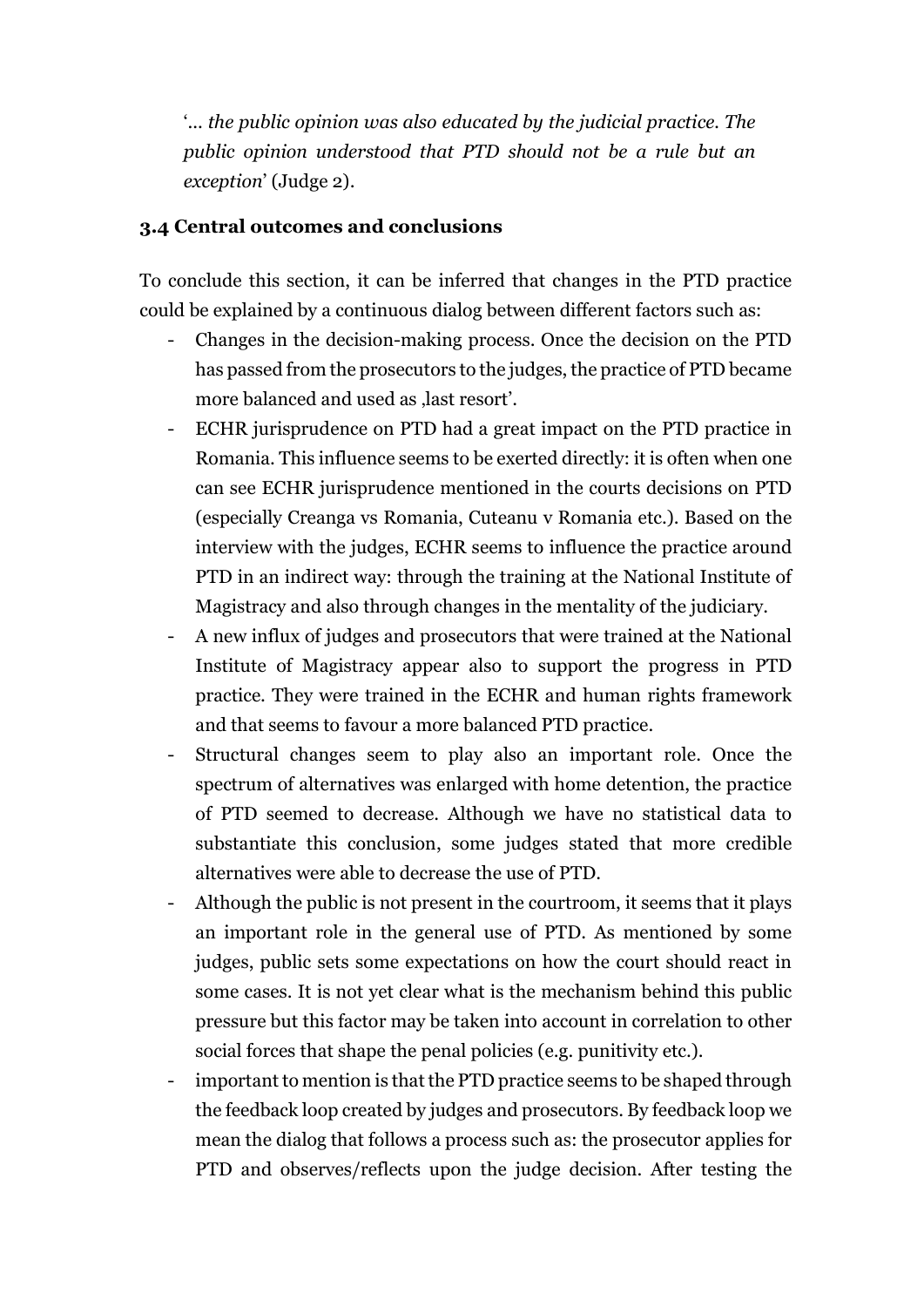decision with the higher courts, they begin to understand and incorporate in their practice the new court pattern in imposing the PTD. In the next stage they will apply for PTD mainly when they know they have good chances for success. As we shall see later, in certain cases the role of the defence lawyer is quite small in influencing the decision.

- Usually, the lawyers draw up their understanding of the PTD practice based on an individual perception of the practice. Prosecutors draw up their understanding of the PTD based on a group perception (via the weekly meetings).
- One more report that would provide more reliable personal and social information about the defendant would be very welcome, especially from the lawyer's point of view.

#### 4. The basis for decision-making

#### 4.1 The process from the judges and prosecutors perspective

As mentioned at the beginning of the previous section, the Criminal Procedure Code stipulates at art. 223 what are the factors that should be taken into account when deciding on the PTD. However, neither the Criminal Procedure Code nor the ECHR jurisprudence are giving guidelines with respect to factors which should be treated as more important than others and in what order. Therefore, it is for the judges and prosecutors to determine what factors should be taken into account and in what order for each particular case.

However, based on our interviews with the decision makers, judges seem to follow **a two steps process** in the decision-making process.

In the first step, the judges seem to look at the offence and the person: the seriousness of the offence, the manner of committing the crime, the offence circumstances, the personal circumstances, and the stage of the trial.

Evidence that the accused is the one who committed the crime is also critical. Judges who do not have a reasonable suspicion that the defendant did not commit the crime are reluctant to impose any preventive measure.

When looking at the crime, most judges and prosecutors we have interviewed seem to evaluate first the **seriousness of the offence**: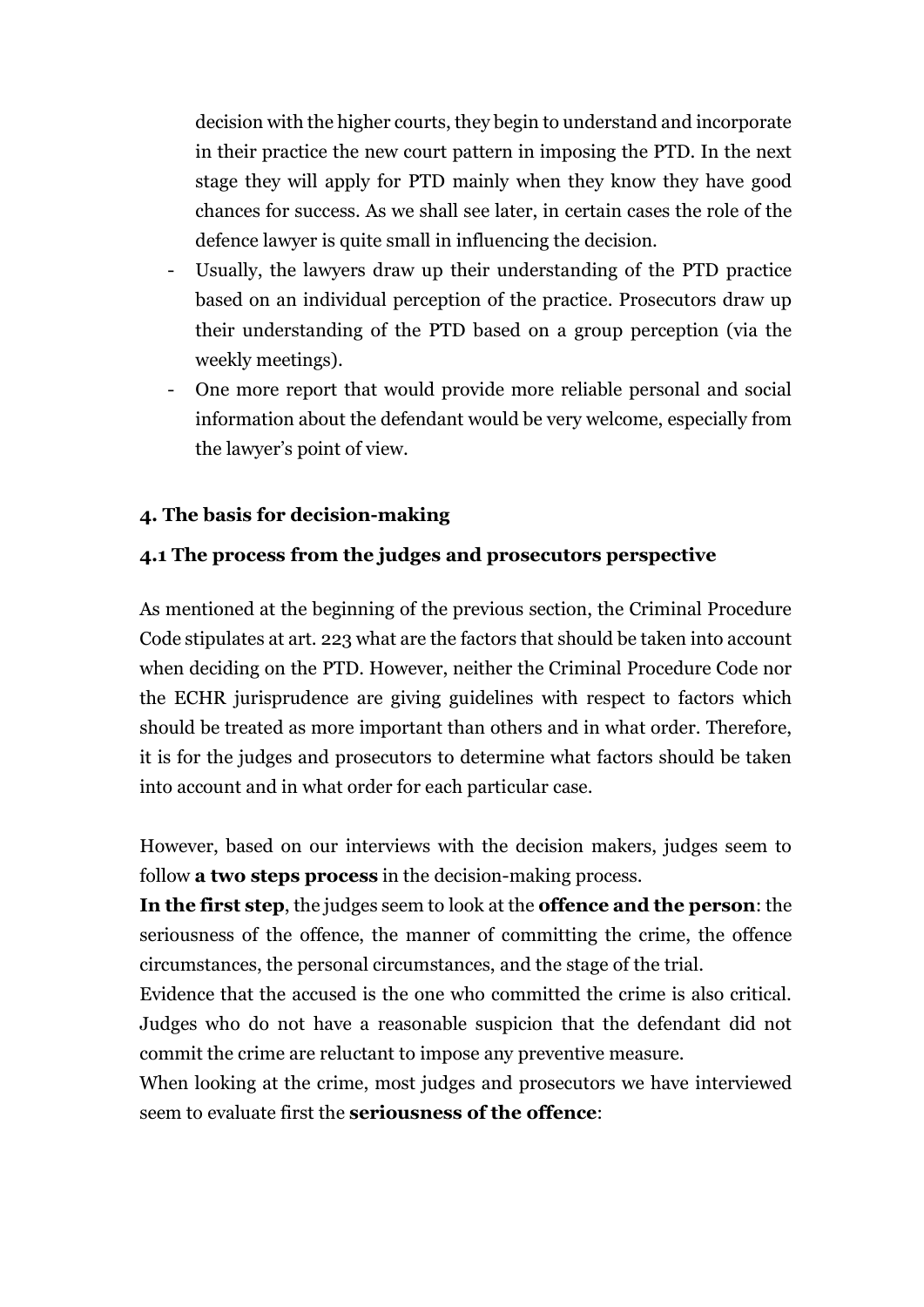'If I refer only to my own activity, because I work with cases of violence, homicide and attempted murder, I can almost say that preventive arrest is a rule. But this is the nature of the offenses I work with; they are violent crimes, most of them against life. The automatic rule in the nature of these crimes is to impose the PTD. As a general rule, if we look to all the prosecution practice, the PTD is an exception.' (Prosecutor 1)

or

'For violent offenses, such as crimes against life, PTD is applied for almost all cases. The same goes, for example, in case of murder or attempted murder, battery resulting in death, rape and so on. Regarding the robbery offenses, which also involve an element of violence, the practice is much more diverse as we have different forms of robbery: robbery under threat, robbery with guns, robbery by snatch or robbery through simple violence. ' (Judge 8) .

If seriousness of the offence is evaluated by the lower courts depending on how much violence the crime involved, the judges at High Court of Justice and Cassation, due to their case-law, emphasise two other important elements in defining the seriousness of the crime: the amount of money involved in the corruption cases and the professional role of the defendant (e.g. member of the Government, member of the Parliament, magistrate etc.):

'... is it very common to impose PTD in corruption cases. Especially for senior civil servants, magistrates, police officers, i.e. persons who are using public power and commit corruption acts, they are usually arrested. They are not held in custody during the whole trial, unlike murder and battery resulting in death (...) but the idea is that for corruption offenses or large-scale corruption, such measures are applied at least for a while … (Judge 9)

The lawyers we interviewed were very critical of this practice:

'I work especially in cases of corruption and fraud, the so-called "white collars crime" without an extensive experience in violent crimes. I can understand violent crimes to be considered dangerous for the public order, but it is hard for me to understand why someone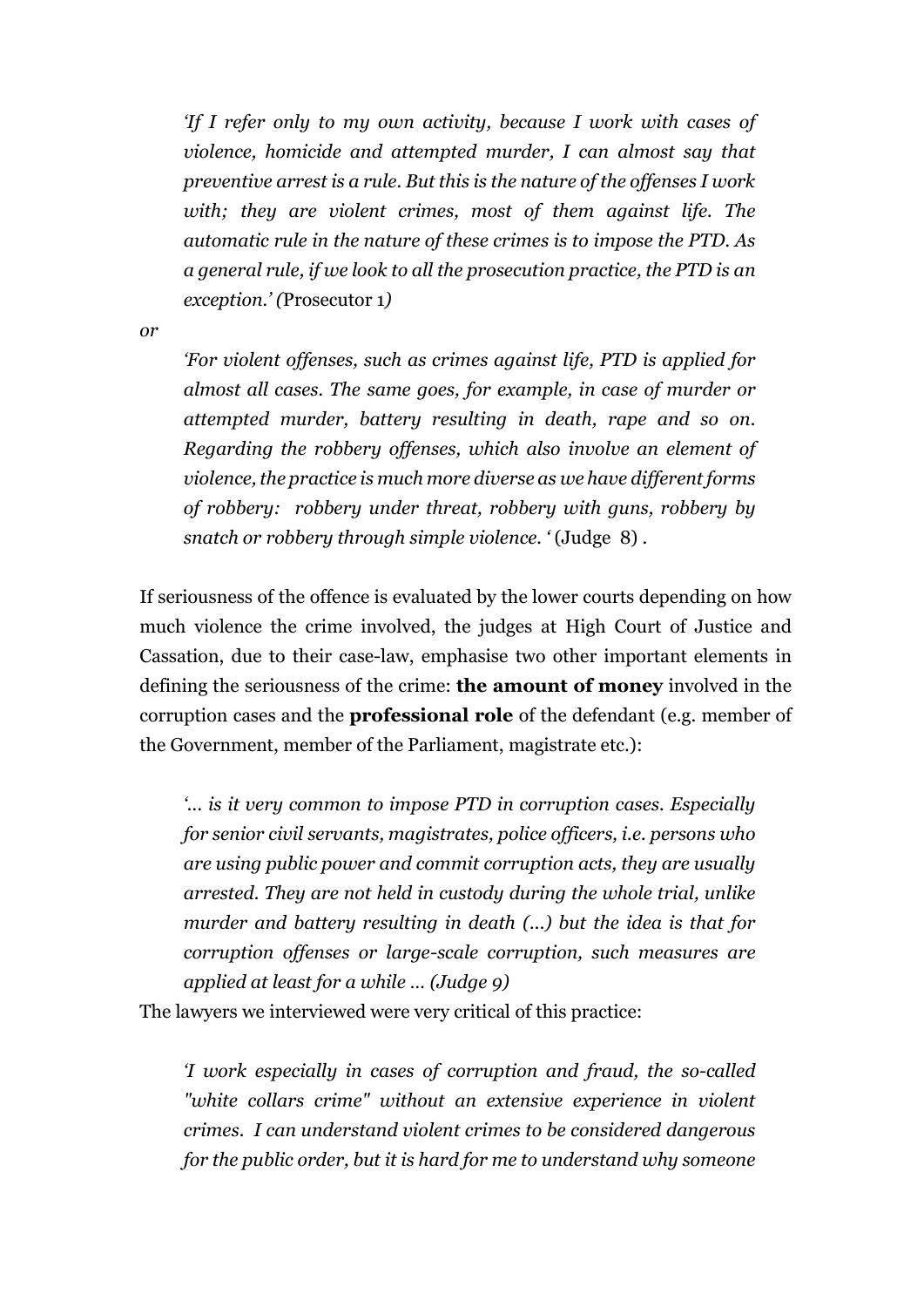committing the crime in 2007, 2008 or 2009 is arrested in 2016. Why do you need PTD in these cases? '(Lawyer 2)

Although the seriousness of the offence was mentioned many times as very significant in the decision-making, the other factors play a role as well:

'I have said that seriousness of the crime is important but it is not the queen of the factors. It is the starting point but I do not stop there in my evaluation' (Judge2).

Another factor that is taken into account in the first step is the risk of committing further offences (risk of reoffending). As mentioned by several judges, the risk of committing further crimes plays an important role. The way this risk is evaluated is not very clear. Some judges are looking at the criminal history. Some others are looking at the motivations behind the crime:

'We look at the past behavior, if he/she is recidivist. We look at the social environment, peers and the seriousness of the offence.' (Prosecutor 4)

 However, there seems to be a consensus among judges that recidivists, violent offenders and sometimes drug addicts (especially those on hard drugs) are considered as high risk of committing further crimes and therefore are good candidates for PTD.

In some cases, judges stated that the attitude of offender during the hearing is very important. If they seem co-operative and seem to regret the crime, they are less likely to be placed under PTD. A sort of risk report submitted by the probation service could help with more personal information about the defendant. As mentioned in the previous section, lawyers in particular seem to suggest that such a report could provide more reliable personal information about the defendant. In some cases, this information could promote the alternatives to PTD. However, when we interviewed the jurist representing of the National Department for Probation (NDP) we learnt that the Probation Service is not ready to draft this report as this service is already overcrowded and it is not required by the law. The focus or probation, as mentioned by the NDP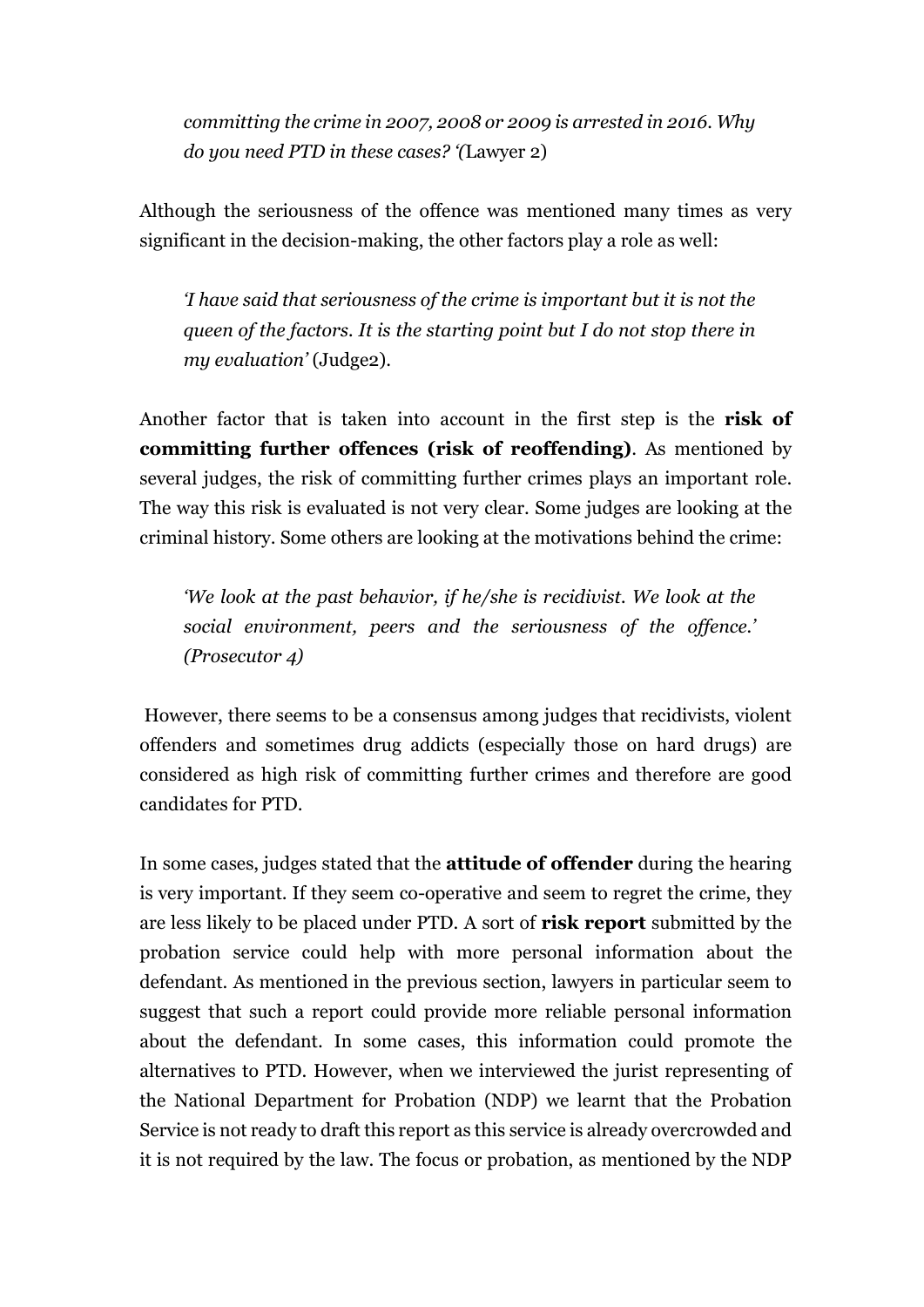representative, should be on the offenders under community sanctions and measures. Furthermore, judges and prosecutors do not seem to be very much interested in this information. The only personal information that seems to be useful at this stage is the attitude of the defendant.

# In the second step of the process, judges seem to evaluate the risk of absconding, influencing the witnesses or tampering with evidence.

Most judges stressed that they take the PTD measure in order to ensure a good progress of the trial. This means to ensure that the defendant will not contact the victim, will not run away or influence the witnesses. However, as in the case of evaluating the risk of committing new crimes, these risks are not defined very clearly in the judges or prosecutors interviews. In most cases, they seem to evaluate these risks based on the previous attempts in absconding, influencing the witnesses or tampering with evidence.

A separate discussion was made regarding the corruption cases involving highranking officials. In case they are still in power and could influence the witnesses (usually their subordinates), then the likelihood of PTD is high. By doing so, the judge can make sure the witnesses feel no intimidation when giving their statements.

Most judges emphasised the complexity of the decision-making process on PTD. None of the judges mentioned one single criteria for imposing PTD. In most cases they state that the decision is based on a 'whole picture' or a multi-factorial analysis where many factors play a role:

' Even in sexual offences where the probability of pre-trial detention is high or when dealing with homeless people, the decision is corroborated with many other factors. Are they employed, is there a fixed address, what is the criminal history of the person, what about the substance abuse etc.? I would not be able to say: only one factor – lets say the lack of a fixed address – could lead automatically to the PTD decision. It is rather a corroborated decision where the whole ensemble is taken into account' (Judge 1)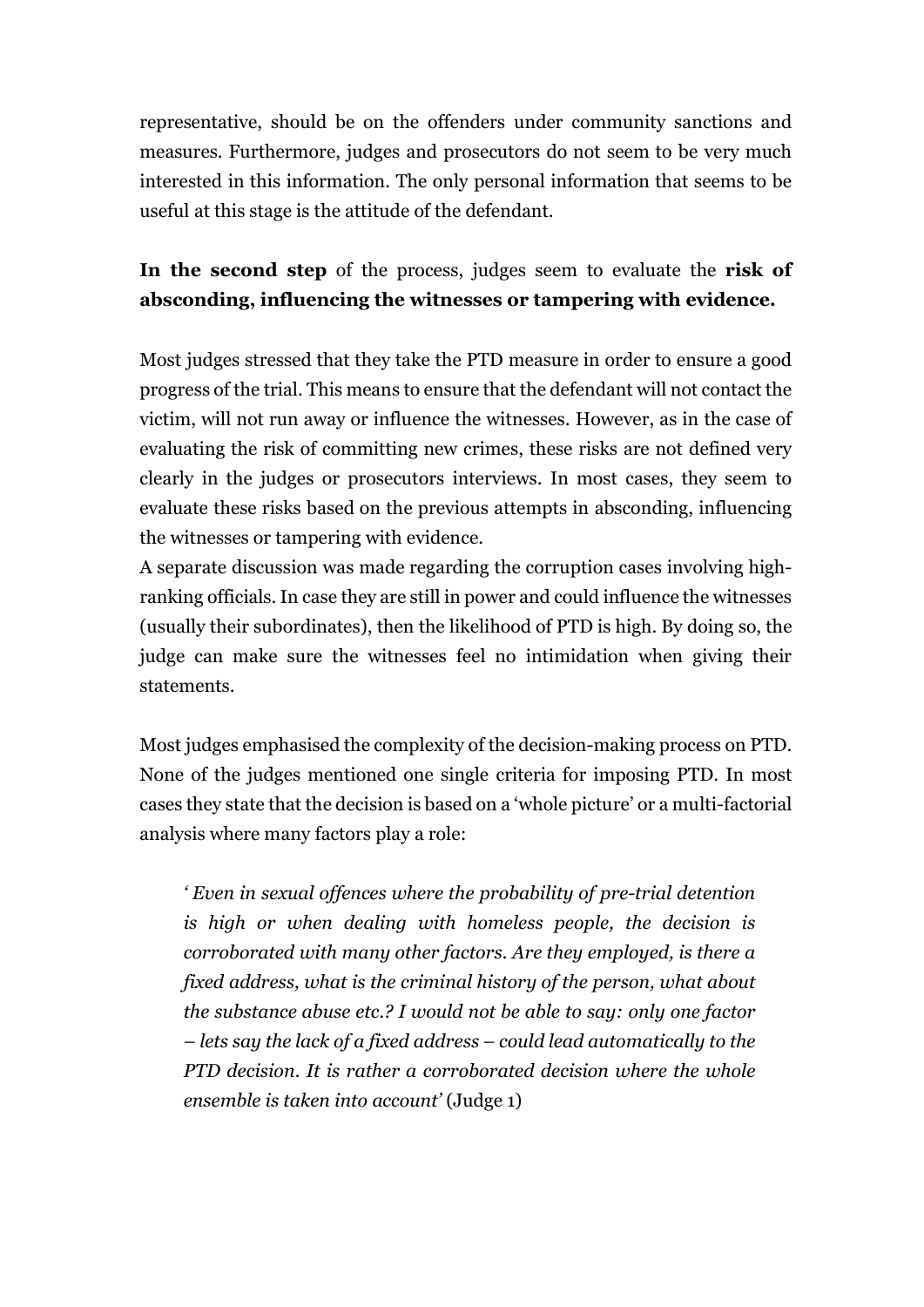All judges and prosecutors evaluated that they have enough resources to make the decision on the preventive measures. They think they have enough time and enough information.

Sometimes they would like to know more about the personal circumstances of the defendant but, as this information is not essential in the decision-making process they can be satisfied with their own impressions (see the discussion about the attitude). In case the judges cannot make the decision within the prescribed time, they can release the defendant and impose the measure later when they are satisfied with the information they have. Prosecutors would also like more information but due to the time pressure they do not see how they can get this information. Moreover, as this personal information is not crucial for the decision-making, they could be satisfied with the data they can access in the existing databases.

As a recommendation at this point, it may be useful to further train the judges and prosecutors in the dynamic factors involved in reoffending. By doing so, they could grasp a better understanding of the importance of social bonds in the economy of recidivism.

# 4.2 The foreign offenders

In the case of foreigners, the mere fact of being a citizen of another country is not a reason justifying preventive arrest, on the assumption that this person has a high risk of evading criminal prosecution. When applying for PTD, prosecutors have to prove that there is a risk that the foreign citizen wants to leave the Romanian territory. In turn, the judges in the decision-making process regarding foreign citizens, analyse a number of issues such as the legality of stay in Romania and the existence of subsistence means (e.g. a job):

'I have seen many situations when these people, if they proved they had a residence or a place to stay in Romania, the PTD was replaced with house arrest or judicial control. There are many foreign citizens, investigated, judged in Romania for whom PTD has not been applied or this measure has been replaced with some other measure. It also depends very much on the type of offense.' (Judge 9)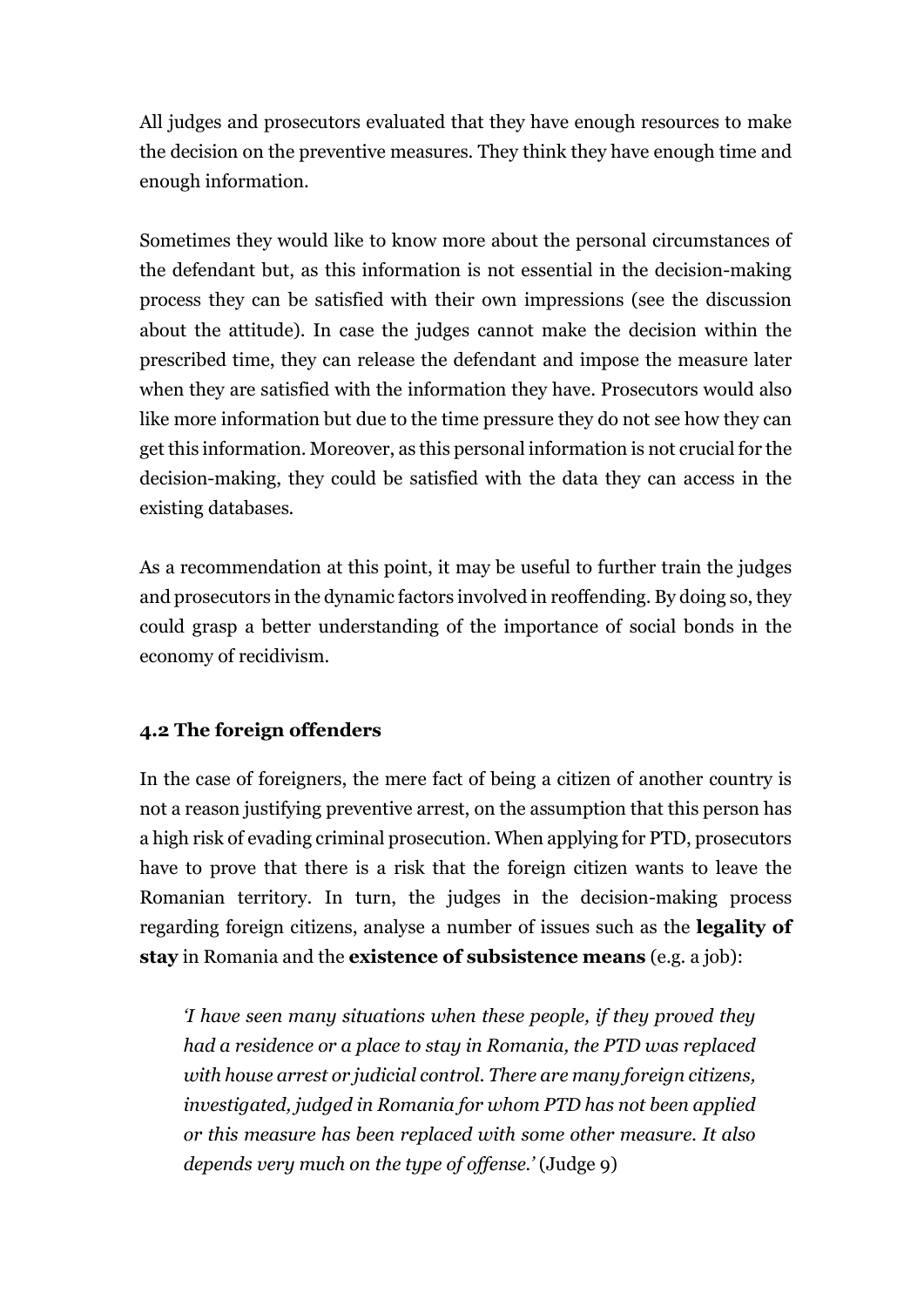'A preventive measure does not punish. It is meant to discipline the criminal trial and ensures the presence of the party in the trial. By doing so you want to secure the presence of the party on one hand (...) or, if I realize that I cannot ensure your presence, as you have entered the country illegally or maybe legally anyway, but your goal is to leave for the West or for another country, then I will seriously think about taking a preventive measure to ensure presence here. Of course, if all other conditions are met. '(Judge 10).

Some judges have made a series of distinctions regarding the citizenship of a foreign person against whom a preventive measure is being discussed, in the sense that they pay more attention to cases involving foreigners who are not citizens of the European Union. If the defendant is a third country citizen from a country with whom Romania has no bilateral agreement of extradition, the likelihood of PTD is quite high. Obviously, the other factors (e.g. the seriousness of the crime, the legal status in Romania etc.) are still important. Most judges estimated that the number of foreign citizens for whom PTD was discussed was very low and especially for less serious crimes, such as small economic crimes, driving offences etc.

Interviews with lawyers and prosecutors seem to confirm these observations. None of the participants argued that being a foreign offender could lead automatically to PTD. As they mentioned, foreign offenders do not seem to be treated differently apart from what the criminal procedure is requiring for this group – the existence of the official interpreter.

#### 4.3 The process from the defence lawyer perspective

The lawyers we have interviewed seem to be aware of the fact that the seriousness of the crime is one of the most important factors when deciding on PTD. They also share the opinion that the PTD is complex decision where more than one factor is involved. However, they criticise the decision-making process

or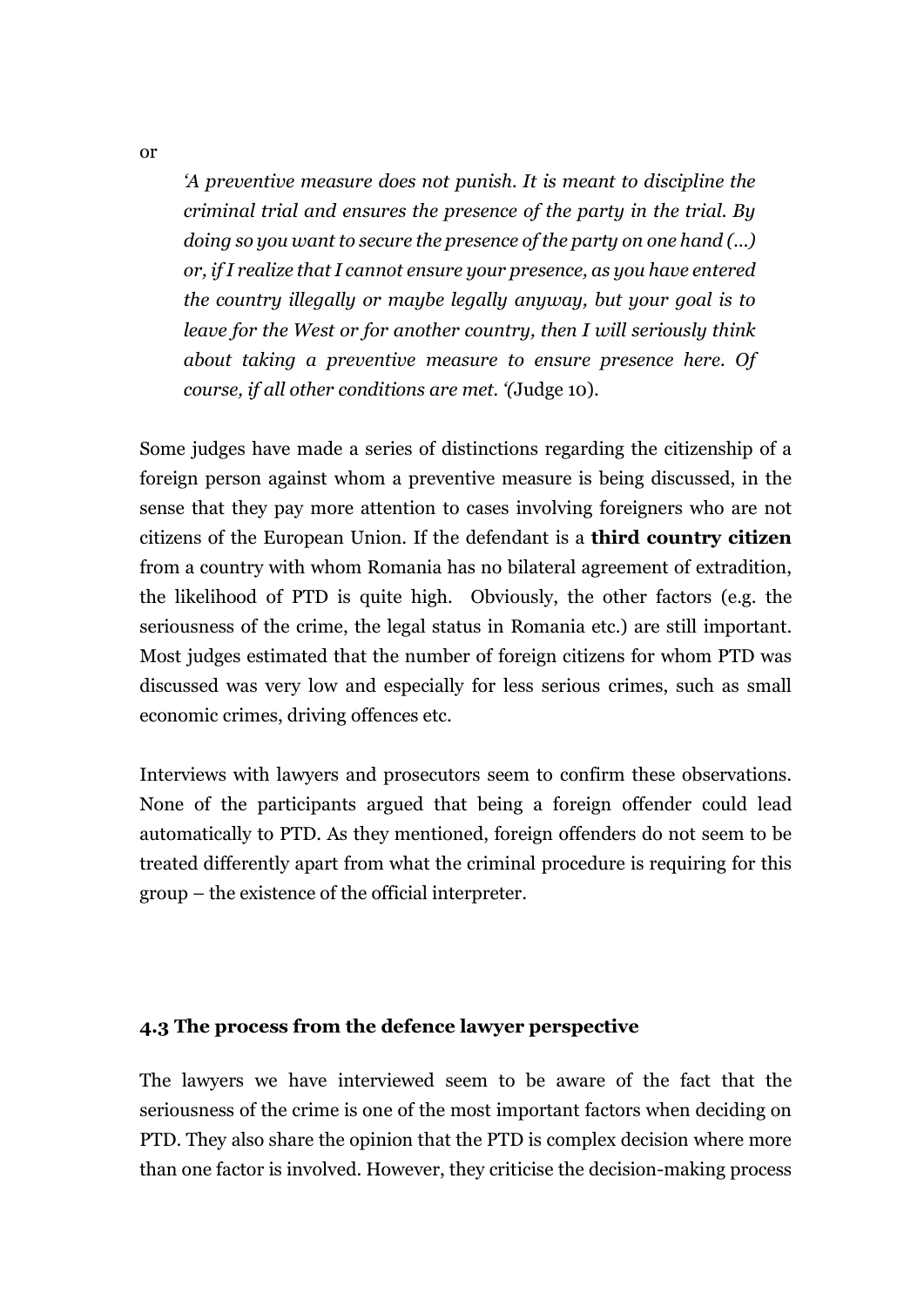from two perspectives: the nature of the factors taken into consideration and the procedure.

Regarding the factors taken into account, the lawyers complain that personal circumstances, such as employment, family status etc., are not sufficiently taken into account when deciding on the PTD. Indeed, these factors are mentioned in the CPC in relation to PTD but judges in their motivations do not often mention them for PTD. If static factors like the seriousness of the crime or the previous convictions (as indicators of the risk of reoffending) are those important in imposing or not PTD, then there is little room for the lawyer to influence the final decision on the preventive measure.

Furthermore, they argue that sometimes PTD is taken to 'help the prosecutor' in his/her investigation. By placing a defendant under PTD, the judge put a lot of pressure on him/her to confess or cooperate with the investigation.

From the procedural point of view, the lawyers complain of an unequal position of the lawyer compared with the prosecutor in front of the judge. This point will be further developed in the Procedural aspects section.

However, all lawyers we have interviewed agreed that there is a tremendous progress in the PTD practice. They explained these transformations mainly due to the ECHR's jurisprudence.

# 4.4 Prolongation and the contestation of PTD

When it comes to the prolongation of the PTD the process and the relevant factors seem to change. In this respect it seems that judges operate under the assumption that the risk of reoffending decreases over time.

Therefore, the decision to prolong PTD or not depends on:

- how much time passed since the first application of the PTD,
- how many times the measure was prolonged already,
- what arguments are there for the prolongation,
- what the prosecutor did in that specific case from the last application of prolongation. If the prosecution is perceived as having a passive attitude, most judges tend to deny the PTD prolongation.

The process starts with a review of the reasons PTD was imposed for last time. Then, the judge checks on whether the reasons are still relevant and how the prosecutor investigation progresses. If the reasons are still active, the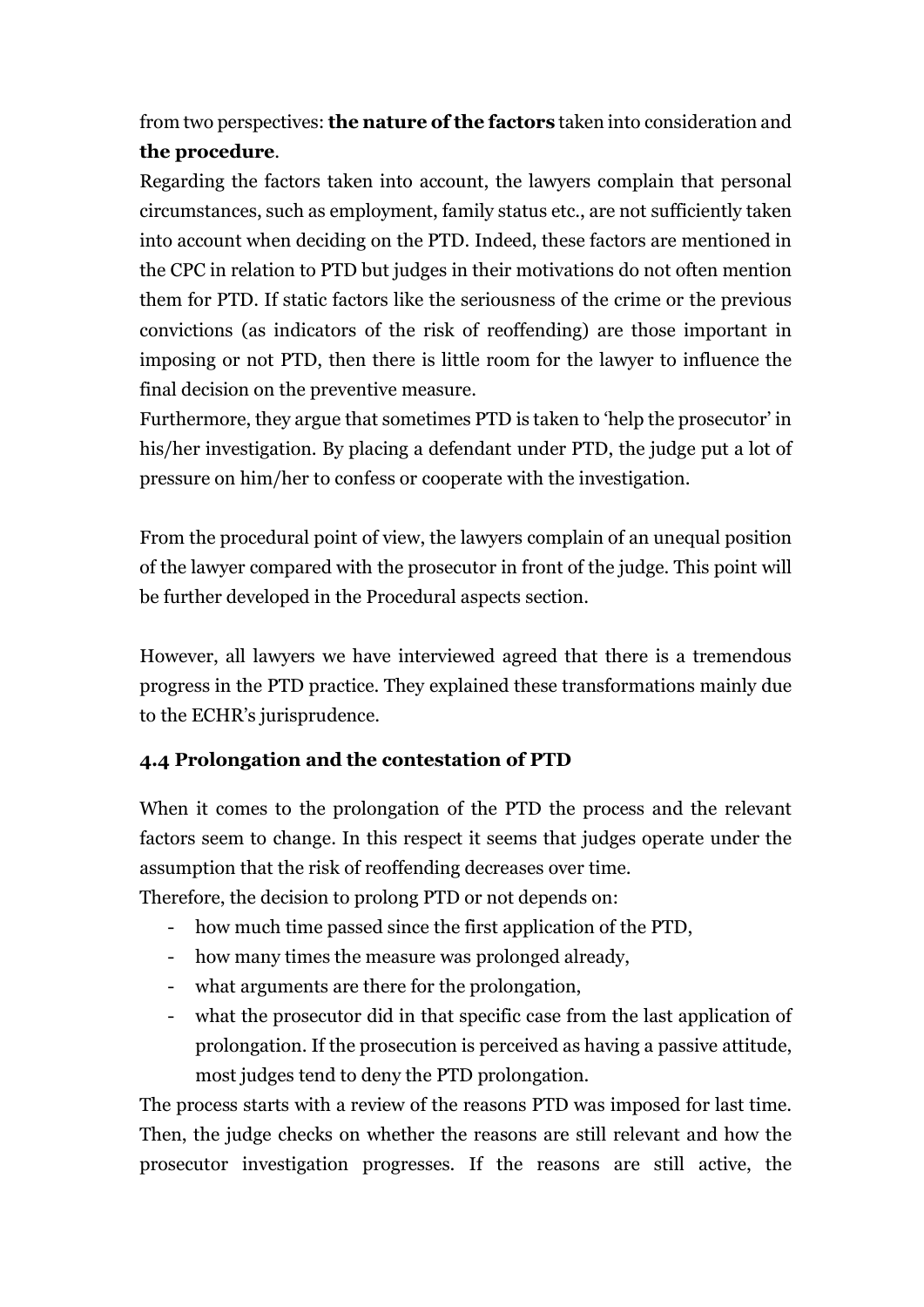investigation makes progress, and the measure was not already prolonged for two-three times, quite likely the judge would prolong the measure. If any of these factors is missing, than it is quite likely that the judge would replace the measure with house arrest or judicial control.

The prosecutors seem also aware of the fact that the PTD should be as short as possible. As they estimated it is quite hard to justify PTD for more than twothree months.

Based on some judge's statements, it seems that there is a pattern whereby PTD is replaced after 2-3 months with house arrest which is latter replaced with judicial control. This process should be further scrutinised as it can generate a net widening effect. It may be that alternatives are sometimes imposed as an automatism rather than in a justified manner.

In case the PTD is contested at a higher court, it seems that the decision-making process starts with an evaluation of the decision made by the lower court. Once that is clear for the judge, the process continues with an evaluation of the seriousness of the crime and all the other evaluations as if the PTD decision would be imposed for the first time. However, this process is rather associated with the working style of the magistrates.

# 4.5 Meta-factors in the PTD decision: setting up examples and public expectations

As already anticipated in the first section of this report, many judges mentioned apart from the factors stipulated in the CPC, the public or the public expectations.

'Oprobiul public' or the **public expectation** was mentioned by several judges as if the preventive measures are the first real reaction of the criminal justice against the crime.

'At the end of the day, judges are part of the society and I would be very intrigued to see that somebody who killed somebody or committed high corruption would walk free on the streets. ' (Judge 1)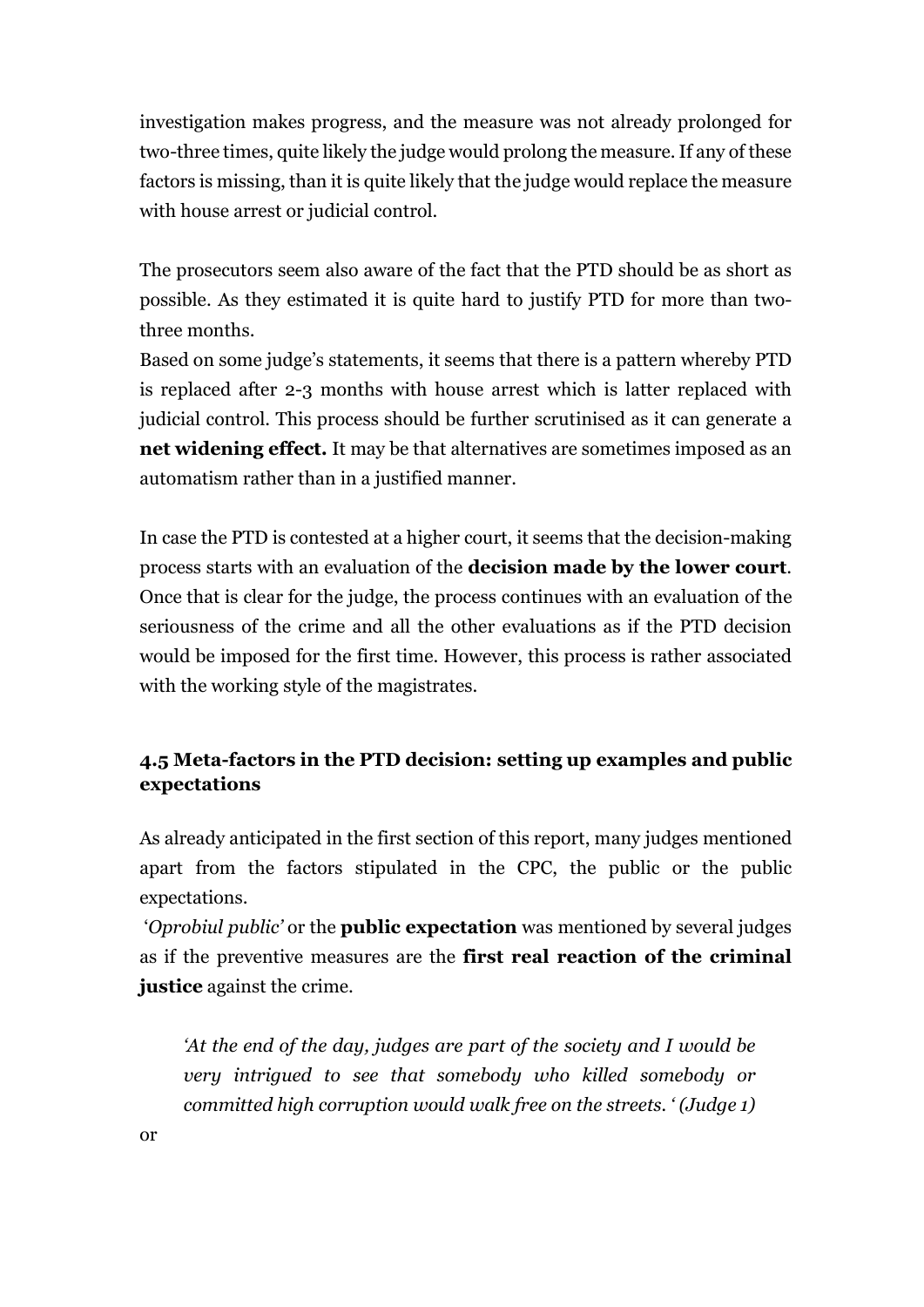'If we take public opinion, the PTD is the measure that satisfies the public the fastest. The public does not want a long trial but an immediate remedy …' (Judge 2)

In some cases, the prosecutors use the public expectations to convince the judge to impose PTD in serious cases. This happens especially if the case has already received mass media attention.

Related to the public expectation, judges at the High Court of Justice and Cassation mentioned also setting up an example as another subsequent reason for imposing PTD, especially in the corruption cases:

'PTD is to prevent but also to give a clear example. You are not above the law and you will be an example for the others who may be tempted to do what you did. The message is clear: this is what happens to them if they follow your example.' (Judge 9)

This is what some lawyers criticized heavily in their accounts:

'Some abuses have been committed in the past. Judges wanted to set some examples. I don't think this is a kind of example we want to give to society. A mature society should follow rules and not other pressures.' (Lawyer 1)

They gave some examples of crimes committed many years ago and the accused did not have the capacity to commit such crimes anymore and still the courts applied PTD. The only explanation the lawyers could give was the existence of extra-judicial pressures on the Anticorruption Prosecution Office and the courts to look aggressive in fighting corruption.

# 4.6 Central outcomes and conclusions

- The decision making process around PTD is very complex and involves a multi-factorial analysis
- One of the most important factors in making the decision for PTD is the seriousness of the crime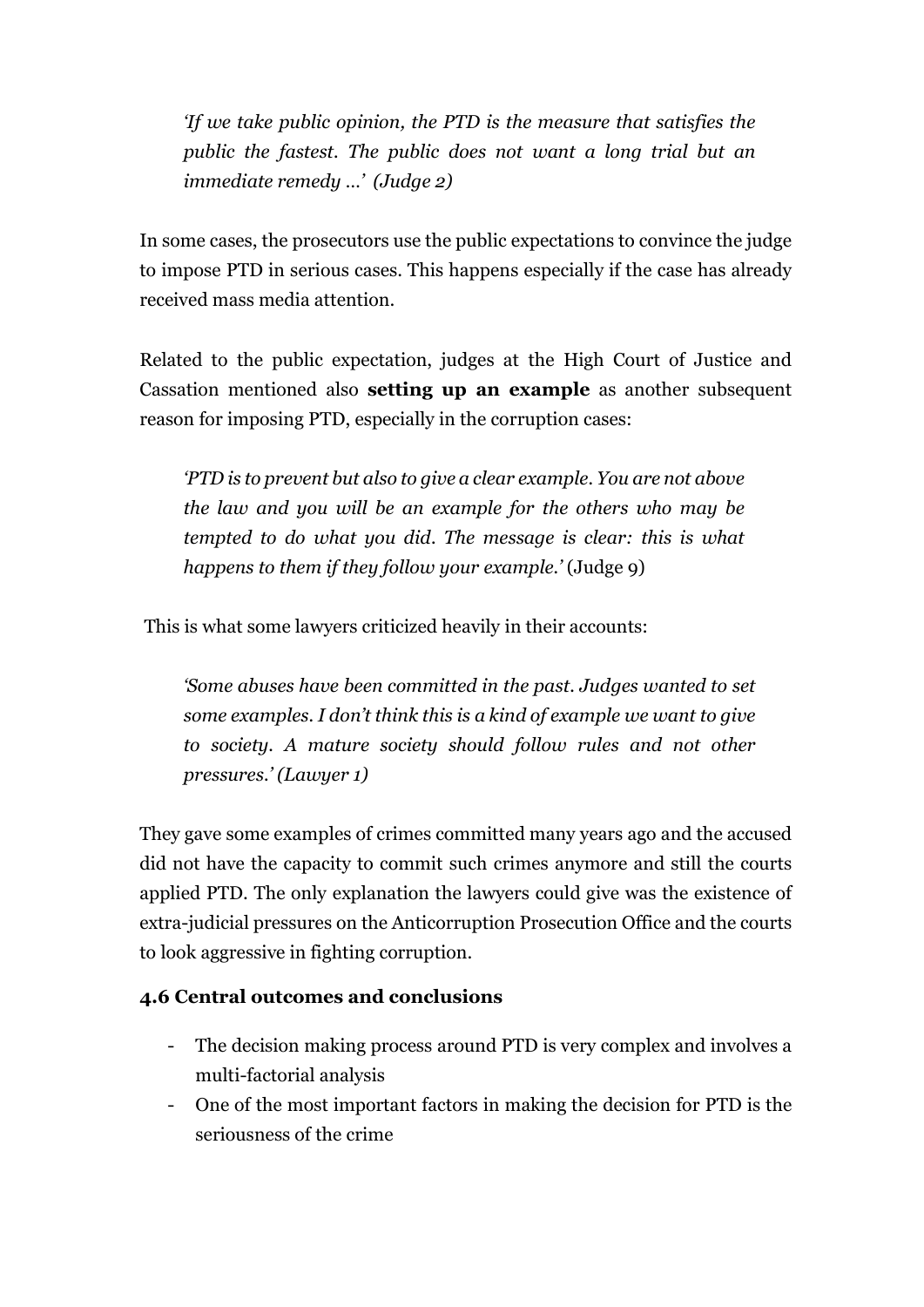- In cases of corruption or other 'white colour' crimes, the amount of money involved and the professional position of the defendant seem to be critical
- The decision making process appear to have two main parts: one when the judge is evaluating the crime and the person and one where the judge is assessing for the risks of flight, absconding, influencing the witnesses or tampering with the evidence.
- When evaluating the person, judges and prosecutors seem to take into account the attitude of the defendant and not factors such as: employment, family, housing and so on.
- The risk of committing new crimes and the other types of risks are evaluated mainly based on the previous behaviours or previous attempts.
- Lawyers tent to acknowledge the progress of the last few years. However, they still criticise the process for not taking into account personal information about the defendant (e.g. employment, family status etc.) and also for the unequal position compared with the prosecutor.
- As a recommendation, it may be useful to consider further training for judges and prosecutors on the dynamic factors associated to reoffending. In this context, they might develop a better understanding of the social bonds and other personal factors.
- Being a foreigner may increase the likelihood for PTD but only in connection with other factors and in some circumstances. Coming from a third country and not having resources may increase the chances for PTD.
- Apart from the criteria mentioned in the CPC other meta-factors such as public expectations and the need for examples should be taken into account for a more comprehensive understanding of PTD as a socially and culturally situated phenomenon.
- PTD and sometimes the alternatives seem to be used in Romania for prevention reasons but also as a 'fast reaction' of the criminal justice system in front of a crime. In this respect, they tend to be used in a punitive manner.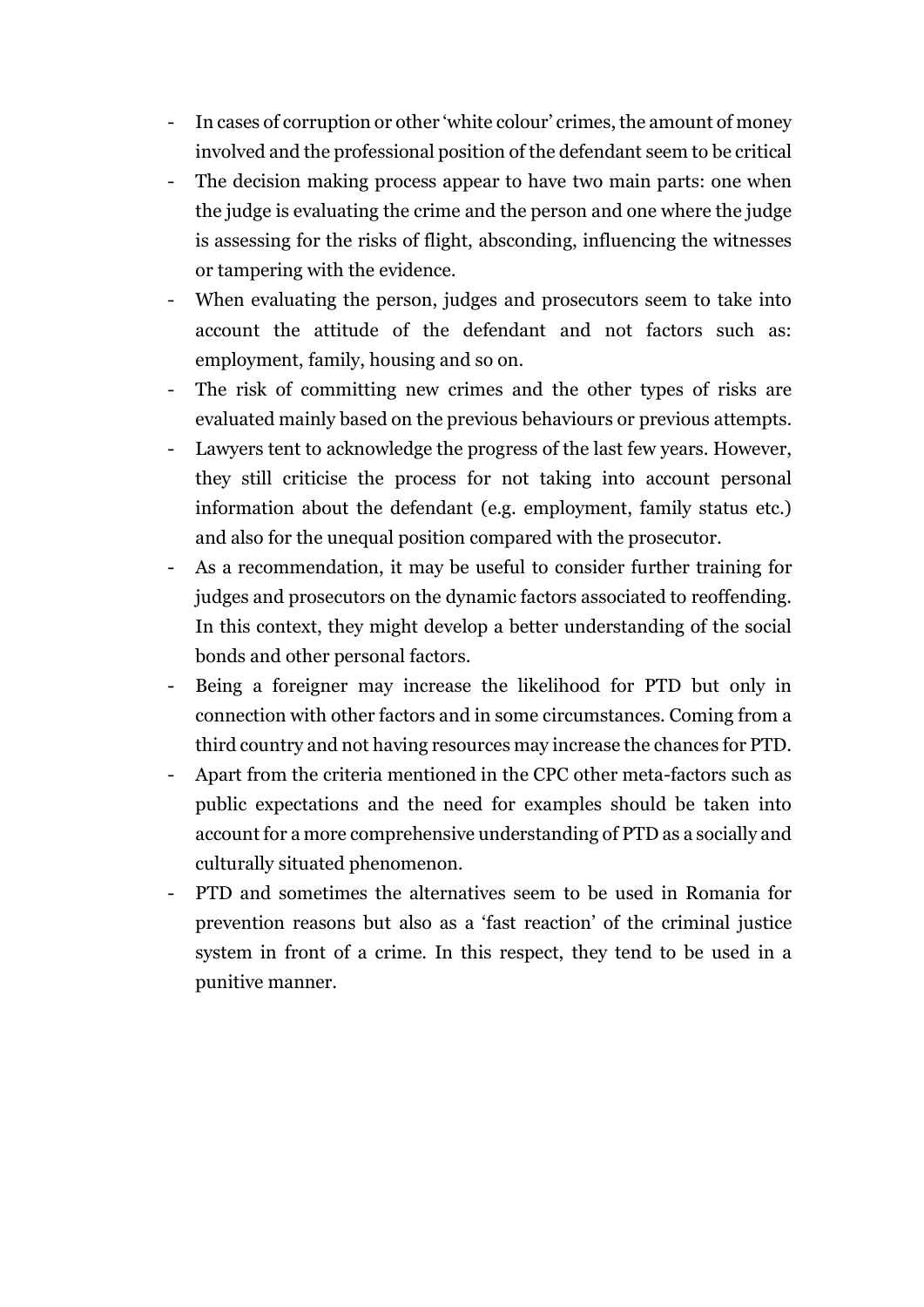# 5. Role of the players in the decision making process

The players involved in the decision-making process regarding the preventive measures are the defendant, the prosecutor, the judge and the defence lawyers.

# 5.1 The defendant

Although the defendant should play one of the main roles in the criminal procedure, the process is organized in such a way that the defendant has the opportunity to address the court at the end of the hearing. First, is the prosecutor, second is the defence lawyers and then it is the defendant. Some lawyers considered this order as not being in the defendant favour.

# 5.2 Lawyers and prosecutors

When it comes to the position of lawyers and prosecutors, most judges were aware of the lawyers' suspicion that prosecutors are closer to the judges than the lawyers. However, most judges argued that based on what they do in court they try to give them equal weight: they have access to the same information, they can speak in front of the court, they can ask for more witnesses etc. As stated by one judge, the positioning of the two main protagonists depends to a large extent on the judge's working style in court.

Some judges made a small distinction between ex officio lawyers and chosen ones:

# '… Those ex officio are not working always very hard …' (Judge 1)

It seems that those selected by the defendants themselves are more interested in defending them than the ex officio ones. A small number of judges argued that there is no difference in terms of the quality of defence between those two categories of lawyers. One judge noted some improvements in the performance of the ex officio lawyers.

Prosecutors participating in the study evaluate their position as being equal to the position of the defence lawyers:

'The position is pretty equal. The role of each of us is clearly defined by the law. I never had any issues with the defence lawyer. We have a relatively good cooperation.' (Prosecutor 3)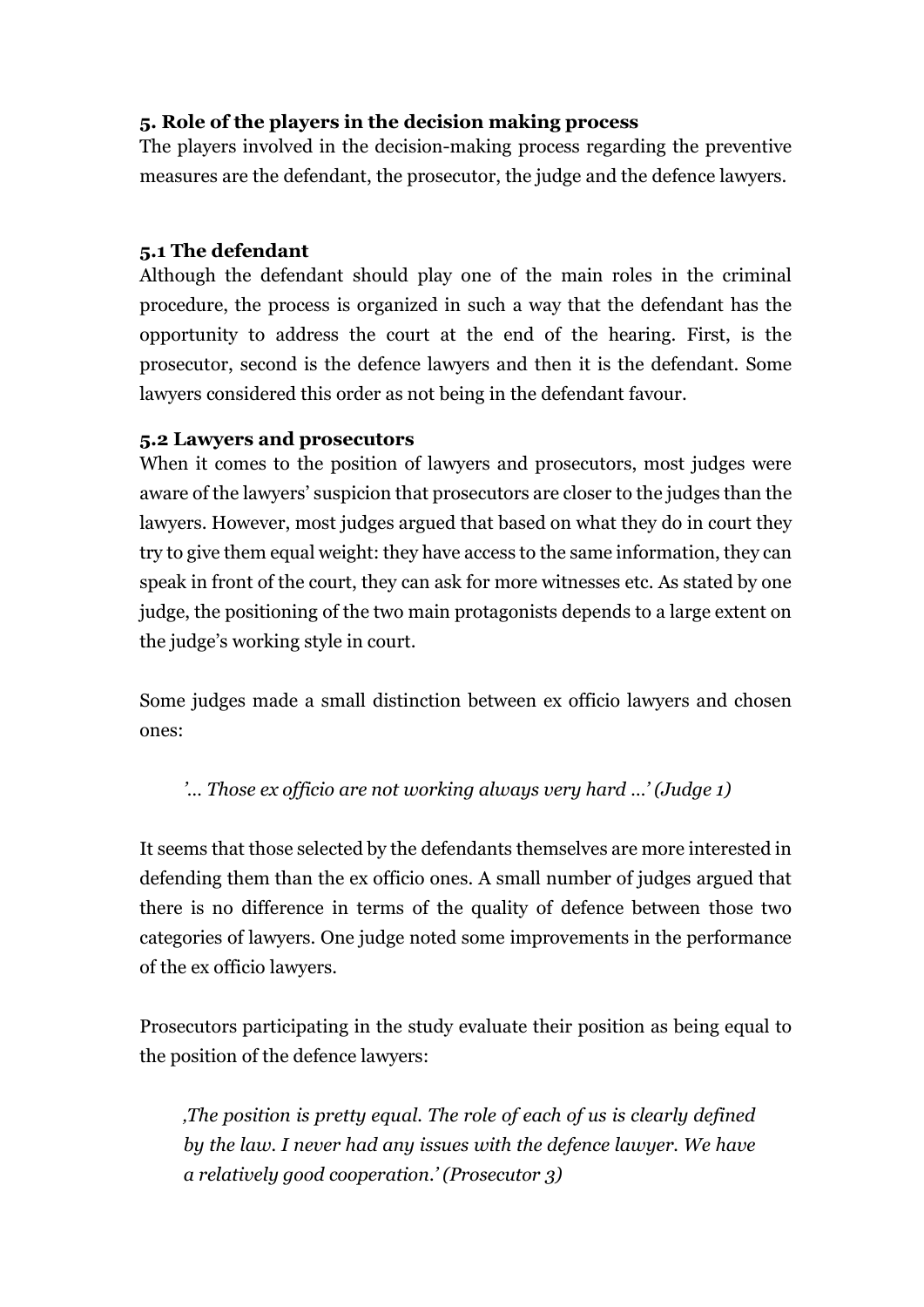They assume that lawyers have the impression that they have more power in influencing the judge's decisions on PTD because:

'We tend to apply for PTD when we know this is the case, when we know that the court practice is as such. Where we have doubts we do not apply for PTD.' (Prosecutor 4)

The lawyers perceive that all the symbolic actions (such as using the same door to enter the courtroom, the possibility of the court to have direct communication with the prosecution etc.) seem to suggest that the prosecutor has more power than the defence lawyers.

As mentioned already in the previous section, lawyers have repeatedly referred to the fact that even at the architectural level they have no equal position with prosecutors. The latter, as a rule, sits on a podium in the courtroom, at the judge's right.

'Equality does not exist from the architectural perspective either. Although there was an intention to create this equality at a certain moment, this has never happened in practice. I have not seen yet in Bucharest a courthouse where the prosecutor stands face to face with the lawyer.  $^{\prime}$  (Lawyer 3)

These issues, rather of a symbolic nature, tend to be minimized by judges or prosecutors, but for lawyers they are apparently of particular importance.

As is in the symbolic interactionism theories, there are not objective actions but different interpretation of the same actions by different actors. Apart from these discrete behaviours that make the lawyers perceive as if they are not as important as the prosecutors in the courtroom, some lawyers gave also examples when the lawyers did not have access to all the evidence available in one case. This was the case when intelligence reports were submitted in particular cases and the lawyer did not have access to it. However, as they stated, this has happened several times in the past and it is not an issue anymore.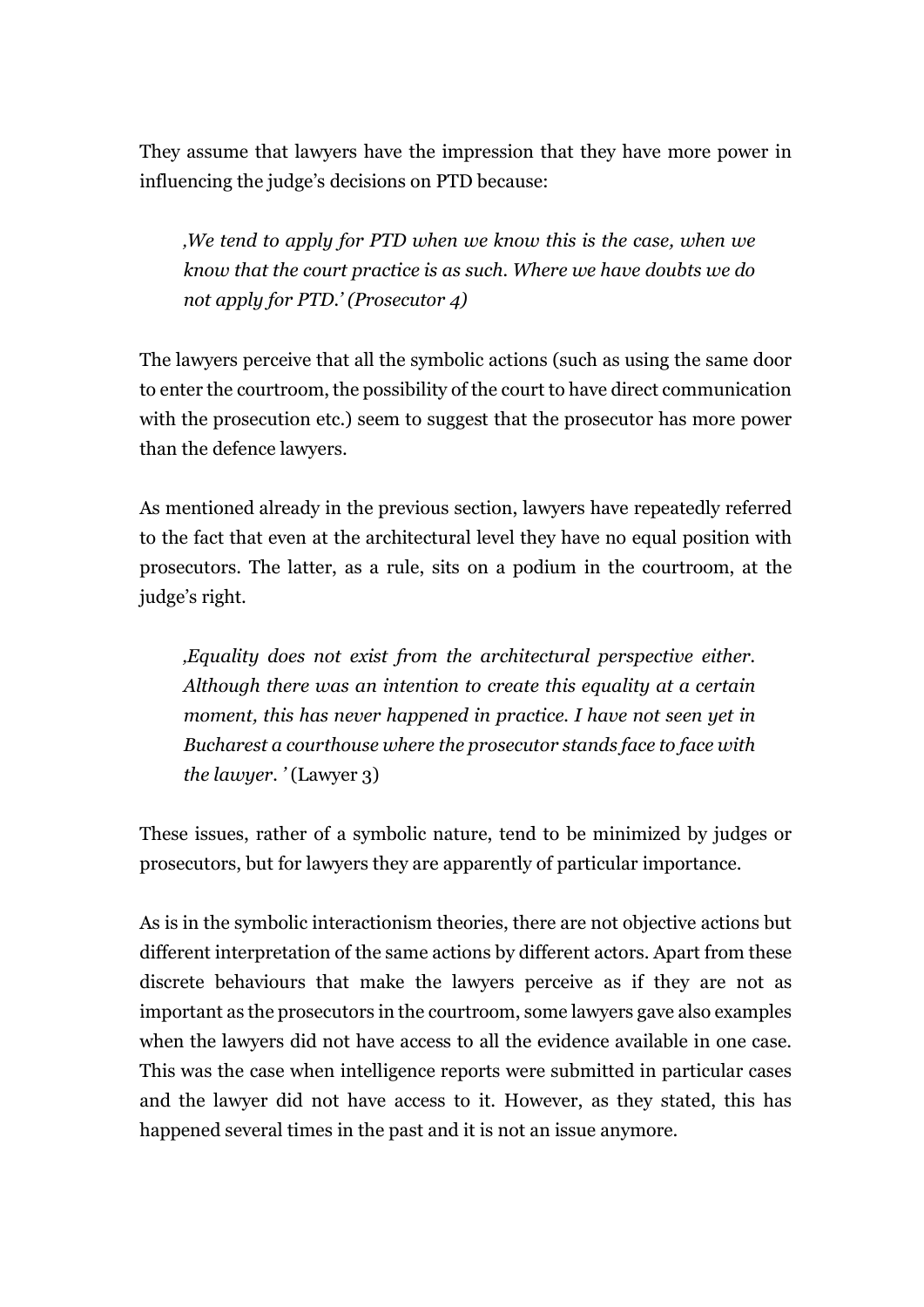It may be useful for the future to change the setting of the courtroom in a way to reflect better the equality between the lawyer and the prosecutor in the criminal procedure.

# 5.3 Central points and conclusions

- It seems that the decision-making process on the PTD and its alternatives is dominated by the judge.
- According to the defence lawyers, the prosecutor has a privileged position before the judge. The main reason they have this perception is the court setting that places the prosecutor close to the judge and almost at the same level.
- Prosecutors and judges seem to be aware of this perception among lawyers but reject it. They argue that both parties – prosecutor and lawyer – have access to the same information and could address the court the same way.
- Moreover, prosecutors explain this perception as based on the observation that many prosecutor's applications are approved by the court. However, they argue that this is because they apply for PTD when they know that chances to be approved are high.
- Some judges argue that ex oficio lawyers are not always motivated to defend their clients properly.
- Some lawyers noted that the position of the defendant in the procedure is quite limited. Usually, he/she has the chance to address the court the last.

# 6. The alternatives to the PTD

# 6.1 General introduction

According to the art. 202 para. 4) of CPC the alternatives to PTD are: judicial control, judicial control on bail and home arrest.

As in case of the PTD, these measures may be applied if there is evidence or strong indications that can lead to a reasonable suspicion that the defendant has committed a crime and if preventive measures are necessary in order to:

- ensure a good progress of the trial,
- prevent the defendant' absconding or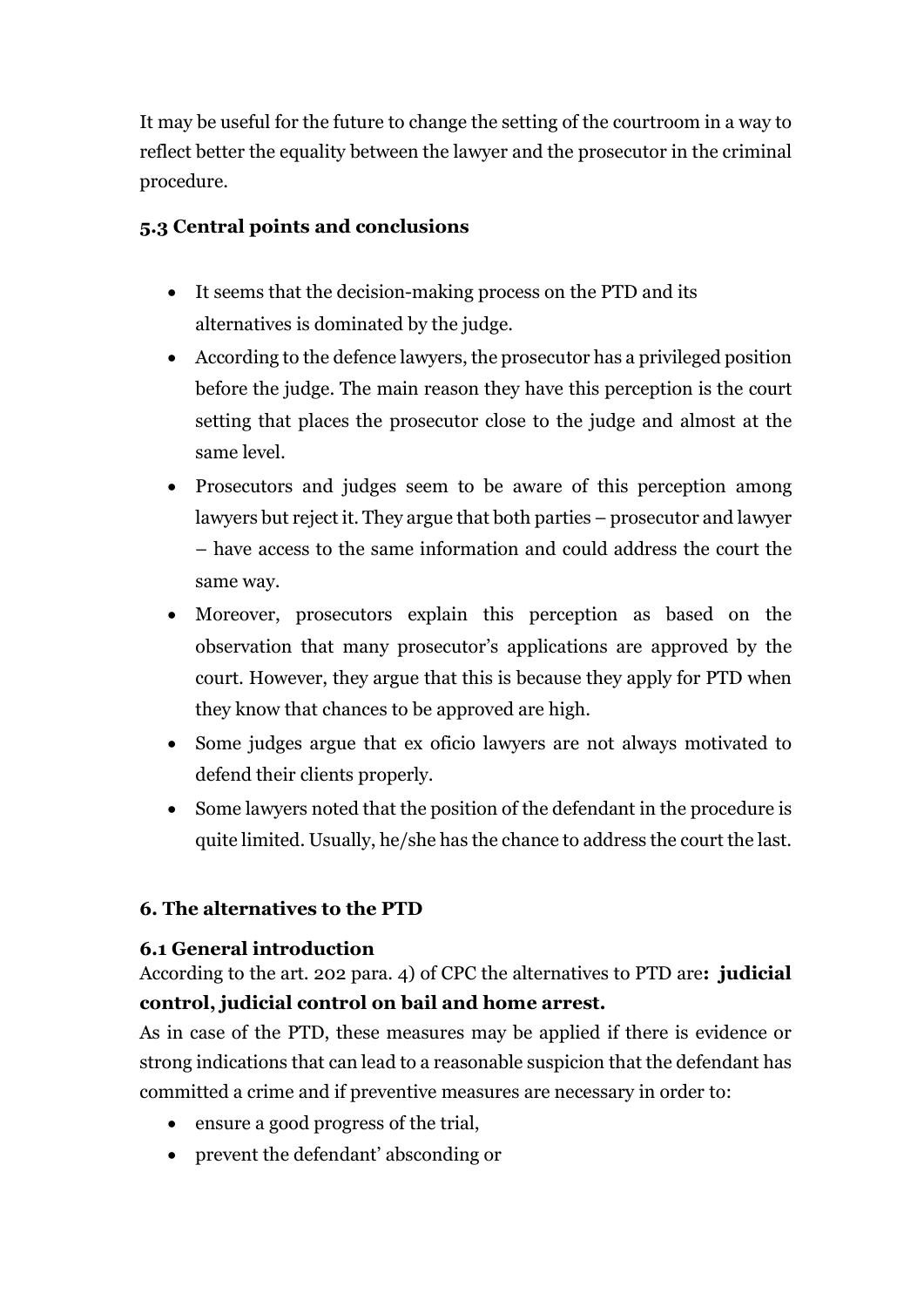• prevent a new crime.

The CPC also provides that any preventive measure should be proportionate to the seriousness of the crime and is necessary for one or more of the above mentioned aims.

All the preventive measures apart from the PTD and house arrest (HA) may be ordered by the prosecutor and the judge. They all can be appealed against to the court (with respect to decisions of the prosecutor) or to a higher court (with respect to decisions of the judge).

# 6.2 Judicial control

The judicial control (JC) may be imposed by the prosecutor, the judge in the preliminary stage or the court during the trial stage only after hearing the defendant and only in the presence of a lawyer. Based on our interviews, it seems that prosecutors are those who apply this measure most often.

During the judicial control, the defendant or the convicted person should comply with the following measures:

a) to appear before the criminal investigation body, the Preliminary Chamber Judge or the court at any time they are called;

b) to inform forthwith the judicial bodies having ordered the measure or in which their case is pending on any change of domicile;

c) to appear before the law enforcement body appointed to supervise them by the judicial bodies having ordered the measure, according to the supervision schedule prepared by the law enforcement body or whenever they are called.

In the same time, the judicial body may also impose one or more obligations such as:

a) not to exceed a specific territorial boundary, set by the judicial bodies, without their prior approval;

b) not to travel to places set specifically by the judicial bodies or to travel only to places set by these;

c) to permanently wear an electronic surveillance system;

d) not to return to their family's dwelling, not to get close to the victim or the members of their family, to other participants in the committed offense, witnesses or experts or to other persons specified by the judicial bodies and not to communicate with these in any way, be it directly or indirectly;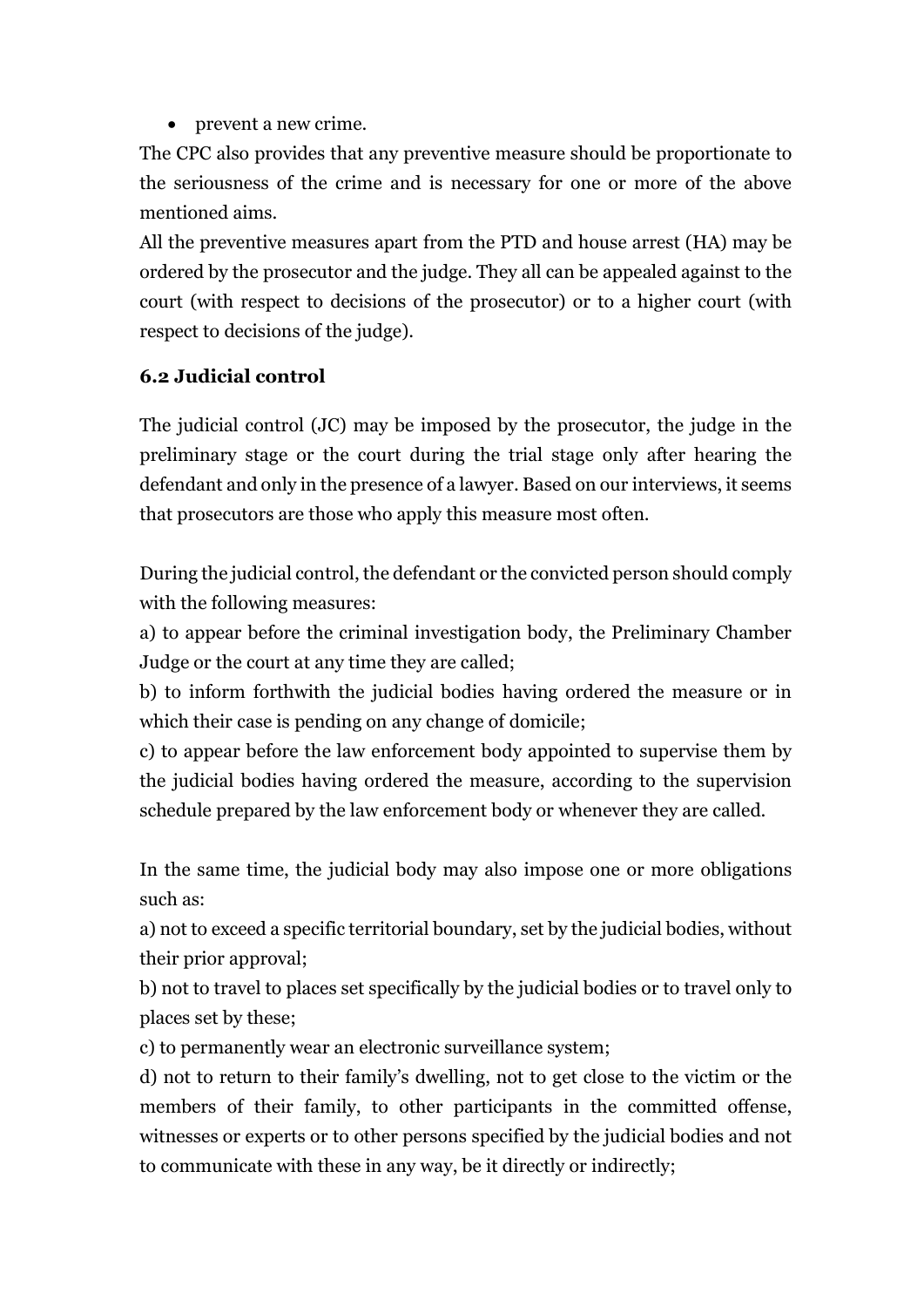e) not to practice a profession, craft or activity associated to their prior offence; f) to periodically provide information on their living means;

g) to subject themselves to medical examination, care or treatment, in particular for the purpose of detoxification;

h) not to take part in sports or cultural events or to other public gatherings;

i) not to drive specific vehicles established by the judicial bodies;

j) not to hold, use or carry weapons;

k) not to issue cheques.

Most respondents were in favour of this preventive measure. In practice, in most cases, JC requires that the defendant present himself at the police station according to a pre-determined schedule, and also to attend to the judicial bodies whenever he/she is called and inform about any change of dwelling. As mentioned above, other obligations may be imposed on the defendant/convicted person, depending on the case. They are also supervised by the police.

Most judges were in favour of this preventive measure because it ensures the good progress of the trial while allowing the defendant person to continue his/her social and personal life:

'Judicial control allows the person's mobility ... It allows the supervision of not leaving the country or a locality. Yet, he may go to work, school, etc. He is permitted also to appear before the court or criminal prosecution body when asked to do so.'(Judge 5)

On the other hand, some participants, lawyers in particular, criticised this measure on the ground that **it is imposed far too easy**. As they stated, judges do not appear to be aware of the severe impact this measure has on people's life and hence they tend to use it in excess.

'When this measure was taken, almost 90% did not get away from it until the end of the trial. Even if it is reviewed every 60 days. It is always in discussion, but in most cases only formal. I had a case in which the JC measure was taken at the beginning of the trial and lasted until the end although we argued every time that the convicted person complied with all the measures and obligations.'(Lawyer 3).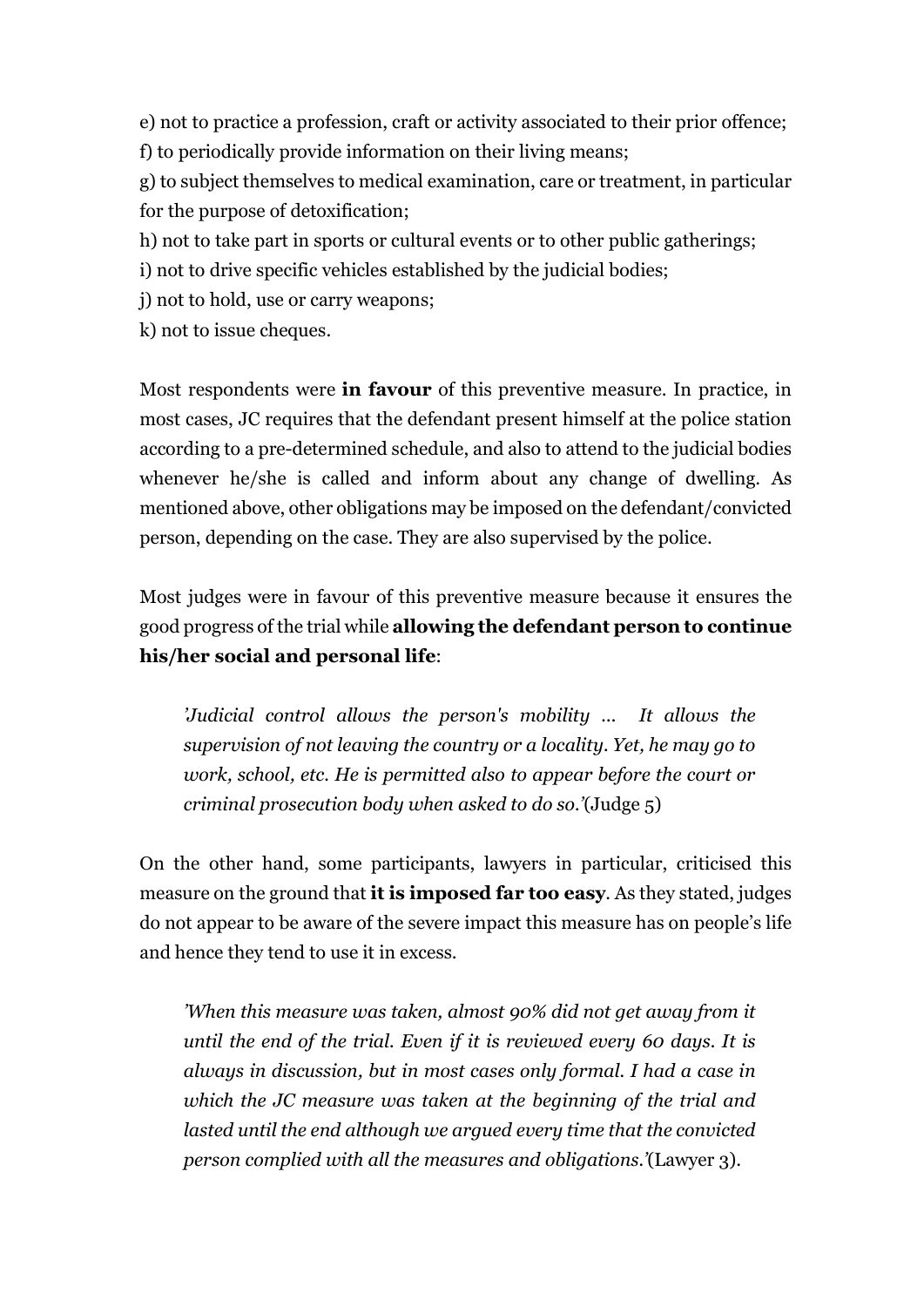Unfortunately, Romania does not record the number of judicial control imposed during one year. Most probably, such a statistic could illuminate this net widening effect in a more convincing way.

Another lighter criticism of the JC was raised by some judges. In short, they expressed some concern regarding the police capacity to follow up all the cases placed under JC. This concern was raised in particular in relation to some obligations that could not be monitored easily without an electronic device (e.g. not to leave specific boundaries). In this respect, most judges urged the Romanian authorities to develop the electronic monitoring infrastructure so that a real time surveillance is possible. Although this possibility exists in the Romanian legislation, the infrastructure needed for electronic monitoring is yet missing.

# 6.3 Judicial control on bail

Under the judicial control on bail (JCB) the defendant/convicted person has to make available to the judicial body a certain amount of money or a material guarantee of a certain value. The Code of Criminal Procedure stipulates only the minimum amount of the bail, namely 1000 lei (about 200 Euro), but makes no reference to a maximum amount. The amount has to be proportionate to the seriousness of the crime and also to the level of income of the person.

Based on the participant's opinions, JCB is used quite sparsely in practice due to several reasons. One reason mentioned by many participants was the **lack of** clarity in regulating this measure:

'It is a rather ineffective measure because the steps that need to be taken are not clearly regulated. Some (judges n.red.) say there are two steps. As a first step, you notify him of his duty to plan to pay a bail, and after he pays, you install the measure of control. Here, the regulation in the Criminal Procedure Code is to be improved.' (Judge 5).

Another reason judges are quite reluctant to use this preventive measure is the lack of financial capacity to pay of many Romanians: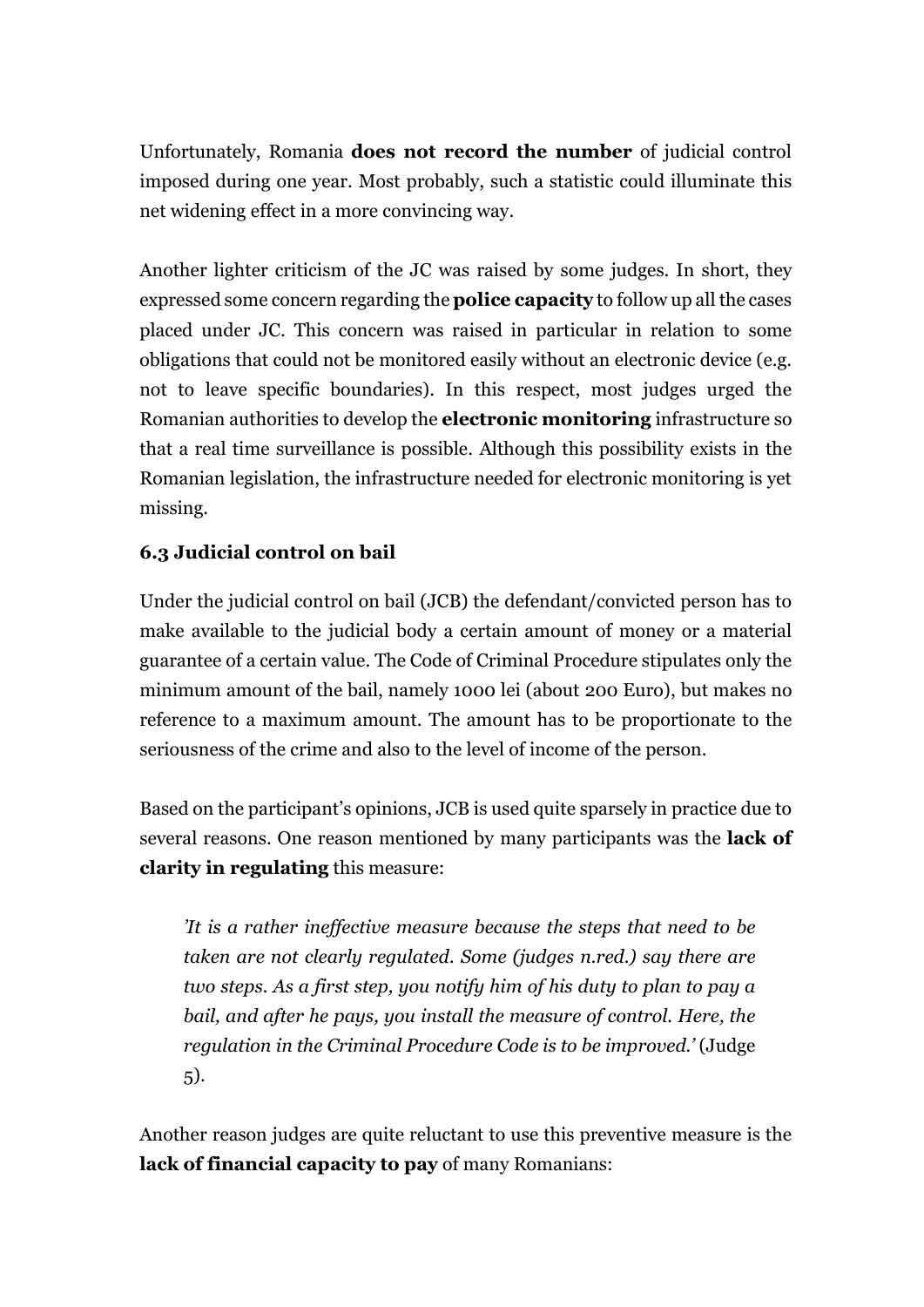'And we still have to consider the reduced financial possibilities and a certain kind of mentality that some prefer to stay behind bars rather *than pay.*' (Judge  $5$ )

The fact that this preventive measure is regulated more or less like the judicial control – except the amount of money – many judges find it more feasible to use this measure rather than the JCB. Moreover, if the defendant has no money or simply does not show his willingness to pay bail, judges have to apply the next measure, which is the judicial control, since the other preventive measures (PTD and home arrest) are considered far too severe in relation to the seriousness of the crime or the risks involved:

'There is still a problem with the JC, which renders it less applicable in the judicial practice. Why do I tell you this? Because it has as a condition of admissibility the payment of a bail. If the defendant has no money or does not want to deposit this bail, this measure cannot be taken. In fact, neither this preventive measure nor the old regulation are applied quite rarely, because concrete conditions were not specified. The way of regulation is similar between simple JC and bailout JC. The only difference is that this bail is being paid. Why should the defendant want to pay that bail, when the same conditions must also be met for the simple JC measure?' (Prosecutor 4).

Another concern of the judges was how to settle the amount of bail in a real case. Given that the law does not provide for a maximum limit of bail, the magistrates' concern was how to determine an amount that is likely to serve the purpose of bail, namely to guarantee the person's participation in the criminal proceedings. The Criminal Procedure Code does not provide a series of benchmarks to assist magistrates in individualizing the amount of bail, so they need to take a number of additional steps to accurately determine the defendant's income / property.

'The law does not provide for precise criteria how to establish this bail. It leaves the judiciary body to estimate the amount of this bail. There are no mathematical criteria for us to calculate values of the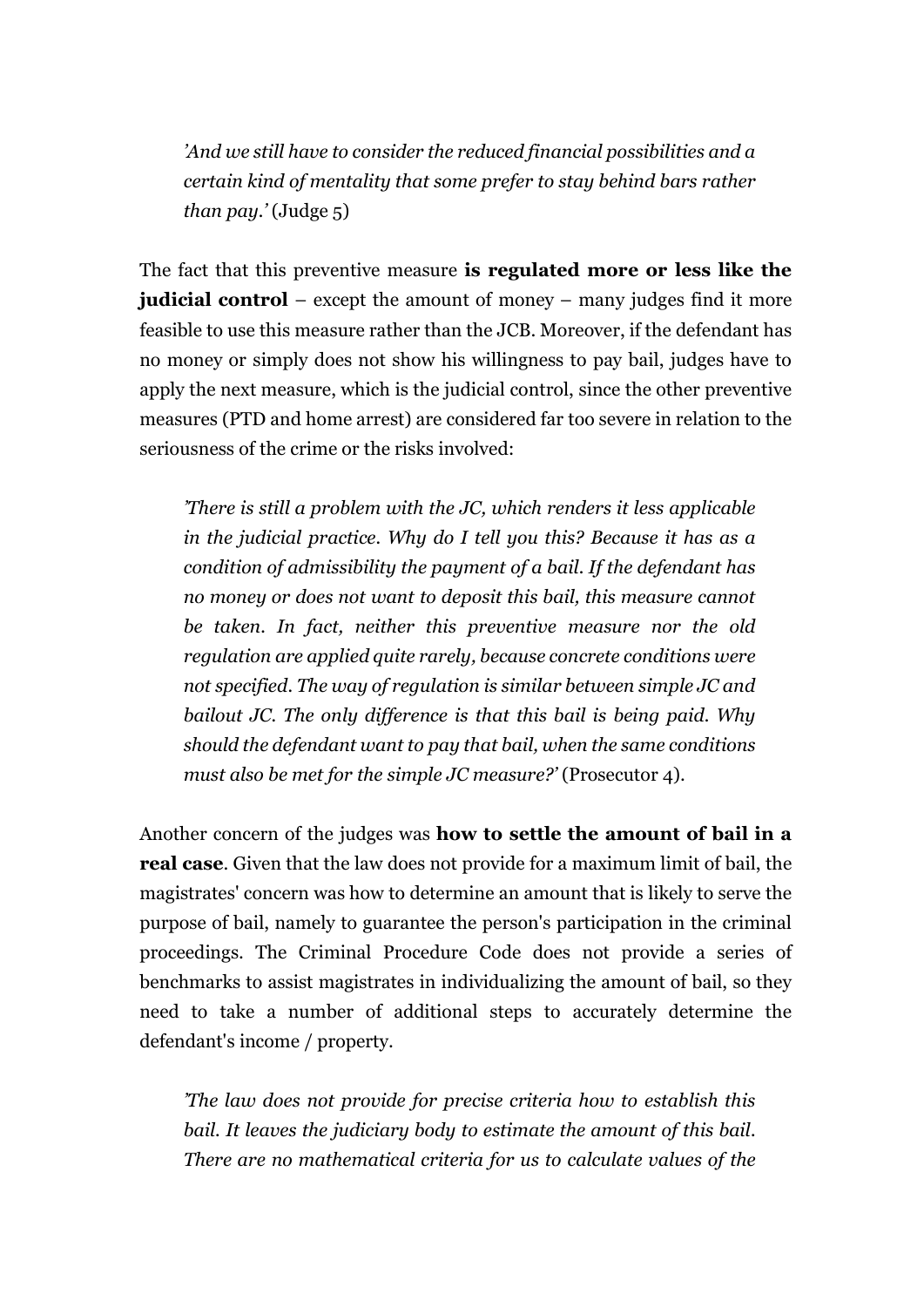limits of bail, for example, in case of taken bribe. It is a purely subjective appreciation of the prosecutor in relation to the evidence in the case file and the defendant. But how can we establish the income? Perhaps we could do this only by checking the wealth declaration but there is no time to do a financial analysis of the income to estimate the bail value. Neither does the law require such criteria to be considered.' (Prosecutor 4).

Linked to these concerns, Romania had a high profile politician who was required to pay 13 million Euro (and paid) and subsequently skipped bail leaving the territory of Romania. This event seemed to strengthen the magistrates' mistrust on the viability of the bailout institution. As this measure is likely to involve large amounts of money, it can be argued that JCB is a measure more available to rich defendants rather than the poor ones.

#### 6.4 House arrest

House arrest (HA) is the second most severe preventive measure just after PTD. HA can be imposed only by a judge when all the other preventive measures are not sufficient but the seriousness of the crime or the personal circumstances of the defendant do not justify PTD.

During HA, the person has the obligation not to leave the house without prior approval of the court, to come before the prosecutor, the judge or the court anytime he/she is required and not to communicate with the victim or any other person. During the HA, the judge or the court could ask the defendant to wear an electronic device (which does not exist yet).

According to the judges we interviewed, HA is imposed most often after PTD as a transition towards judicial control.

One of the most important criticism mentioned by our participants was that according to art. 399 CPC the period of arrest at home is deducted from the prison sentence by the equivalence of one day of HA with one day of imprisonment. Although they all agree that HA means deprivation of liberty, magistrates consider that this legal provision is likely to create a situation of discrimination between HA subjects and defendants who have executed their pre-trial detention in the police or prisons' detention facilities. In practice there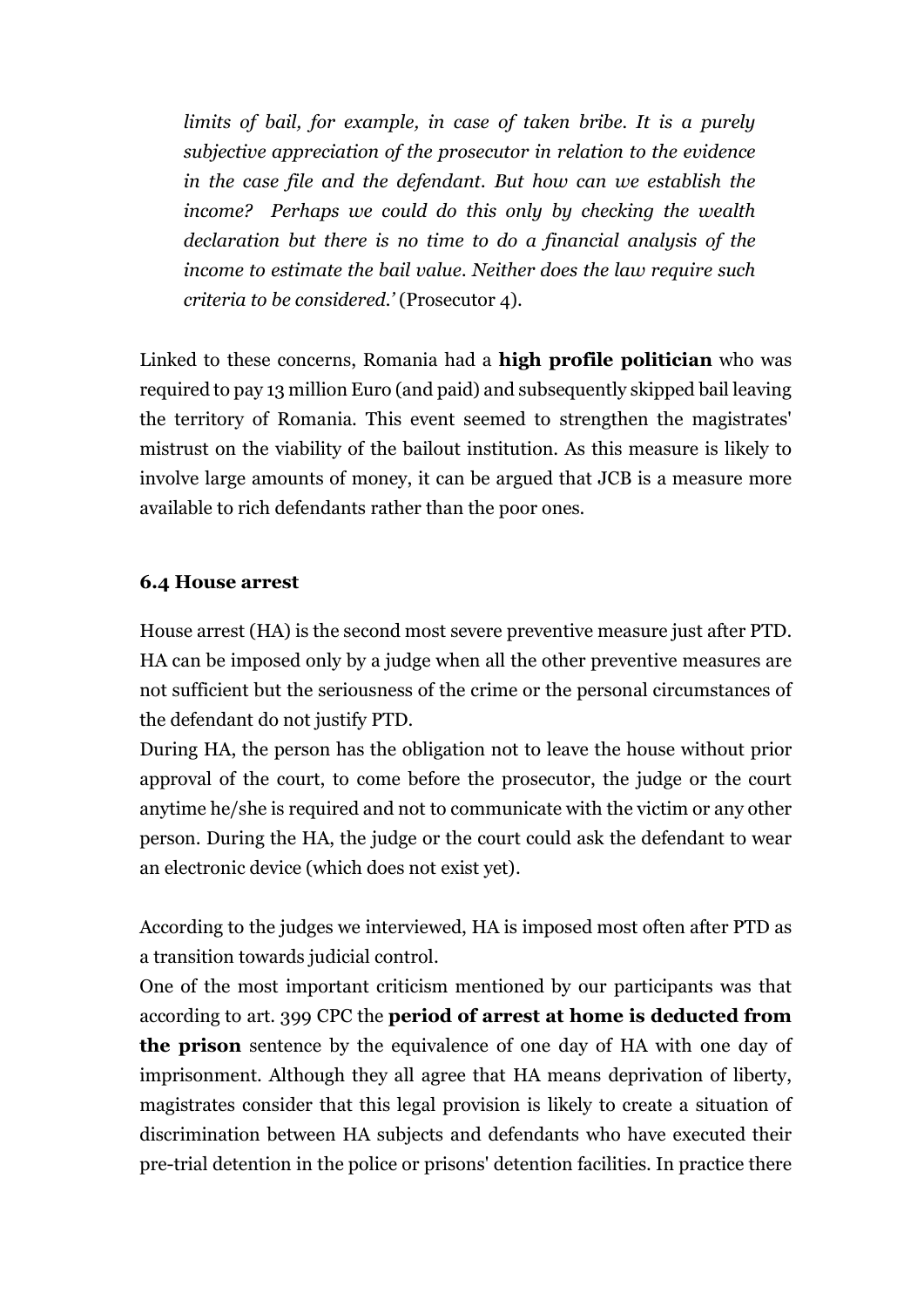are many paradoxical situations where the defendants placed in HA do not contest the measure applied because they would like to stay under HA as long as possible because they will be later in the position to deduct those days from the prison sentence. Moreover, they even resort to a series of practices aimed at extending the criminal trial and, implicitly, extending the period of HA so that the period subsequently deducted from the prison sentence is as large as possible:

'When they are released from PTD with a milder preventive measure, the defendants tend to delay the criminal trial, especially in the case of house arrest. This happens especially when they know they will receive a prison sentence. In paedophilia cases, for example, they always demanded HA, but they were trying their best to prolong the trial, maintaining house arrest, and then deducting it. He basically ends up doing the fraction of his time in penitentiary ... Many defendants with house arrests do not challenge it. Half of those who are under this measure no longer appeal against it.' (Judge 5)

or

'We have had some objection in taking the HA measure because there is a rule that the time on HA is deduced from the length of the punishment applied at the end of the trial. This aspect did not seem quite fair or equitable at least to the person in PT. Many defendants are on HA, sometimes for a long period of time, and they deduct the same days, as the defendants who were on PTD. From this point of view, we have had some reservations. We even faced situations where the defendants themselves requested to extend the period of HA knowing that they would receive a custodial sentence at the end and that they will be able to deduct the period of time spent on HA from the prison sentence.' (Prosecutor 4)

Without being explicitly mentioned, these statements also highlight the fact that, apart from the issue of deduction of days in arrest, magistrates consider that this measure is devoid of the afflictive character that the PTD or imprisonment has.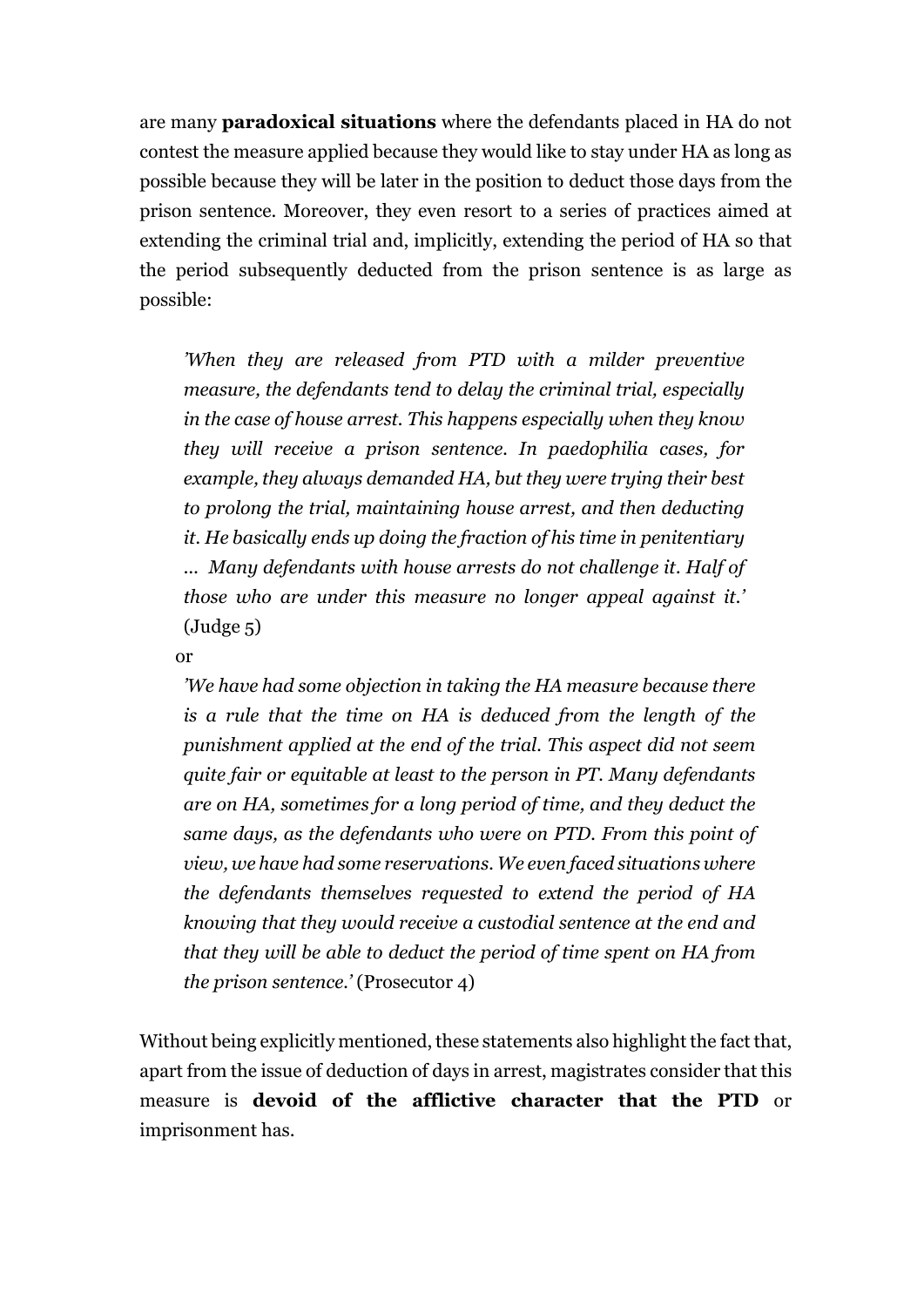According to art. 221 CPC, when imposing HA the judge could also allow the defendant to leave the house during certain hours in order to continue the professional or educational programs. This possibility was severely criticised by the judges we have interviewed. Most of them stated that HA is deprivation of freedom and therefore it should be as close as possible to the PTD:

'If we look more at the house arrest measure as regulated in our code, we will notice that it is clearly ineffective, as long as you replace the preventive arrest measure with home arrest, next he will come with a request and say that sir, I have nothing to eat, I have nothing to drink, so you have to let me provide for the basic needs, but keep my house arrest. So there is only one way to get earn a decent living, and that is going to work. Going to work for 8 hours. The time spent to go to work one hour, and back one more hour, so we have 10 hours to go out. After that, the person will say yes, but I still need the hospital, I also need to buy food, not just go to work, so that we reach a solution devoid of contents (...)' (Judge 4)

As far as lawyers are concerned, they state that such a thinking among magistrates **overlooks the real aim** of the preventive measures  $-$  to ensure the person's participation in trial.

'The discussion has the roots in our mentality ... We are more focused on imposing measures to make the perpetrator suffer. What is not understood is that this man is still deprived of freedom. He cannot go, for example, to meet his friends. He cannot go somewhere; he cannot get out of the house ... which is a restriction of freedom. We talk about human freedom. He misses some chances, he has certain problems that he cannot solve from home. ' (Lawyer 3)

Another aspect that was criticised by the judges and prosecutors was related to the practical means to ensure the defendant's compliance with the obligations. The compliance is monitored by the police staff who can make unannounced visits to the defendant's house to check on his presence. The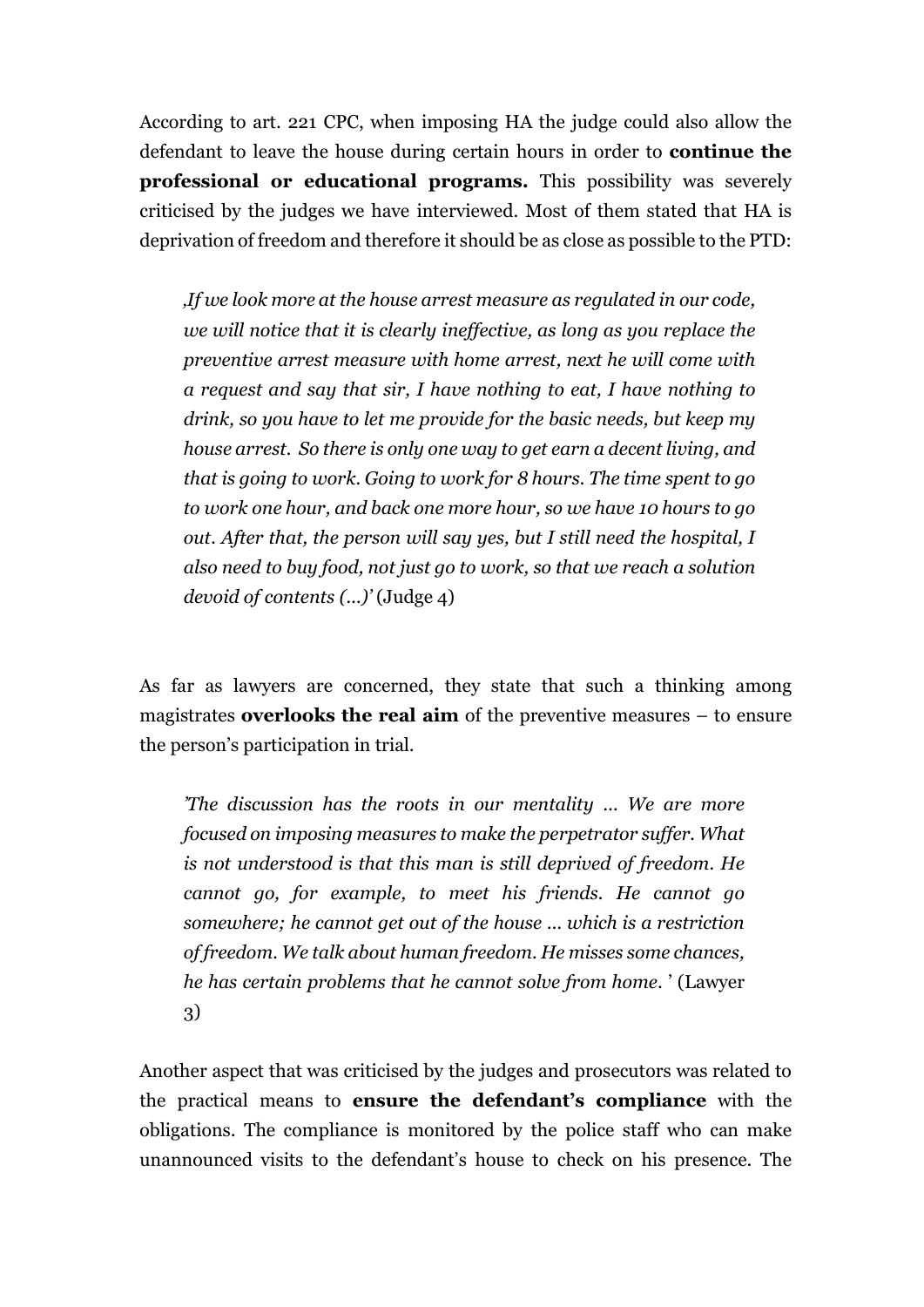magistrates we have interviewed expressed serious doubts that the police have the capacity to do that and therefore the defendant has many opportunities to breach his/her obligations without being caught:

'We understand that the police are making phone calls at defendant's home at different hours, but we also need to think about whether the police have the capacity to provide an effective check, and how can a policeman check if the defendant goes out of his/her house in the neighbourhood, around the house or at the restaurants that are around the house (...) '(Judge 2).

or

 'There are very few police officers who are very busy already with too many defendants on HA' (Judge 5)

Under these circumstances, magistrates consider that the development of the electronic monitoring system would be likely to contribute to providing certainty about the defendant's compliance with the alternative preventive measures.

Regarding the electronic monitoring system, it should be mentioned that the current regulatory framework, i.e. the Criminal Procedure Code, stipulates that defendants on JC and JCB could be obliged to wear an electronic device that would facilitate their monitoring (art. 215, paragraph 2, letter c). However, as mentioned above, there is currently no infrastructure in Romania for the implementation of these legal provisions.

'So my personal point of view is to introduce an automatic system, such as the monitoring bracelets, in order to render these measures efficient. Of course it is not infallible, but it is much better than what we have at the moment, that is to have the policeman call him up from time to time or to call on his home and to make a visit when he is around.' (Judge 6)

Interesting enough, lawyers seem to share this view. They tend to view EM as a positive development that would increase the judge's confidence in this preventive measure: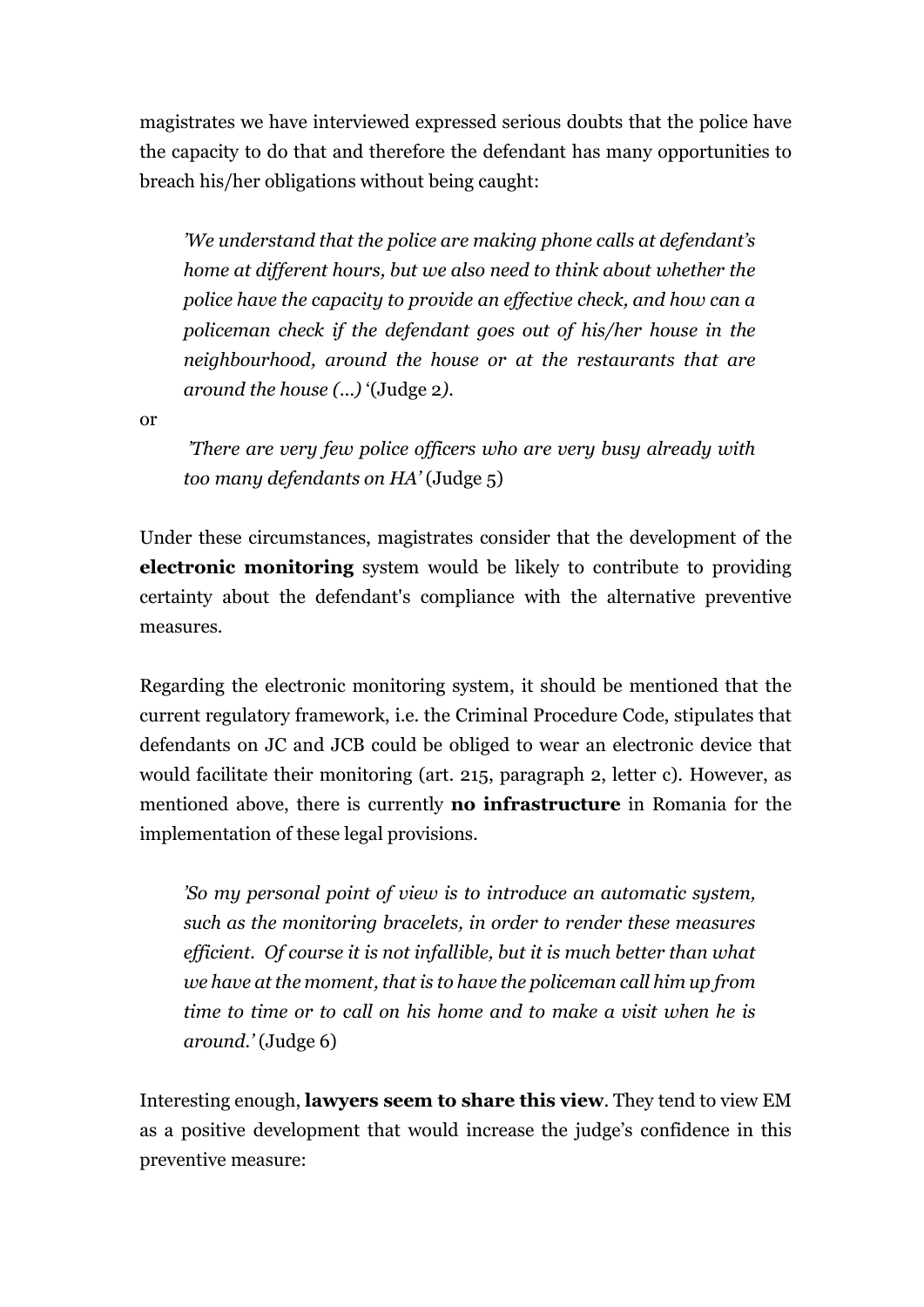'Electronic monitoring would be useful for judges who wonder: how should I know he is not out of his house while being under HA? In practice, it's harder ... It's all about money, human resources. I do not see this possible. But it would be very good. '(Lawyer 1)

or

'This is what judges complain about. Given that HA was recently introduced into the law, everything should be changed at the police level ... An electronic system would be welcome ... '(Lawyer 3).

Regarding the HA, some lawyers criticised the measure for not being available for all citizens. As they argue, the measure seems to be mainly available for defendants with a certain social status that allows them to survive without having to work all days. Furthermore, defendants with no stable domicile, homeless people etc. cannot benefit from this measure, which creates some ethical issues:

'There are many who cannot prove they have a stable domicile. Then PTD appears as the only solution. '(Lawyer 2)

To conclude this section, it seems that the alternatives are used when the seriousness of the offence or the circumstances of committing the crime do not justify the pre trial detention but the judge or the prosecutor have some concerns either for the public reaction, for the risk of committing further crimes, for influencing the witnesses or the risk of fleet.

Important to note here is that judicial control and house arrest are very often used after PTD as a way to let the defendant free in a progressive manner. In this case, HA and JC are not alternatives to PTD but ways to prolong the state's control over the defendants or ways to decrease the time spent by the defendants under PTD.

However, concrete steps should be done in order to control better the alternatives in a way that they are alternatives to PTD and not alternatives to freedom.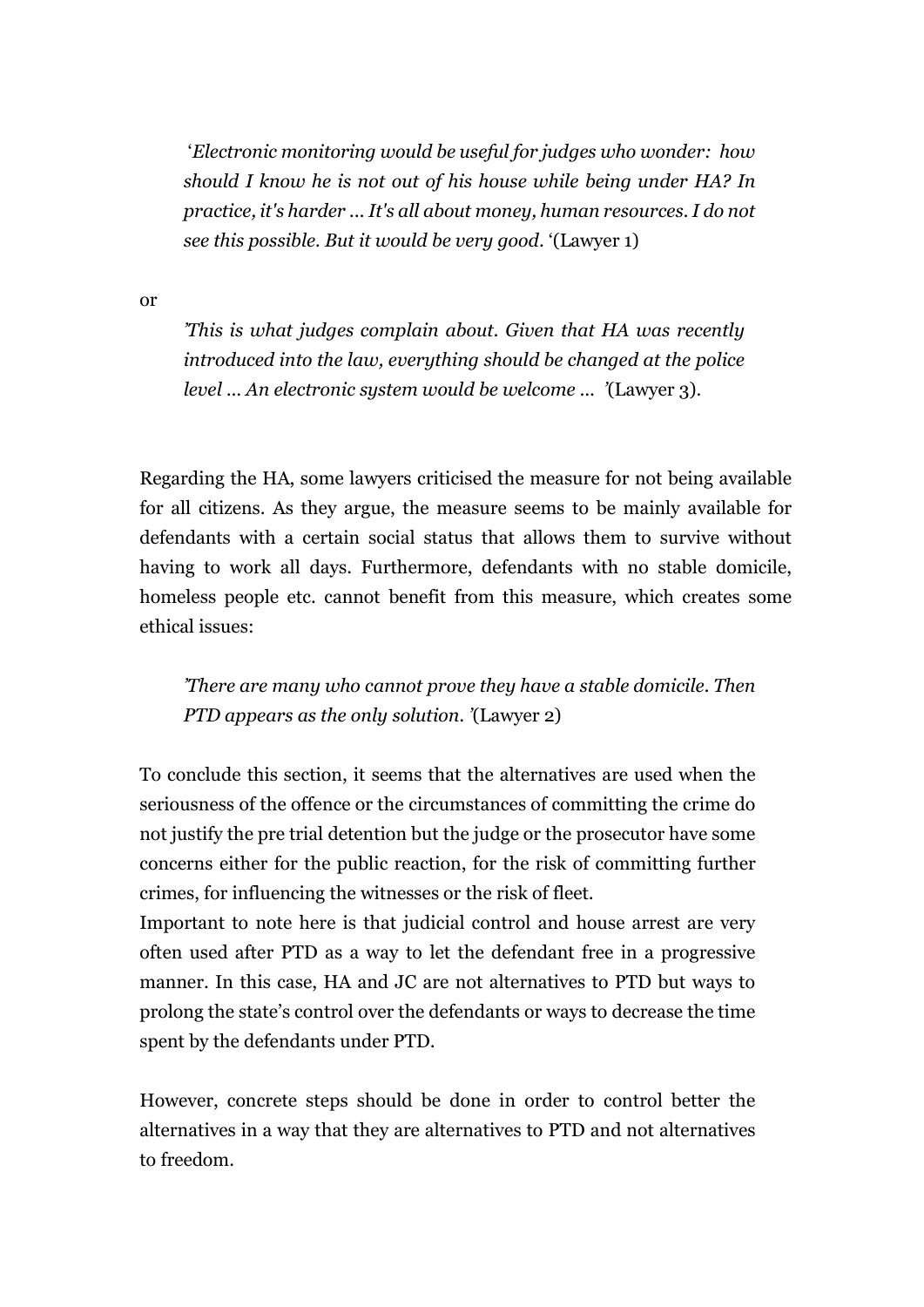#### 6.5 Central outcomes and conclusions

- The alternatives to PTD are: judicial control, judicial control on bail and house arrest. They are all regulated in the Criminal Procedure Code.
- Most of the participants evaluated them as very useful and contributing to the good progress of the trial. Judicial control is by far the most popular preventive measure. The main arguments in favour of this measure were:
	- $\triangleright$  It contains many measures and obligations that can be used by the magistrates to ensure the defendant's presence in trial and avoid the risks of absconding or tampering with evidence,
	- $\triangleright$  It allows defendants to continue the professional and social life,
	- $\triangleright$  It really protects the principle of innocence until proved guilty etc.
	- $\triangleright$  However, as mentioned by some lawyers, there is a significant risk for this measure to be used too widely and create the so-called netwidening,
- The judicial control on bail was criticized by many participants for not being well regulated: it is too close to the judicial control, it is difficult to establish the bail amount and it is quite difficult for some people to pay the bail. As it is now regulated, it seems available mainly for rich people.
- House arrest is perceived by many judges as a strong alternative to PTD as it ensures the deprivation of liberty.
- However, HA was severely criticized by participants for the fact the HA days are deducted from the final prison sentence. This is perceived as highly discriminatory compared to those defendants on PTD. However, the interviews with judges revealed that some of them expect the preventive measures – in particular PTD and HA – to have a punitive weight. Based on their accounts, it seems that HA is not punitive enough to justify its deduction from the prison sentence.
- This deduction possibility creates some perverse effects where defendants themselves are applying for HA in order to make sure that the final prison sentence will be shorter.
- Many of these alternatives were criticized also for the lack of an effective tool for monitoring compliance. Electronic monitoring was mentioned in this context like a silver bullet.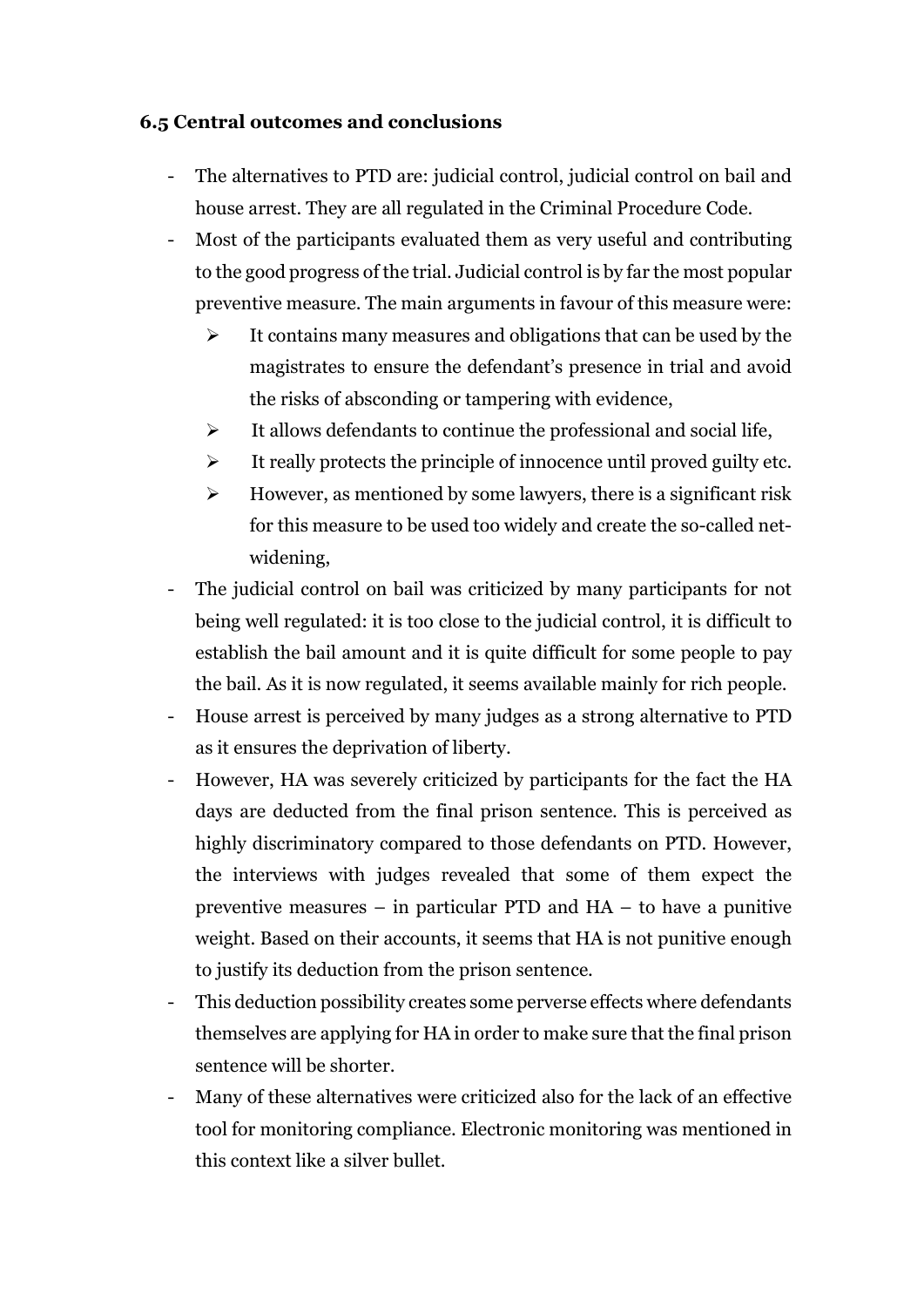- EM is regulated in the Criminal Procedure Code of Romania but the infrastructure lacks completely.

# 7. Procedural aspects – practical problems

# 7.1 Practical problems

During interviews, the participants raised two main procedural problems: one related to the unequal position of the defence lawyer in relation to the prosecutor and one related to the lack of time in different stages of the procedure.

As anticipated, some lawyers argued that their position and influence in the courtroom are not equal with the prosecutors. They tend to give many examples but the most cited one is the setting of the court: prosecutors are usually closer to the judge and on a higher position than the lawyers.

However, most judges argued that the setting of the court is not important for the court dynamic or the decision on the preventive measures. Moreover, the judges pointed out that the interaction with the representatives of the prosecutor's office takes place only in the meeting room. They have denied any professional interaction with lawyers or prosecutors, formal or informal, outside the courtroom.

Regarding the second issue, the CPC provides that the prosecutor may detain the person for 24 hours. During this time, the prosecutor has to decide on whether to apply for PTD or not. In the same time, the prosecutor has to deal with other procedural processes such as appointment of an ex officio lawyer if necessary, the settlement of a possible complaint by the suspect or defendant on the detention order, the notification of a member of the family or another person designated by the suspect or defendant with regard to the detention measure, etc.

Under these circumstances, both lawyers and magistrates consider that these provisions are not as such as to provide an optimal framework for conducting the procedural activities, especially in complex cases involving organized crime networks, crimes with significant damage, etc.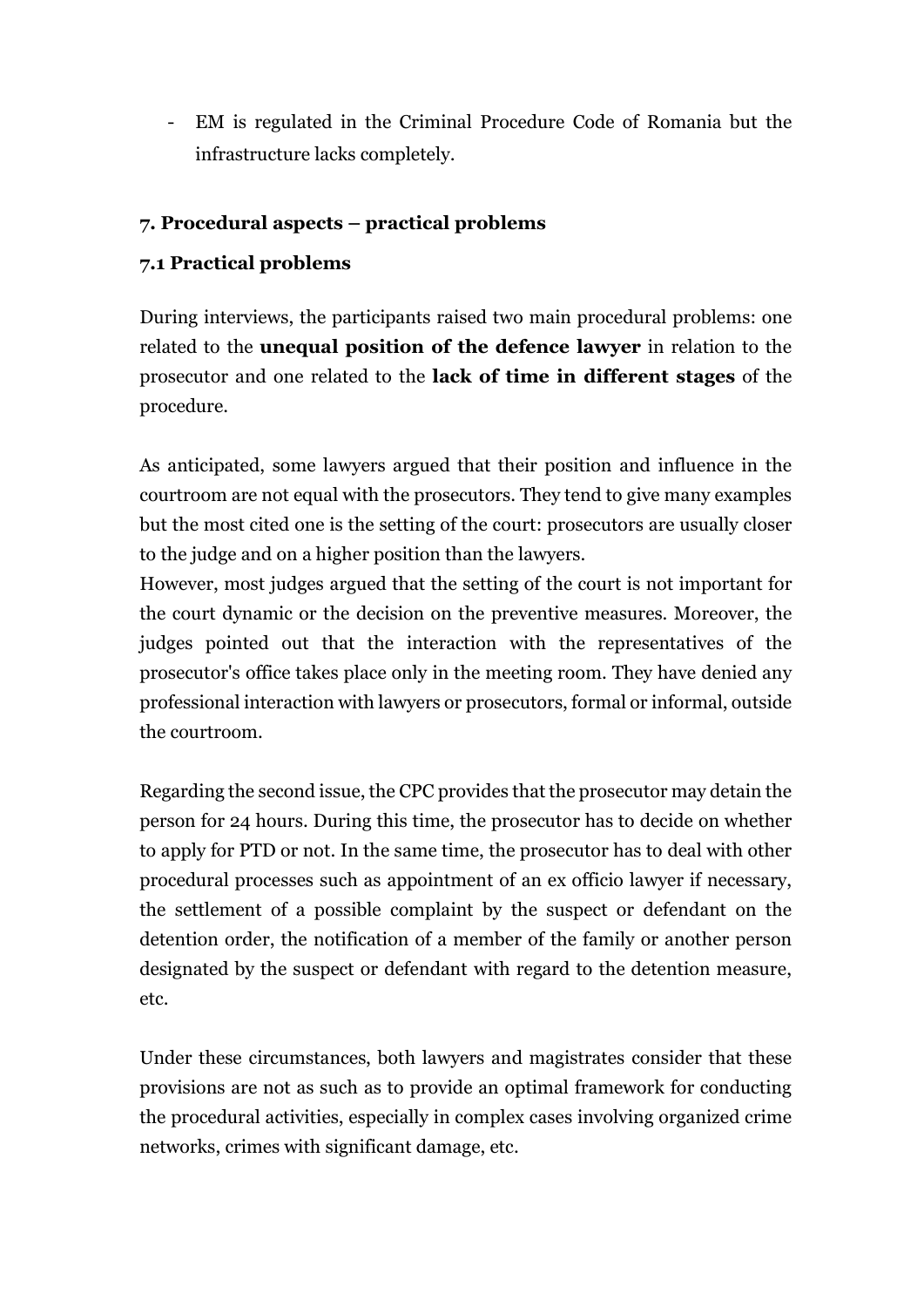'There are sometimes dozens of people who come with bags of papers that you have to examine to make an effective hearing. Otherwise you do not know what to ask. As long as you do not know all his activity you can not be convincing ... Many times there are criminal acts that have been committed for very long periods of time ... for many years even, and it is very difficult to analyse in a very short term all these activities to make a file and request PTD.' (Prosecutor 3)

In turn, defence lawyers argue that this short period of time makes it impossible to prepare a good defence.

'For example, there are the big cases when we have basically organized groups of offenders. Let's say the prosecution brings 50 suspects. When they bring them it is clear they do not have the necessary staff for hearing them and there are suspects who are heard after 13-14-15-20 hours. Throughout this period, they are guarded, staying on the hallways. If they need it, they are taken to the toilet and brought back under guard. From my point of view, it's an arrest. They are not allowed to smoke. Neither they are allowed to go out for a smoke ...' (Lawyer2)

or

'(...) in certain situations, the lawyer and the defendant may be disadvantaged by not knowing all the evidence, for example, we take him today, we hear him, we take the measure of restraint, and we make the preventive arrest application. While the lawyer does not have the physical time to prepare for defence. '(Prosecutor 2 ).

Just to guarantee the defendant's right of defence, in the sense of giving the lawyer the time to prepare the defence, the Code of Criminal Procedure provides at Art. 235 par. 1 that the application to extend the preventive arrest together with the case file is submitted to the judge of rights and liberties at least 5 days before the expiry of the preventive arrest. Initially, when the CPC came into force the prosecutors interpreted this procedural term as a recommendation, so that in many situations, due to the high volume of activities to be undertaken, this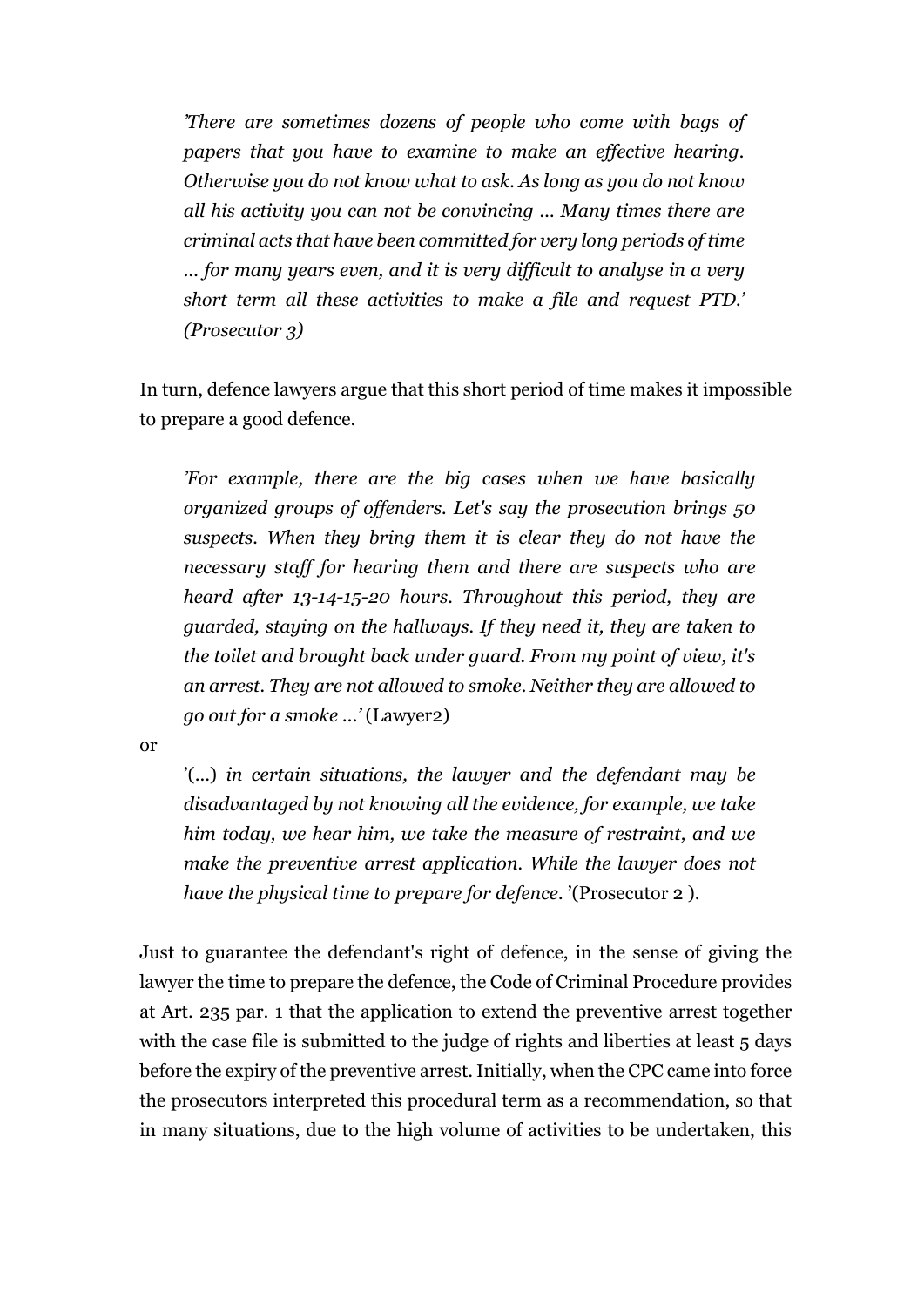was not respected. There were many cases when the application for prolongation would only arrive one day before the PTD term expired.

The Constitutional Court was addressed and ruled that this term is imperative and, if not observed, is considered as a violation of the human rights. This ruling was especially appreciated by lawyers, who concluded that, at least when discussing the prolongation of PTD, lawyers have the time to prepare an adequate defence.

Apart from this criticism, all parties involved in the application of the preventive measures argued that the procedure is clear and well applied in practice. Some doubts were raised by the lawyers regarding the excessive use of the alternatives post PTD. For some of them, judicial control after PTD or HA seems to be applied even when not necessary and it is not always well justified in the decision. They explain this practice as being a consequence of the judges not being fully aware of what it means for the defendants to be under JC.

#### 7.2 Central points and conclusions

- The main procedural problems mentioned by the participants were the unequal positions between the defence lawyers and the prosecutors and the lack of time in different stages of the procedure.
- Unequal position and influence was the criticism raised by the defence lawyers who argued that even the courtroom setting seems to suggest a difference between the prosecutors and themselves.
- The lack of time was mainly mentioned by the prosecutors and the lawyers, but for different reasons.
- The prosecutors argued that it is quite difficult for them to follow all the procedures and comply with the 24 hours time limit to apply for the PTD. Furthermore, they find it quite difficult to apply for the prolongation of PTD five days prior to expiring the PTD imposed.
- The lawyers complained that if the time framework is not complied, they would not have enough time to study the files and prepare the defence.
- The Constitutional Court ruled that the five days rule is an imperative one and therefore lawyers could have the time needed to prepare the defence.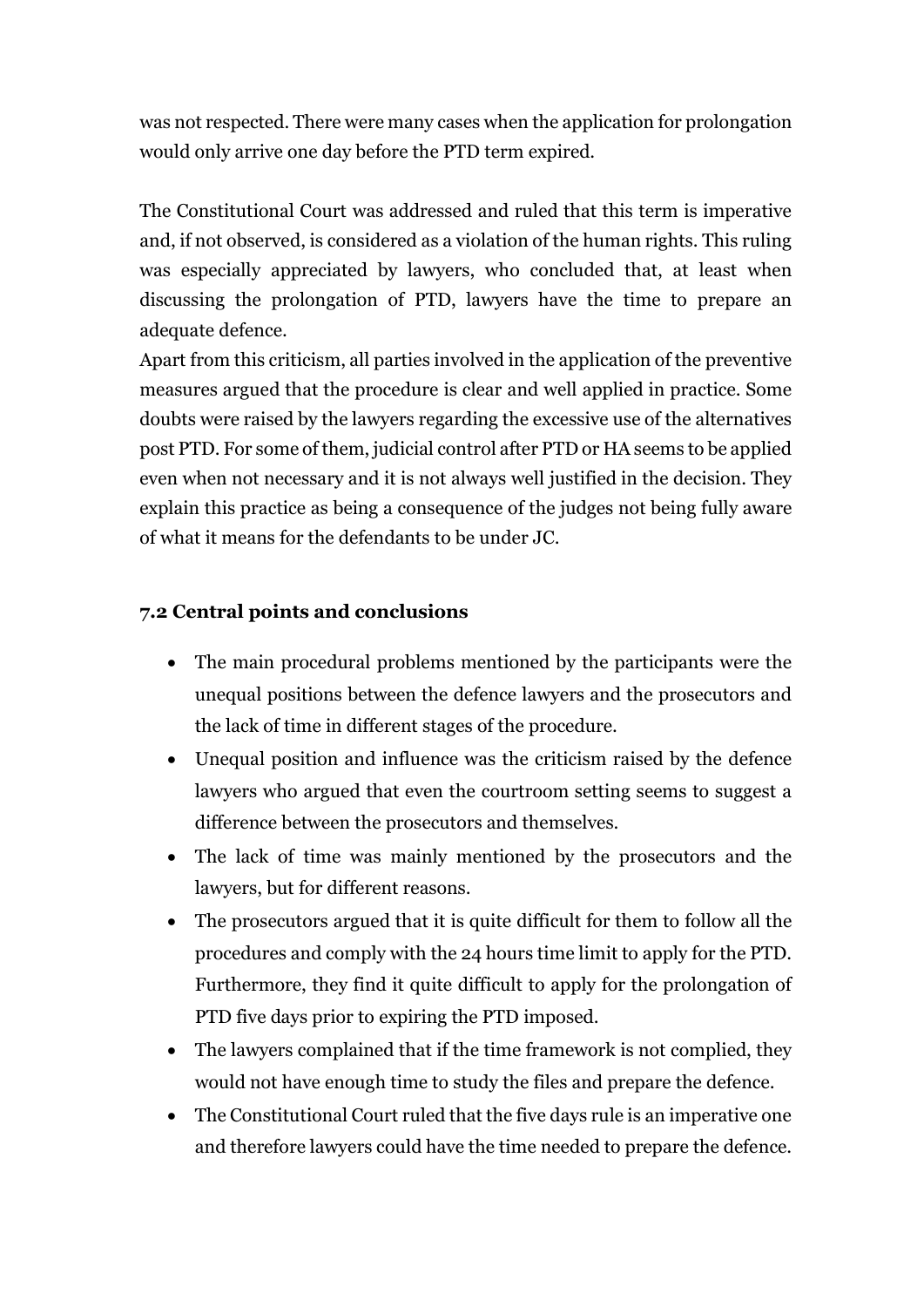# 8. Procedural safeguards and control

#### 8.1 Safeguards

Most of the participants in this study stated that from the normative point of view Romania provides for an appropriate legal framework that is fully compliant with the international standards on PTD and its alternatives.

One strong evidence in this respect is the Constitutional provision that stipulates at art. 23 par. 4 that the PTD shall be ordered only by the judge and only during the criminal trial. Furthermore, in para. 7 Constitution stipulates that the court rulings on the PTD are subject to appeal laid down by law.

In turn, the Code of Criminal Procedure contains, in the case of each preventive measure, provisions concerning the guarantee of the right to defence, which require the suspect / defendant to be presented before the judge hearing his case, the possibility of appealing against the solution at first instance, the possibility to be informed of the contents of the criminal file in a language he understands, the obligation of the judge to motivate the decision imposing a preventive measure, etc.

The interviews particularly highlighted the problems related to the interpretation and application of the existing normative framework, whether the participants were lawyers or magistrates

'The general framework is sufficient (...) we have four measures that are sufficient. Correlative duties are adaptable (...) we have a number of problems with their application. They are sometimes poorly implemented in practice and judges do not understand their purpose. The problem with us, many times, is that the defendant is too little involved in procedures. The prosecutor talks about you, the lawyer also speaks about you, and the defendant sometimes has the last word. You have to say something there .... That's the problem (...) so we have a legal framework, it helps us. It is would be good to be applied accordingly.' (Lawyer 2)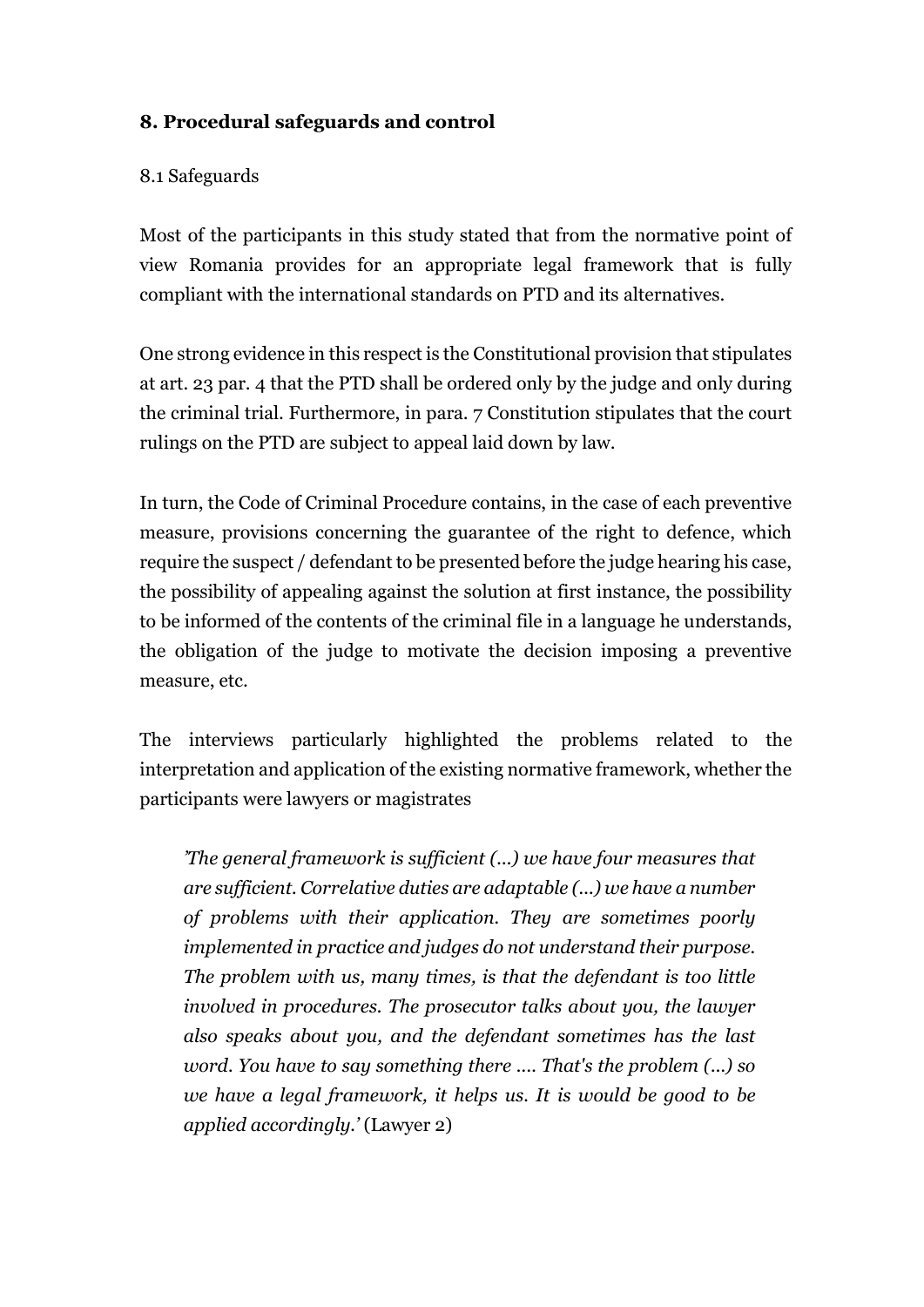During the interviews, the participants mentioned the important role played by the Constitutional Court, which was called upon to clarify some legal provisions applicable in the field of preventive measures. Two such situations were mentioned:

- when the Constitutional Court was called to rule over the obligation of the judiciary body to hear the defendant before deciding to prolong the judicial control
- when the Constitutional Court was called upon to rule over the unlimited period of time that judicial control and judicial control on bail can be ordered.

In both occasions the Court has ruled for strengthening the position of the defendant in the criminal procedure.

Some defence lawyers argued that, besides the interpretation issues, there are also difficulties related to providing the arguments for one decision or another:

'the majority of judges tend to fail in providing the arguments behind their decisions …' (Lawyer 3)

According to the CPC, all decisions regarding the preventive measures should be well justified and concrete evidence and reasons should be provided for any decision. However, as stated by some lawyers, sometimes these reasons are not very clear and concrete and therefore it is difficult for them to argue against the decision (e.g. 'the defendant represents a risk for the society', 'the crime is very serious'). This seems to be the case in particular when prolongation decisions are under debate.

Another discussion was generated by the fact that, according to the CPC, the prosecutors is representing the interest of the State and should collect evidence for both: to accuse and to defend de defendant. However, as stated by the lawyers, the prosecutor seems to play almost exclusively the role of the accusation. In practice, in almost all cases, the prosecutor is collecting evidence to ensure the accusation of the defendant and not his/her defence.

One topic that was suggested by the lawyers regarding the procedure is the balance between the presumption of innocence and the right for privacy, on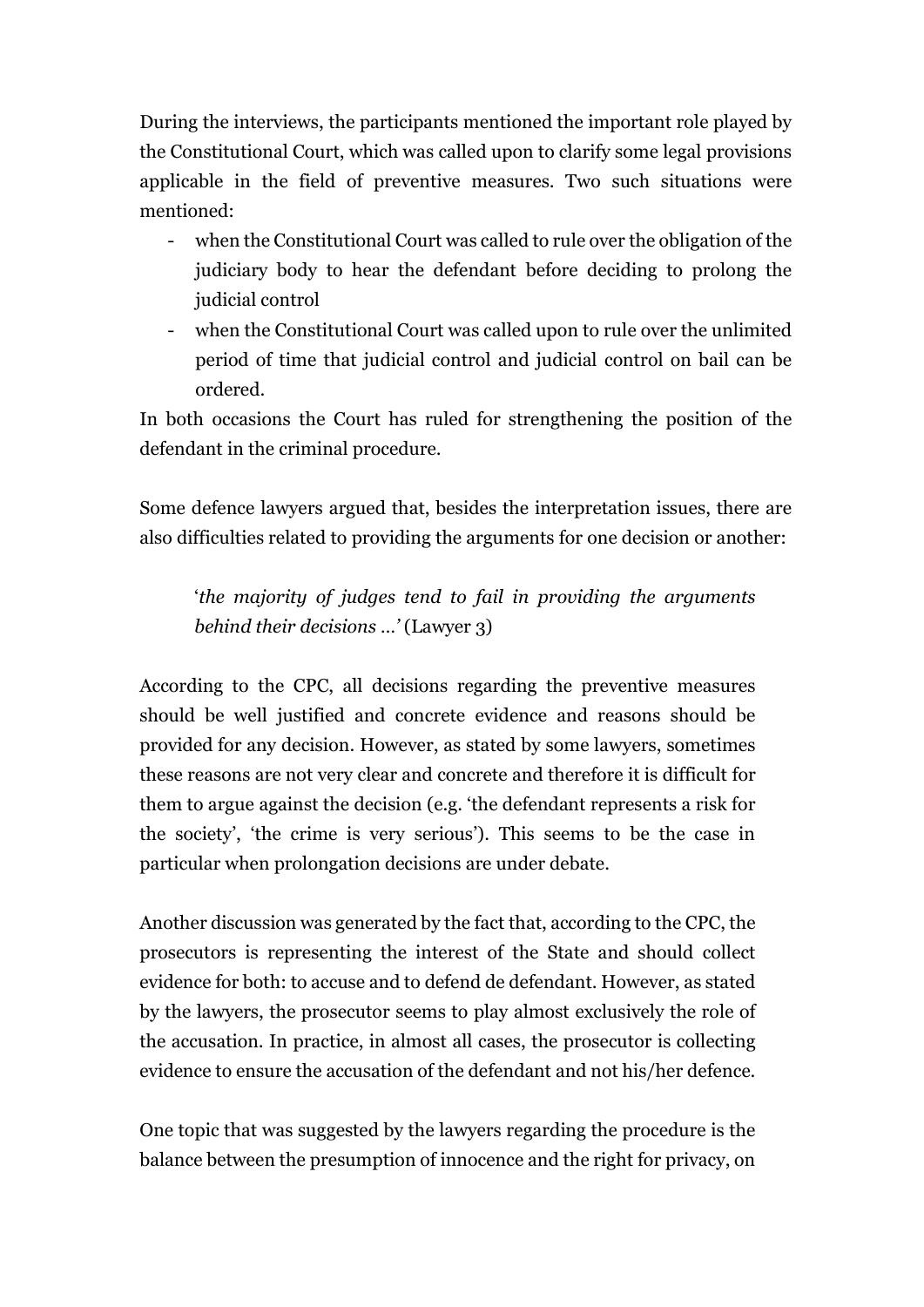one hand, and the PTD, on the other hand. In many corruption cases, the defendants were exposed to mass media hand-cuffed when being brought to the court. This practice of tele-justice was criticised severely by some lawyers:

'You have to protect the presumption of innocence and the right for a good public image. We should stop showing these cases on TV. Maybe, if we stop making a show out of PTD, we will not be tempted to use it so much… ' (Lawyer 2)

As it can be noted, most of the participants evaluated the legislation and the practice around preventive measures as being in line with the European standards. However, lawyers in particular put forward some criticism in relation to practice.

#### 8.1 Central points and conclusions

- Most participants stated that from the normative perspective, Romania complies with the European standards.
- However, some participants raised some issues related to the way the norms are implemented in practice.
- One issue mentioned by some lawyers was the relative marginal position of the defendant in the criminal procedure. Usually, the defendant gets to speak the last and has little chances to influence the final decision on the preventive measure. However, from the judge's point of view, defendant's attitude is important for the decision on PTD.
- Some lawyers also criticized that some judges fail to provide written justifications for their decision. In this case, it is quite difficult for the lawyers to prepare counter-narratives to something very general or vague.
- Another criticism put forward by some lawyers is the fact that prosecutors are more concerned with finding evidence to accuse the defendant and not to defend him.
- Also related to procedural rights, some lawyers complained that defendants sometimes are exposed to excessive media attention and therefore have their human rights violated.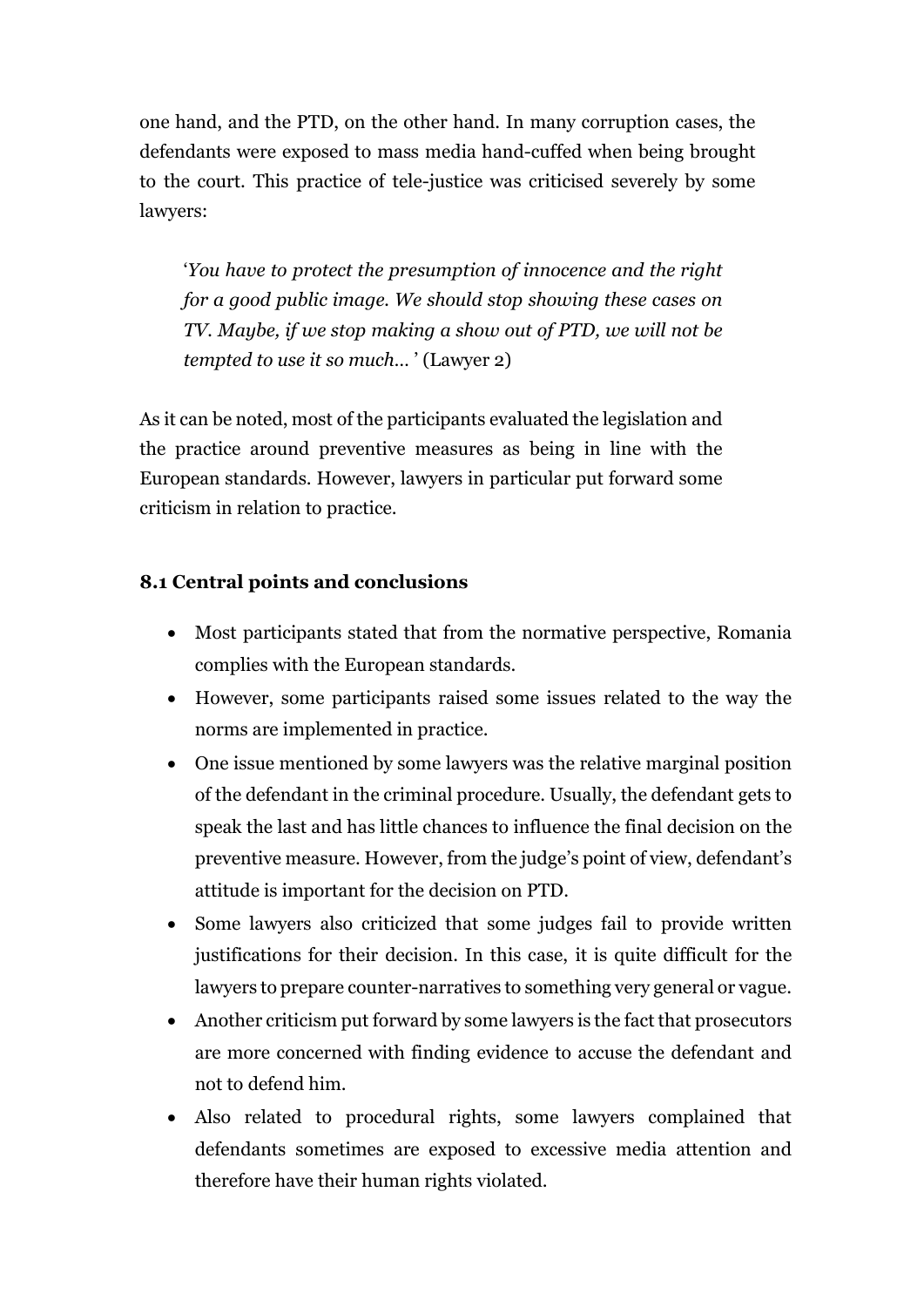#### 9. European aspects

#### 9.1 General perspectives

Most judges interacted with the European Arrest Warrant (EAW) and found it very useful and already settled within the mainstream practice. They cannot see the judicial practice at the European level without it. However, they stated that there are still difficulties in working with EAW especially with countries like Cyprus, Malta and UK.

It seems that Cyprus tend to cancel many EAW without solid reasons. UK seems to ask from the Romanian authorities many guarantees in relation to prison or detention conditions. UK competent authority seems to raise concerns related to the trial in absentia. It seems that many Romanian citizens complain to the British authorities that they were not summoned or not summoned in a correct way by the Romanian judiciaries and therefore they were not informed about the trial and could not defend properly. According to art. 5 of the FD 2002/584/JHA, in case of decision rendered in absentia, the executing state may ask some guarantees from the judicial authority in the issuing state that the person will be allowed to apply for retrial.

Malta responds very late to the requests or not at all. However, the judges mentioned the facilitating role of the Ministry of Justice as very important in promoting a good cooperation with other Member States. Some judges are of the opinion that mutual trust is not going both ways. The Romanian judiciary seems to trust the other European judiciary's decisions while the judiciary in other member states does not seem to share the same sentiment towards the Romanian authorities:

'We do have some European cooperation practice. We still have some problems with that. While we trust the courts of other Member States the other way around is not always the case.' (Judge 4)

However, the study highlighted that the judges and lawyers interviewed ignored the European Supervision Order (ESO). Although Framework Decision 2009/829 / JHA was implemented within the Romanian legislation by amending Law no. 302/2004 on International Judicial Cooperation in Criminal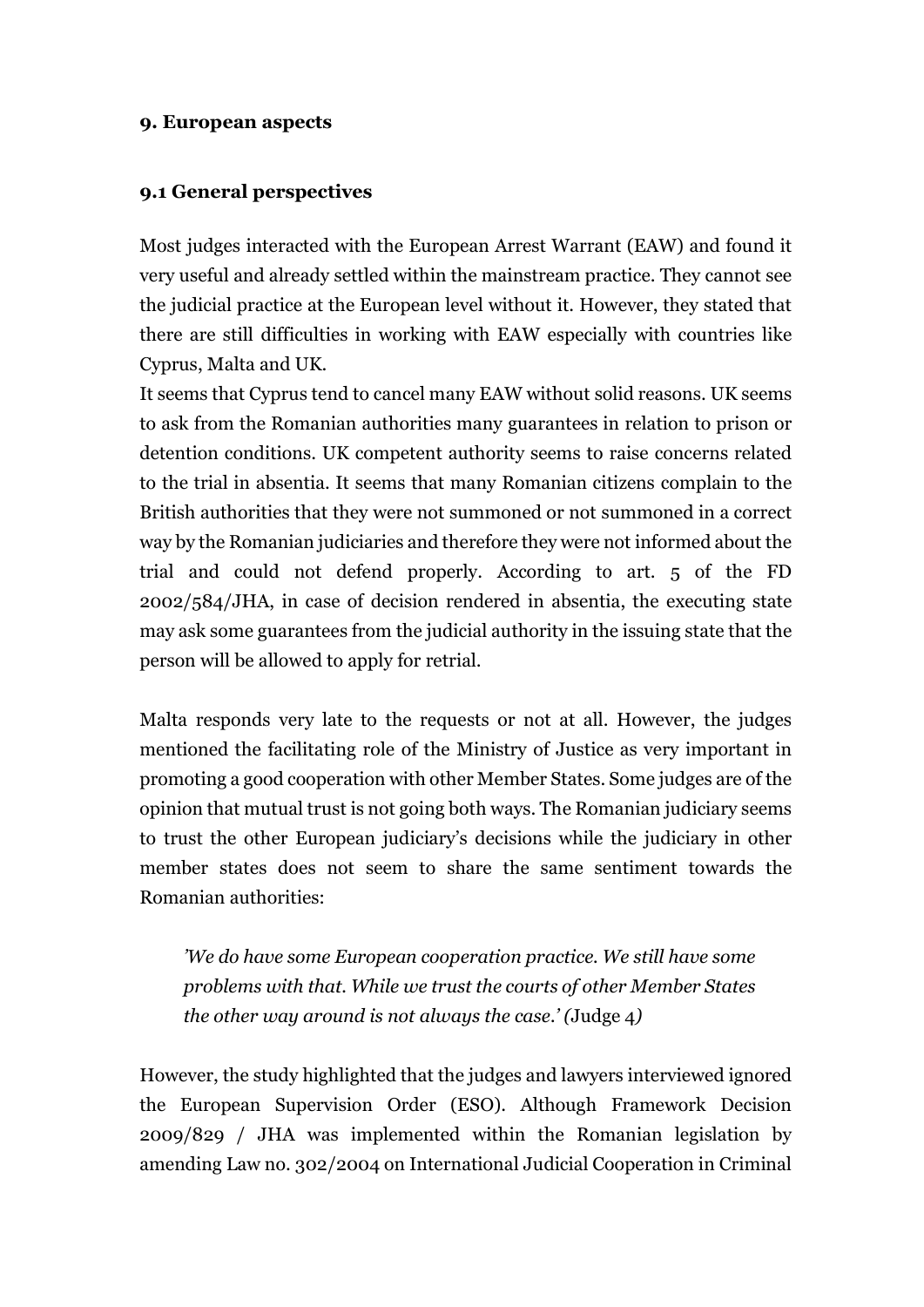Matters we did not identify, during the interviews, the existence of a judicial practice in this matter. When the participants were given more details on the specifics of this European instrument, they appreciated its potential usefulness.

The prosecutors we interviewed were not informed in details about these procedures, as they were not involved directly in this kind of cases. The same applies also for the lawyers. They seemed vaguely informed about the possibility of transferring pre-trial preventive measures among EU Member States but they were not informed about the details.

All participants suggested more training for understanding how these tools work in practice.

# 9.2 Central points and conclusions

- Most participants seem familiar with EAW. However, only a few judges had some concrete experience with this tool. They all found it very useful and easy to use.
- Nether the less, some judges argued that there are still issues in implementing EAW especially in relation to some jurisdictions: UK, Cyprus and Malta.
- The main difficulties with EAW were: the requirement for guarantees to comply with human rights, the judgments rendered in absentia, delays and cancelling the EAW with no proper justification.
- Judges reckoned the positive role played by the Ministry of Justice in coordinating the procedures.
- Only some judges were aware of the FD 2009/829. There was no training provided for this FD and there is no practice.
- Judges stated that FD 2009/829 could be useful but could not give examples where this FD could be implemented in practice.
- Prosecutors and lawyers were not aware of the FD 2009/829 but were not sure when it can be implemented.
- Training for all parties were suggested by the participants on FD issues.
- $\bullet$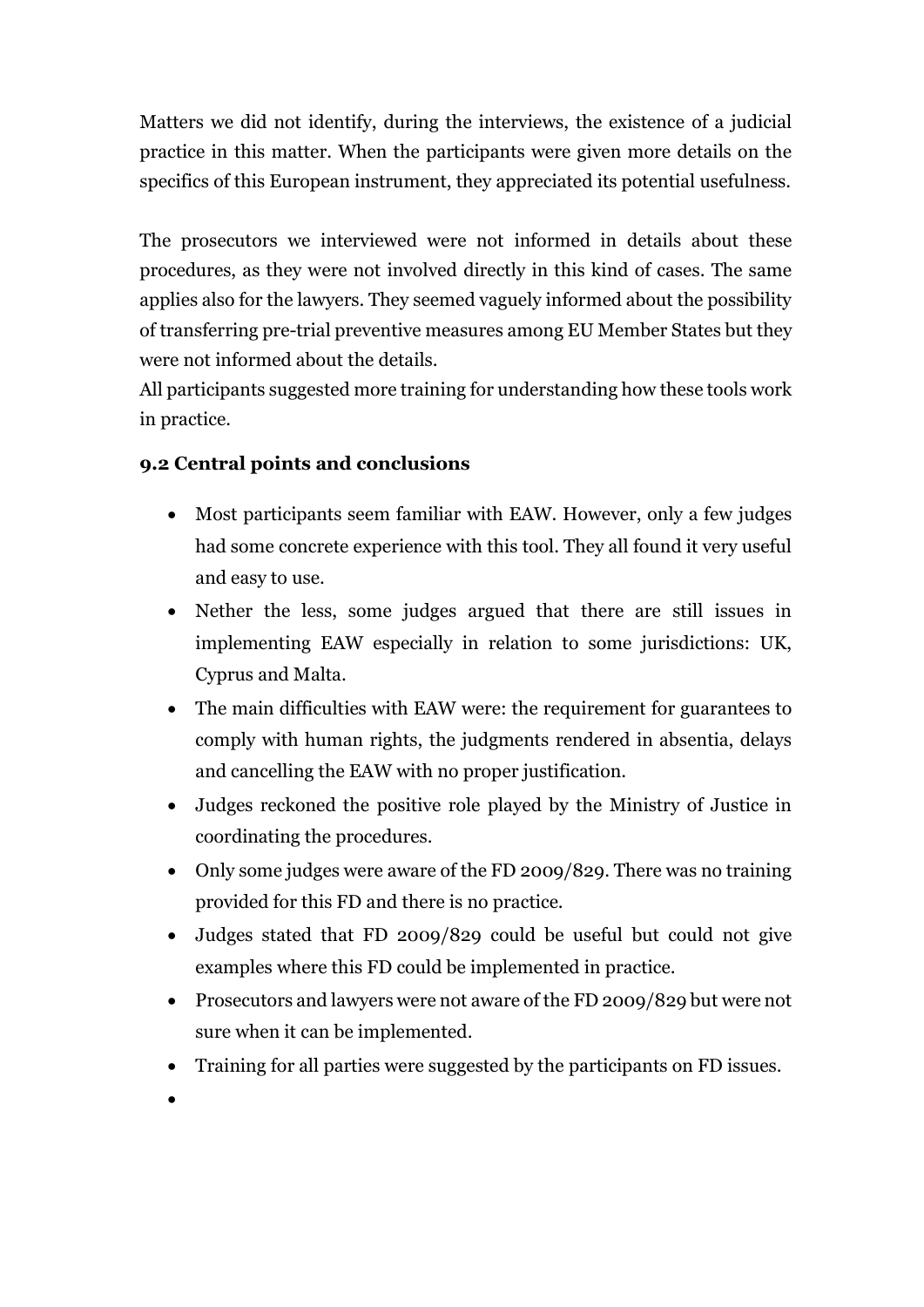#### 10. The Vignette

Almost all participants were invited to solve a concrete case. After reading the vignette out loud, the interviewer asked all the questions included in the guidelines in turns.

Most of the judges estimated that they would apply PTD in this case. The main reasons would be the seriousness of the crime (burglary with people present in the house) and the concrete circumstances of the crime (during the night, by breaking entry). In almost all cases, the judges decided for the PTD without asking for more information. The seriousness of the crime and the concrete circumstances made them believe that the crime is serious enough and justifies such a decision. Although it is a property crime, due to its seriousness, the likely sentence maybe be of five years or more and therefore PTD may be applied.

The fact that the person was previously convicted for a crime and did not take the lesson from the court's leniency was also mentioned as an aggravating factor. Only one judge from the Court of Appeal stated that she would impose judicial control in this case.

The prosecutors also inclined **to apply for PTD** in this case. The main reasons behind this decision are the **seriousness of the offence** and the circumstances of the offence. The risk of committing further offences seems also high in the prosecutor's view due to the past behavior and not having a job. More information would be not be needed for the PTD decision. More information will be needed for the sentencing but not for the preventive measures.

The lawyers also stated that in this case PTD is to be expected. The main reasons behind this evaluation are the previous history, the circumstances of committing the crime (with the owners in the house, during the night etc.) and the fact that the suspect has no job. All the other factors could matter but not to such an extent to change the decision on the PTD. In order to convince the judge that PTD is not necessary, they would insist on the social and personal factors (e.g. he lives with his parents).

It was interesting for us to notice the prosecutors and the judges analysed the case pretty much in the same manner. Both, the seriousness and the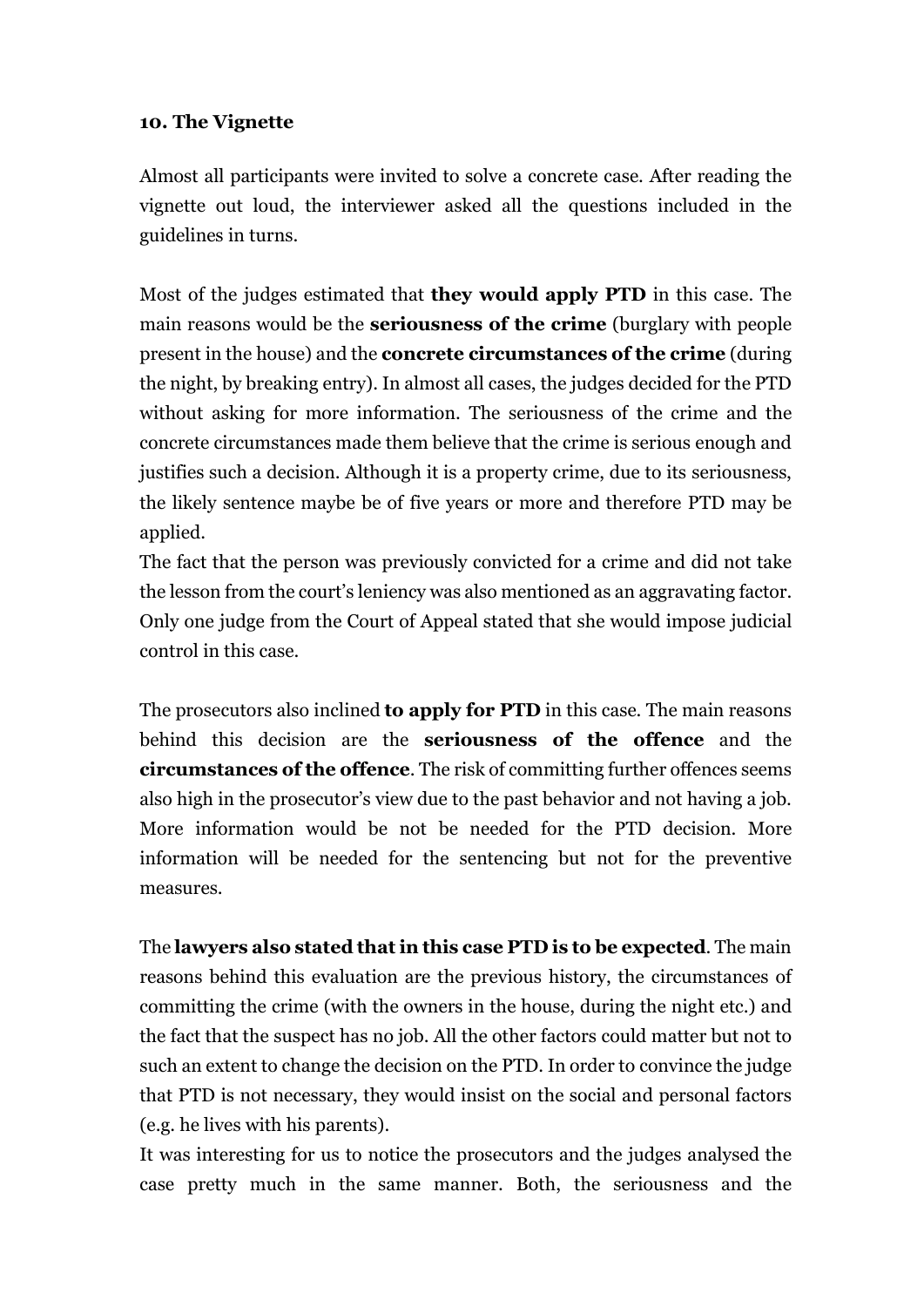circumstances of the crime, were considered critical for imposing/applying for PTD.

Issues like whether the defendant recognizes he is guilty are not important at this stage for none of the participants.

Other factors, such as the existence of the fixed address, the citizenship and whether he is a drug user and committed the same offence in the past **seem to** increase further the likelihood of taking the decision to PTD. Although the relationship with the family, work experience and so on could play a positive role, they would not be able to overturn the decision to impose the PTD. As mentioned by all judges, the seriousness of the offence is so high that nothing could change the decision to impose PTD. The other factors may play a role in sentencing but not in imposing a preventive measure.

The space for a lawyer in this case is quite limited as the **decision seem to be** led by the seriousness of the crime. However, as argued by some judges, a good lawyer could stress on the procedural aspects (e.g. demonstrating that the cameras were not able to record with the right accuracy, the defendant is not the author of the crime etc.) or on the personal circumstances (e.g. the time passed since the last conviction was long and meanwhile he had a job etc.). Even in these circumstances the chances for avoiding PTD are quite slim.

#### 11. Conclusions

Going back to the initial question of whether PTD is used as ultimo ratio in Romania we could conclude that, based on the participants account, PTD is used in Romania when there are grounds for immediate detention.

The practice seems to be improved in the recent years under the influence of several factors such as: changes in the CPC, influence of the ECHR jurisprudence, changes in the training provided at the National Institute of Magistracy and recruiting new magistrates.

As it can be noted, improvements were achieved under the influence of several factors coming from different perspectives: changes in the law, ECHR jurisprudence, training of judiciary and new recruitment.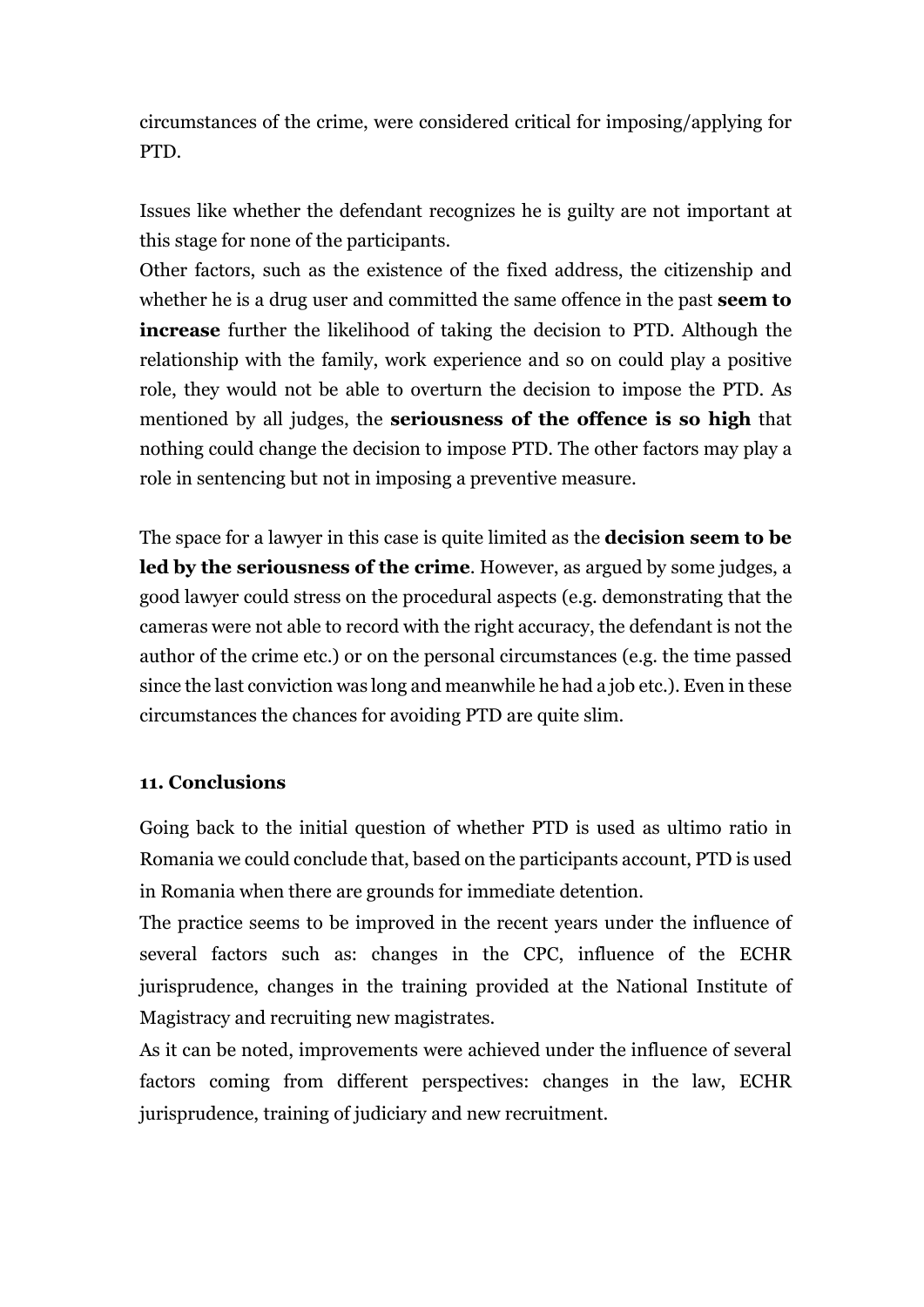The main grounds for PTD seem to be related to the seriousness of the offence, circumstances of committing the crime and several risks like: risk of reoffending, risk of absconding, risk of influencing the witnesses and the risk of tampering with evidence. Although the decision to apply or not PTD is a complex one, involving many factors, the seriousness of the offence seems to be critical in the decision-making.

From the judge's perspective, the decision-making appears to follow a two steps process: in the first stage, the judges are evaluating the crime in terms of seriousness and risk for the public. In this stage they also assess the personal characteristics of the defendant. In this respect, the attitude of the defendant in court seems to be very important.

In the second stage, the judges are evaluating different forms of risks such as: risk of absconding, influencing the witnesses and tampering with evidence. These forms of risk are evaluated starting from the previous behavior or attempts.

When applying for PTD, prosecutors seem to take into account first the seriousness of the offence and second various other factors such as: the circumstances of committing the crime, risk of reoffending, risk of absconding and so on.

As it can be noted, personal factors, such as employment, family, school and so on are not taken into account when applying PTD. The only personal factor that seems to matter is the attitude of the defendant in court. Lawyers made this point many times during the interviews. They argue that all these factors should be taken into account when individualizing the preventing measures. They also complained about the unequal position of the lawyers and the prosecutors in front of the judge. They claim that a clear indication in this direction is also the court architecture, where the prosecutors is sited closer to the judge than the defence lawyer. Lawyers were also critical with the procedural position of the defendant and also regarding some interpretation of the CPC. The time limits provided in the CPC were also criticized by the lawyers and the prosecutors.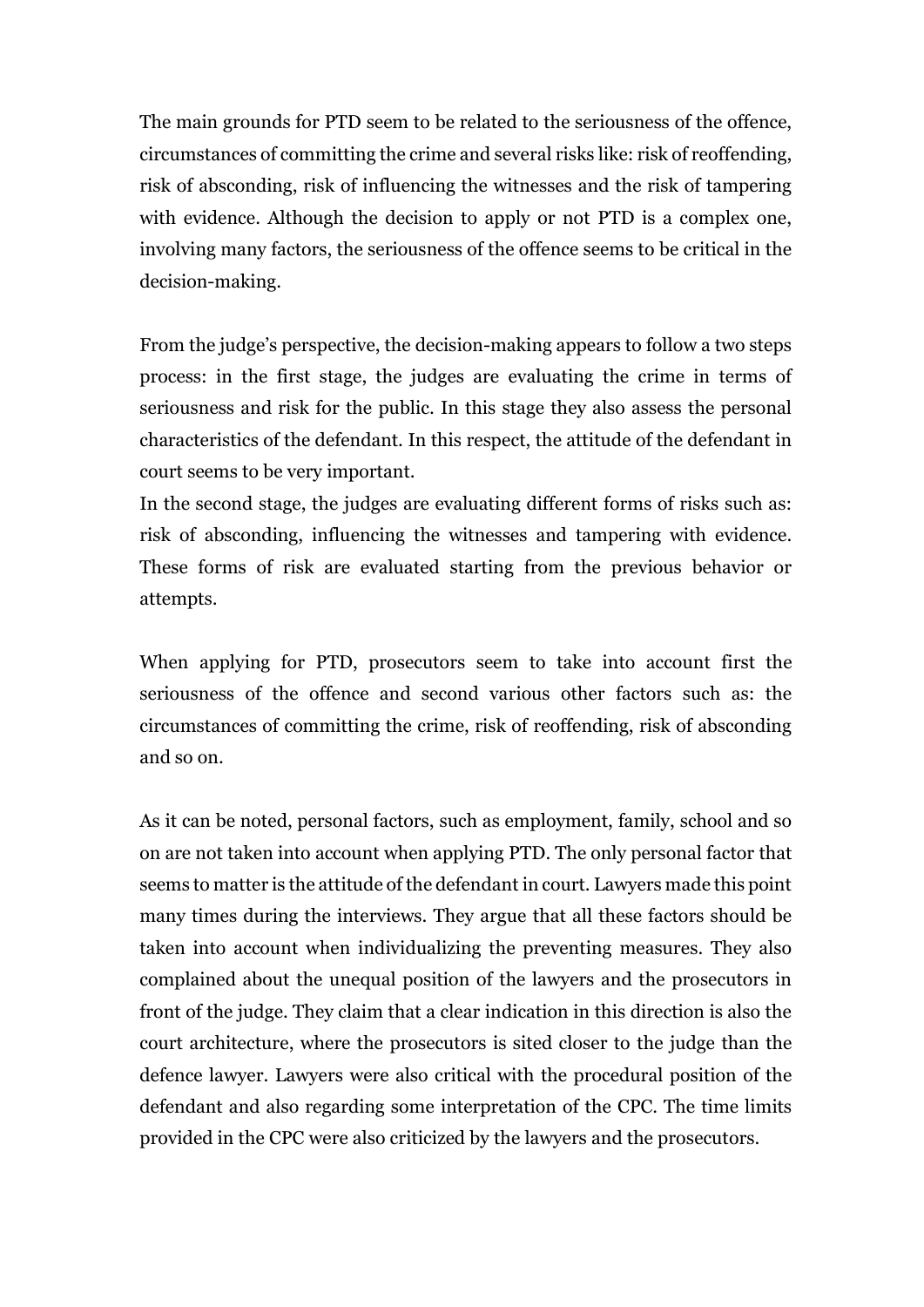The alternatives to PTD are considered by the participants as well developed. The most popular one is the judicial control. It seems that this measure has the great advantage of ensuring a good performance of the trial while allowing the defendant to continue the personal and professional life. Judicial control on bail is not very used in practice due to its difficulties: it is not clear how the amount of bail can be established; the procedure is not very clear etc. The main criticism is related to the fact the JCB seems to be available mainly for rich people.

House arrest seems to be imposed when there are grounds for detention but the seriousness of the crime or the risks involved are not very high. The measure is criticized by the judges for the fact that the days under HA are deducted from the prison sentence. This possibility creates some perverse practices whereby defendants themselves apply for this preventive measure in order to reduce the later prison sentence. This criticism is widely shared among the judges and demonstrates that judges expect that these measures are not merely tools to protect fair trial but also penal devices aiming at inflicting a certain level of punishment. As mentioned by some judges, preventive measures are also perceived as fast reactions of the criminal justice in the face of crime. This assumption seems to be associated by some judges with certain expectations set by the public. As one of them stated 'we are all part of the society' and therefore some judges feel some abstract pressure from the public to impose or not preventive measures. Although the law allows for the judge to approve the defendant to continue school or work, this approval is very seldom granted by the judge. The main reason for that seems to be the fact that the measure involves deprivation of freedom and by allowing the defendant to continue work would take this feature away from the measure. This sort of perception consolidates the conclusion that judges attribute preventive measures a punitive character that is not explicitly mentioned in the law.

Unfortunately, there are no statistics available for the alternatives to PTD. However, as argued by some lawyers and judges, HA and judicial control seem to follow almost automatically after PTD. In case the PTD was imposed once or twice and there are no such strong reasons for prolongation, the judge is inclined to apply first HA and later JC. This practice is not always very well justified by the judges and therefore can be suspected of net widening.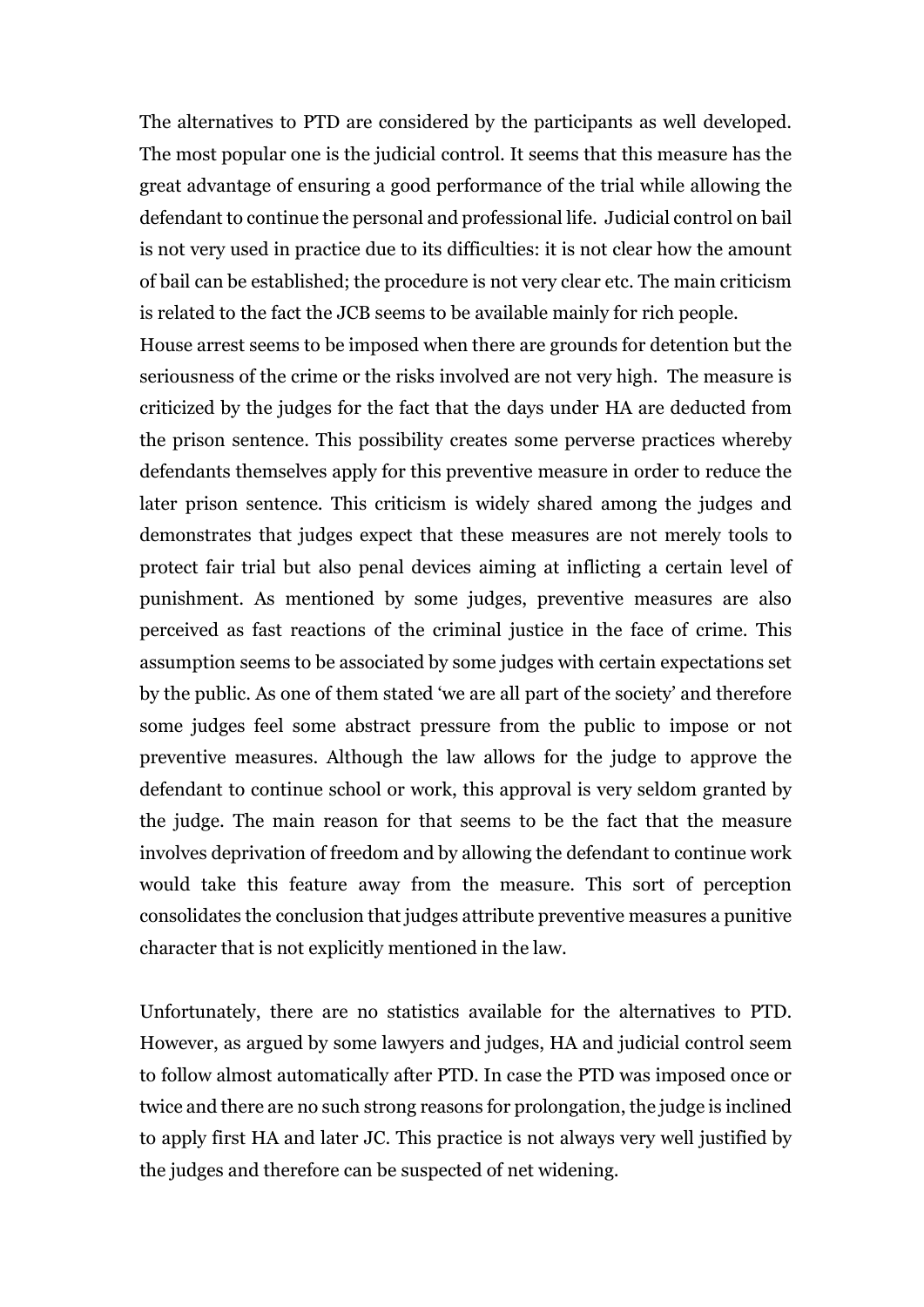The most often criticism of the alternatives was that the police – which is responsible for implementing these measures – has no capacity or tools that it needs to ensure a proper implementation of them. For instance, police cannot check at any time whether the person under HA is at home or not.

As far as the European dimension of the PTD and its alternatives is concerned, judges were very satisfied with the EAW. However, they also advanced some criticism regarding the human rights guarantees required by some states, the delays in others and so on. Although, they were aware of the existence of FD 2009/829 they were not in the position to provide details or examples of its application. The prosecutors and lawyers we have interviewed were not aware of the FDs but they welcome more information and training.

The vignette included in the study was another opportunity to test some of the interim conclusions. Most judges would apply PTD based on the seriousness of the offence and the circumstances of the crime. Although the vignette is about a property crime, due to the fact that the crime was committed with the owners in the house and during the night, made judges to evaluate the seriousness of the crime as very high. The vignette was yet a good opportunity to note the importance of the seriousness of the crime when applying PTD.

The recommendations made in this report aim at consolidating but also controlling the alternatives to PTD:

- to develop the infrastructure for the electronic monitoring,
- to clarify the regulations around judicial control on bail,
- to regulate in a clearer way when house arrest and judicial control should be applied in order to avoid the net widening effect,
- to provide more training for judiciary and lawyers on the framework decisions, especially on FD 2009/829.
- to provide more training to judges on the importance of personal factors in the process of reoffending.